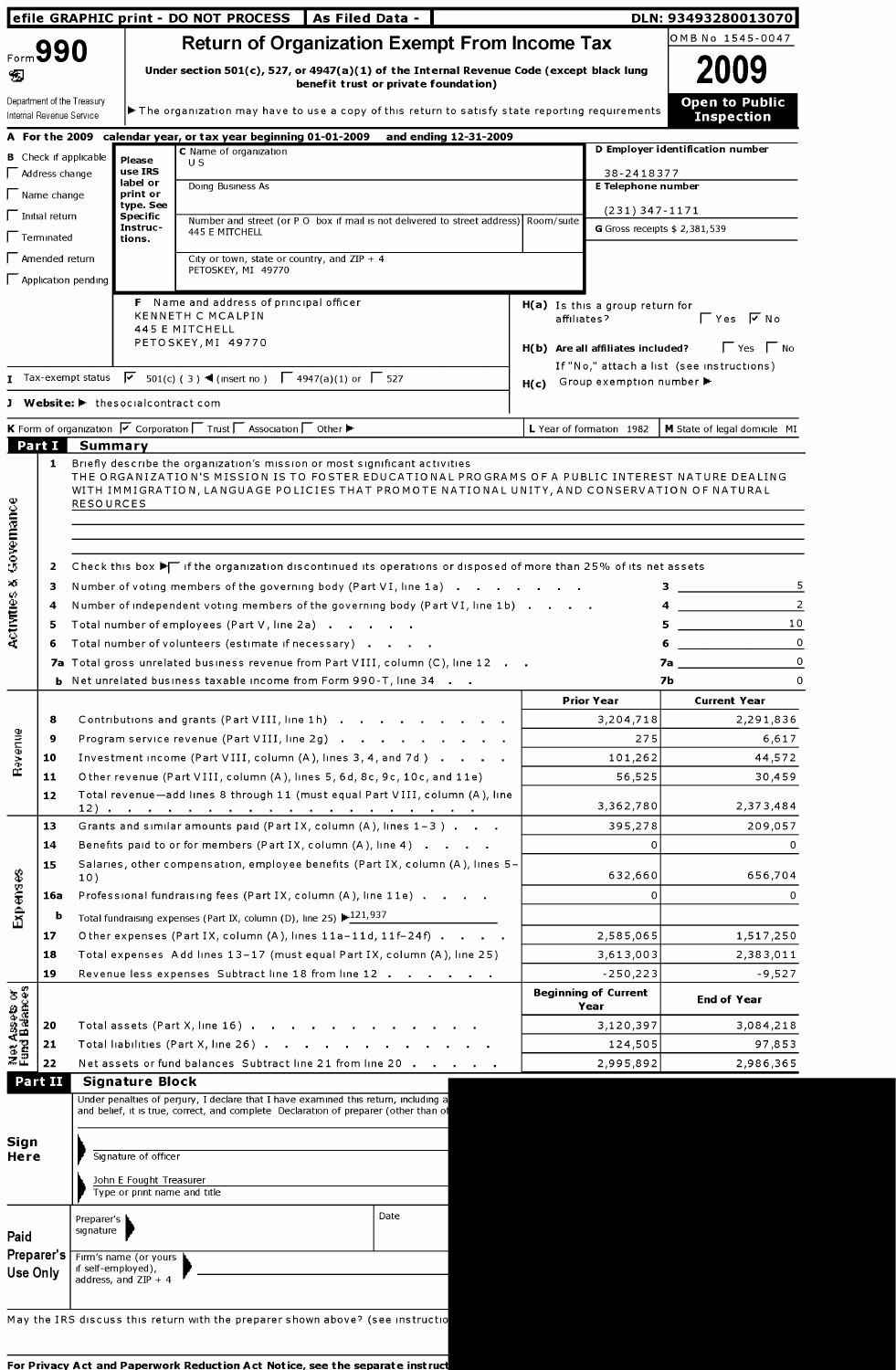# Part III Statement of Program Service Accomplishments

1 Briefly describe the organization's mission

THE ORGANIZATION'S MISSION IS TO FOSTER EDUCATIONAL PROGRAMS OF <sup>A</sup> PUBLIC INTEREST NATURE DEALING WITH IMMIGRATION, LANGUAGE POLICIES THAT PROMOTE NATIONAL UNITY, AND CONSERVATION OF NATURAL RESOURCES

| $\overline{2}$ | Did the organization undertake any significant program services during the year which were not listed on<br>the prior Form 990 or 990-EZ?                                                                                                                                                                                                                                                                                                                                                                                                                                                |                             | and the state of the state of the |                      | ΓYes ⊽ No           |
|----------------|------------------------------------------------------------------------------------------------------------------------------------------------------------------------------------------------------------------------------------------------------------------------------------------------------------------------------------------------------------------------------------------------------------------------------------------------------------------------------------------------------------------------------------------------------------------------------------------|-----------------------------|-----------------------------------|----------------------|---------------------|
|                | If "Yes," describe these new services on Schedule O                                                                                                                                                                                                                                                                                                                                                                                                                                                                                                                                      |                             |                                   |                      |                     |
| 3              | Did the organization cease conducting, or make significant changes in how it conducts, any program<br>services?                                                                                                                                                                                                                                                                                                                                                                                                                                                                          |                             |                                   |                      | ΓYes ⊽No            |
|                | If "Yes," describe these changes on Schedule O                                                                                                                                                                                                                                                                                                                                                                                                                                                                                                                                           |                             |                                   |                      |                     |
| 4              | Describe the exempt purpose achievements for each of the organization's three largest program services by expenses<br>Section 501(c)(3) and 501(c)(4) organizations and section 4947(a)(1) trusts are required to report the amount of grants and<br>allocations to others, the total expenses, and revenue, if any, for each program service reported                                                                                                                                                                                                                                   |                             |                                   |                      |                     |
| 4a             | ) (Expenses \$<br>(Code                                                                                                                                                                                                                                                                                                                                                                                                                                                                                                                                                                  | 704,583                     | including grants of $$$           | 7.500) (Revenue \$   | 723,194)            |
|                | EDUCATIONAL PROGRAMS DESIGNED TO PROTECT THE COUNTRY'S LINGUISTIC UNITY BY MAKING ENGLISH THE OFFICIAL (NON-EXCLUSIVE) LANGUAGE OF<br>GOVERNMENT OPERATIONS AND DEFENDING ITS ROLE AS THE NATION'S COMMON LANGUAGE BY DOING RESEARCH AND DISSEMINATING INFORMATION THROUGH<br>A QUARTERLY NEWSLETTER DISTRIBUTED TO ABOUT 28,000 INDIVIDUAL, DIRECT MAIL, MAINTAINING AN INTERNET WEBSITE,PUBLISHING ARTICLES, CONDUCTING<br>MEDIA INTERVIEWS, AND DEFENDING THE USE OF ENGLISH AND THE RIGHT OF EMPLOYERS AND INSTITUTIONS TO MAINTAIN LANGUAGE POLICIES AT THEIR<br>PALCES OF BUSINESS |                             |                                   |                      |                     |
| 4Ь             | ) (Expenses \$<br>(Code                                                                                                                                                                                                                                                                                                                                                                                                                                                                                                                                                                  | 1,239,768                   | including grants of \$            | 155,284) (Revenue \$ | $1,604,017$ )       |
|                | EDUCATIONAL PROGRAMS DEALING WITH IMMIGRATION POLICIES THAT INCLUDE PUBLISHING A QUARTERLY JOUNRAL, MAINTAINING A RESOURCE BOOKSTORE,<br>SPONSORING PERIODIC PRESS CONFERENCES, HOSTING AN ANNUAL SYMPOSIUM, JOINING WITH OTHERS IN PRODUCING MEDIA ADS, FINANCING A TV<br>DOCUMENTARY SERIES, AND PROVIDING GRANTS TO ORGANIZATIONS WITH SIMILAR OBJECTIVES                                                                                                                                                                                                                             |                             |                                   |                      |                     |
| 4 <sub>c</sub> | (Code<br>) (Expenses \$<br>VARIOUS ACTIVITIES THAT PROMOTE CONSERVATION OF NATURAL RESOURCES                                                                                                                                                                                                                                                                                                                                                                                                                                                                                             | 46,273                      | including grants of \$            | 46,273 ) (Revenue \$ | 46,273)             |
| 4d             | Other program services (Describe in Schedule O)                                                                                                                                                                                                                                                                                                                                                                                                                                                                                                                                          |                             |                                   |                      |                     |
|                | (Expenses \$                                                                                                                                                                                                                                                                                                                                                                                                                                                                                                                                                                             | including grants of \$<br>0 |                                   | 0) (Revenue \$       | 0)                  |
| 4e             | Total program service expenses                                                                                                                                                                                                                                                                                                                                                                                                                                                                                                                                                           | 1,990,624                   |                                   |                      |                     |
|                |                                                                                                                                                                                                                                                                                                                                                                                                                                                                                                                                                                                          |                             |                                   |                      | $Form$ QQN $(2000)$ |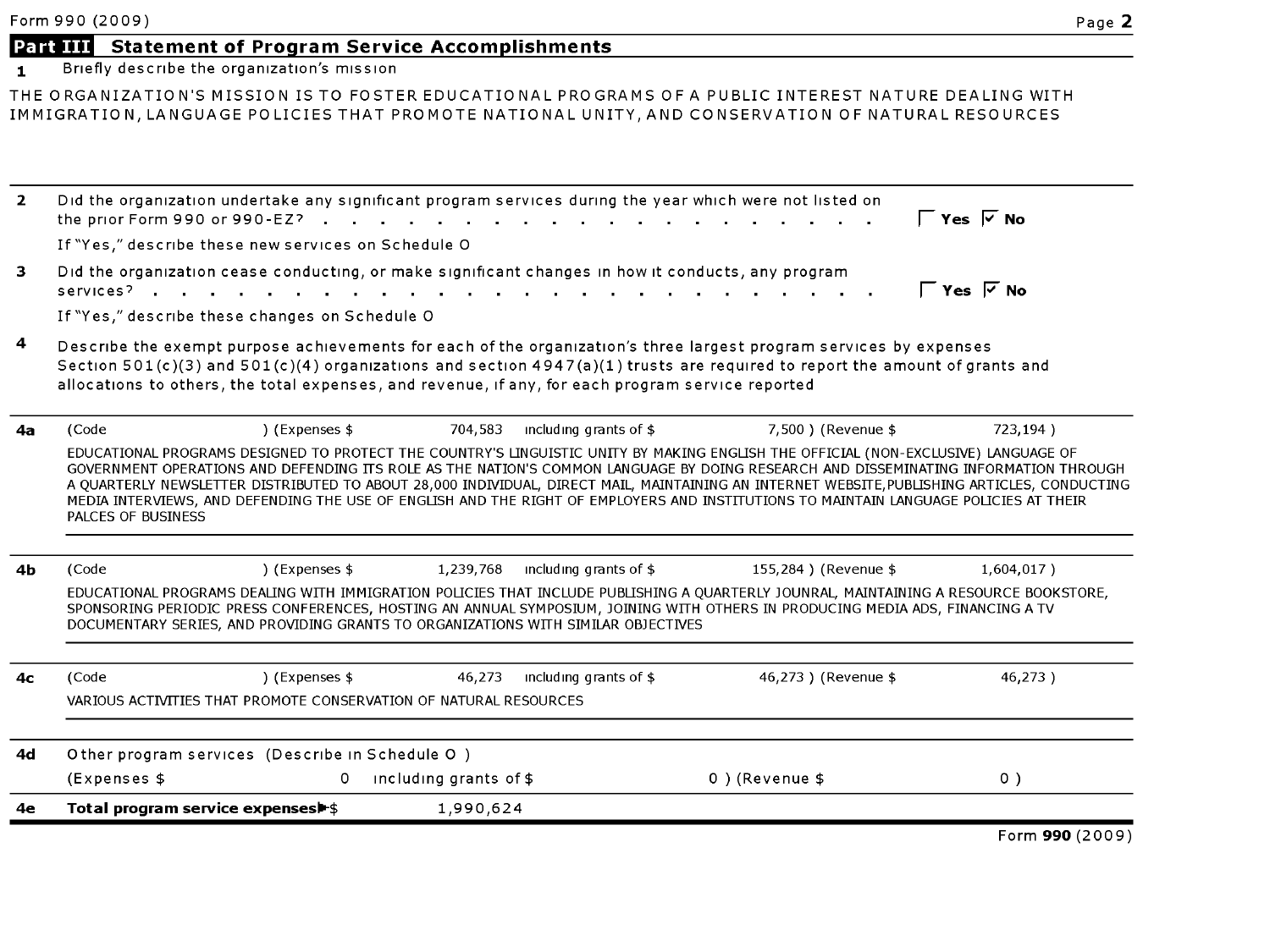Form 990 (2009) Page 3

|    | <b>Checklist of Required Schedules</b><br>Part IV                                                                                                                                                                                                                                                                                                                            |                         |     |     |
|----|------------------------------------------------------------------------------------------------------------------------------------------------------------------------------------------------------------------------------------------------------------------------------------------------------------------------------------------------------------------------------|-------------------------|-----|-----|
|    |                                                                                                                                                                                                                                                                                                                                                                              |                         | Yes | No  |
| 1  | Is the organization described in section $501(c)(3)$ or $4947(a)(1)$ (other than a private foundation)? If "Yes,"<br>complete Schedule $A\mathbb{Z}$ .<br>the contract of the contract of the contract of the contract of                                                                                                                                                    | $\mathbf{1}$            | Yes |     |
| 2  | Is the organization required to complete Schedule B, Schedule of Contributors?                                                                                                                                                                                                                                                                                               | $\mathbf{2}$            | Yes |     |
| 3  | Did the organization engage in direct or indirect political campaign activities on behalf of or in opposition to<br>candidates for public office? If "Yes," complete Schedule C, Part I                                                                                                                                                                                      | 3                       |     | N o |
| 4  | Section 501(c)(3) organizations. Did the organization engage in lobbying activities? If "Yes," complete Schedule C,<br>Part $II$ $\blacksquare$ .<br>and a straightful contract and a straight                                                                                                                                                                               | 4                       | Yes |     |
| 5. | Section 501(c)(4), 501(c)(5), and 501(c)(6) organizations. Is the organization subject to the section 6033(e)<br>notice and reporting requirement and proxy tax? If "Yes," complete Schedule C, Part III                                                                                                                                                                     | 5                       |     |     |
| 6  | Did the organization maintain any donor advised funds or any similar funds or accounts where donors have the<br>right to provide advice on the distribution or investment of amounts in such funds or accounts? If "Yes," complete<br>$S$ chedule D, Part $I$ $\cdots$ $\cdots$ $\cdots$ $\cdots$ $\cdots$ $\cdots$ $\cdots$ $\cdots$                                        | 6                       |     | No  |
| 7  | Did the organization receive or hold a conservation easement, including easements to preserve open space,<br>the environment, historic land areas or historic structures? If "Yes," complete Schedule D, Part II                                                                                                                                                             | $\overline{\mathbf{z}}$ |     | No  |
| 8  | Did the organization maintain collections of works of art, historical treasures, or other similar assets? If "Yes,"                                                                                                                                                                                                                                                          | 8                       |     | Νo  |
| 9  | Did the organization report an amount in Part X, line 21, serve as a custodian for amounts not listed in Part X, or<br>provide credit counseling, debt management, credit repair, or debt negotiation services? If "Yes,"<br>complete Schedule D, Part IV<br>the contract of the contract of the contract of the contract of the contract of the contract of the contract of | 9                       |     | Νo  |
| 10 | Did the organization, directly or through a related organization, hold assets in term, permanent, or quasi-<br>endowments? If "Yes," complete Schedule D, Part V                                                                                                                                                                                                             | 10                      |     | N o |
|    | 11 Is the organization's answer to any of the following questions "Yes"? If so, complete Schedule D,<br>القة<br>Parts VI, VII, VIII, IX, or X as applicable. $\cdot \cdot \cdot \cdot \cdot \cdot \cdot \cdot \cdot \cdot \cdot \cdot \cdot \cdot \cdot$                                                                                                                     | 11                      | Yes |     |
|    | + Did the organization report an amount for land, buildings, and equipment in Part X, line10? If "Yes," complete<br>Schedule D, Part VI.                                                                                                                                                                                                                                     |                         |     |     |
|    | . Did the organization report an amount for investments-other securities in Part X, line 12 that is 5% or more of<br>its total assets reported in Part X, line 16? If "Yes," complete Schedule D, Part VII.                                                                                                                                                                  |                         |     |     |
|    | . Did the organization report an amount for investments-program related in Part X, line 13 that is 5% or more of<br>its total assets reported in Part X, line 16? If "Yes," complete Schedule D, Part VIII.                                                                                                                                                                  |                         |     |     |
|    | Did the organization report an amount for other assets in Part X, line 15 that is 5% or more of its total assets<br>reported in Part X, line 16? If "Yes," complete Schedule D, Part IX.                                                                                                                                                                                     |                         |     |     |
|    | + Did the organization report an amount for other liabilities in Part X, line 25? If "Yes," complete Schedule D, Part X.                                                                                                                                                                                                                                                     |                         |     |     |
|    | + Did the organization's separate or consolidated financial statements for the tax year include a footnote that<br>addresses the organization's liability for uncertain tax positions under FIN 48? If "Yes," complete Schedule D, Part<br>Х.                                                                                                                                |                         |     |     |
| 12 | Did the organization obtain separate, independent audited financial statements for the tax year? If "Yes," complete<br>Schedule D, Parts XI, XII, and XIII                                                                                                                                                                                                                   | 12                      | Yes |     |
|    | 12A Was the organization included in consolidated, independent audited financial statements for the tax year? Yes No                                                                                                                                                                                                                                                         |                         |     |     |
|    | $\mathbf{E}$ 12A<br>N o<br>If "Yes," completing Schedule D, Parts XI, XII, and XIII is optional $\blacksquare$ .                                                                                                                                                                                                                                                             |                         |     |     |
| 13 | Is the organization a school described in section $170(b)(1)(A)(ii)^7$ If "Yes," complete Schedule E                                                                                                                                                                                                                                                                         | 13                      |     | N o |
|    | 14a Did the organization maintain an office, employees, or agents outside of the United States?                                                                                                                                                                                                                                                                              | 14a                     |     | N o |
|    | <b>b</b> Did the organization have aggregate revenues or expenses of more than \$10,000 from grantmaking, fundraising, business, and program<br>service activities outside the United States? If "Yes," complete Schedule F, Part I                                                                                                                                          | 14 <sub>b</sub>         | Yes |     |
| 15 | Did the organization report on Part IX, column (A), line 3, more than \$5,000 of grants or assistance to any<br>organization or entity located outside the U S ? If "Yes," complete Schedule F, Part II                                                                                                                                                                      | 15                      | Yes |     |
| 16 | Did the organization report on Part IX, column (A), line 3, more than \$5,000 of aggregate grants or assistance to<br>individuals located outside the U S ? If "Yes," complete Schedule F, Part III                                                                                                                                                                          | 16                      |     | Νo  |
| 17 | Did the organization report a total of more than \$15,000, of expenses for professional fundraising services on<br>Part IX, column (A), lines 6 and 11e? If "Yes," complete Schedule G, Part I                                                                                                                                                                               | 17                      |     | Νo  |
| 18 | Did the organization report more than \$15,000 total of fundraising event gross income and contributions on Part<br>VIII, lines 1c and 8a? If "Yes," complete Schedule G, Part II                                                                                                                                                                                            | 18                      |     | N o |
| 19 | Did the organization report more than \$15,000 of gross income from gaming activities on Part VIII, line 9a? If<br>"Yes," complete Schedule G, Part III $\ldots$ , $\ldots$ , $\ldots$ , $\ldots$ , $\ldots$ , $\ldots$ , $\ldots$ , $\ldots$                                                                                                                                | 19                      |     | Νo  |
| 20 | Did the organization operate one or more hospitals? If "Yes," complete Schedule H                                                                                                                                                                                                                                                                                            | 20                      |     | Νo  |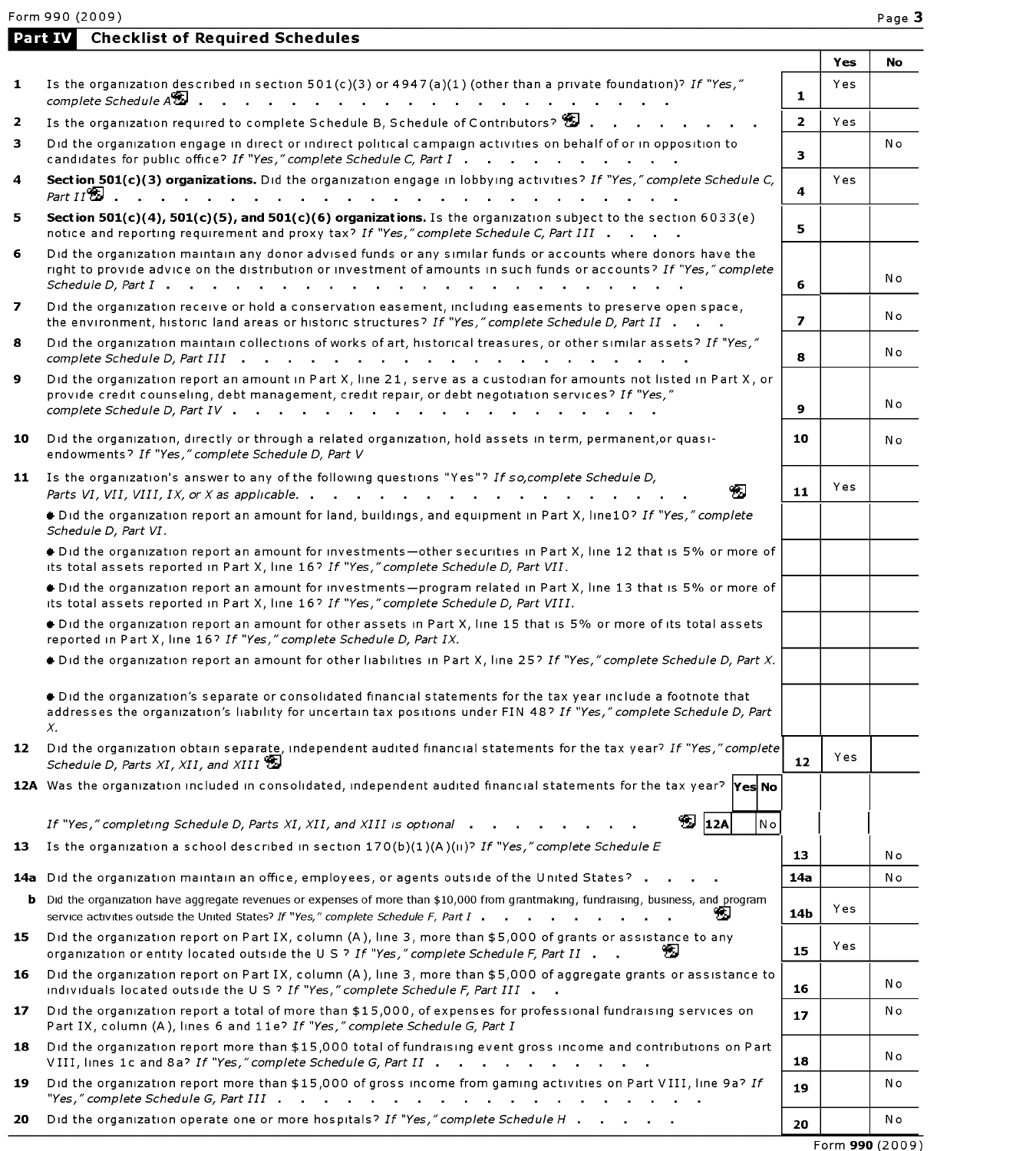Form 990 (2009) Page 4

|     | Form 990 (2009)                                                                                                                                                                                                                                                                                                                                        |     |     | Page 4          |
|-----|--------------------------------------------------------------------------------------------------------------------------------------------------------------------------------------------------------------------------------------------------------------------------------------------------------------------------------------------------------|-----|-----|-----------------|
|     | <b>Checklist of Required Schedules (continued)</b><br><b>Part IV</b>                                                                                                                                                                                                                                                                                   |     |     |                 |
|     | 21 Did the organization report more than \$5,000 of grants and other assistance to governments and organizations in<br>the United States on Part IX, column (A), line 1? If "Yes," complete Schedule I, Parts I and II<br>ъ                                                                                                                            | 21  | Yes |                 |
| 22  | Did the organization report more than \$5,000 of grants and other assistance to individuals in the United States<br>on Part IX, column (A), line 2? If "Yes," complete Schedule I, Parts I and III                                                                                                                                                     | 22  |     | Νo              |
| 23. | Did the organization answer "Yes" to Part VII, Section A, questions 3, 4, or 5, about compensation of the<br>organization's current and former officers, directors, trustees, key employees, and highest compensated<br>S<br>employees? If "Yes," complete Schedule J                                                                                  | 23  | Yes |                 |
|     | 24a Did the organization have a tax-exempt bond issue with an outstanding principal amount of more than \$100,000<br>as of the last day of the year, that was issued after December 31, 2002? If "Yes," answer questions 24b-24d and<br>complete Schedule K. If "No," go to line 25 \cdots response to response the set of the set of the set of the s | 24a |     | Νo              |
|     | <b>b</b> Did the organization invest any proceeds of tax-exempt bonds beyond a temporary period exception?                                                                                                                                                                                                                                             | 24b |     |                 |
|     | c Did the organization maintain an escrow account other than a refunding escrow at any time during the year<br>to defease any tax-exempt bonds?                                                                                                                                                                                                        | 24с |     |                 |
|     | d Did the organization act as an "on behalf of" issuer for bonds outstanding at any time during the year?                                                                                                                                                                                                                                              | 24d |     |                 |
|     | 25a Section 501(c)(3) and 501(c)(4) organizations. Did the organization engage in an excess benefit transaction with<br>a disqualified person during the year? If "Yes," complete Schedule L, Part I                                                                                                                                                   | 25a |     | Νo              |
|     | <b>b</b> Is the organization aware that it engaged in an excess benefit transaction with a disqualified person in a prior<br>year, and that the transaction has not been reported on any of the organization's prior Forms 990 or 990-EZ? If<br>"Yes," complete Schedule L, Part $I :  :  :  :  :  :  : $                                              | 25b |     | Νo              |
| 26. | Was a loan to or by a current or former officer, director, trustee, key employee, highly compensated employee, or<br>disqualified person outstanding as of the end of the organization's tax year? If "Yes," complete Schedule L,                                                                                                                      | 26  |     | Νo              |
| 27  | Did the organization provide a grant or other assistance to an officer, director, trustee, key employee, substantial<br>contributor, or a grant selection committee member, or to a person related to such an individual? If "Yes,"<br>complete Schedule L, Part III                                                                                   | 27  |     | Νo              |
| 28  | Was the organization a party to a business transaction with one of the following parties? (see Schedule L, Part IV<br>instructions for applicable filing thresholds, conditions, and exceptions)                                                                                                                                                       |     |     |                 |
|     | a A current or former officer, director, trustee, or key employee? If "Yes," complete Schedule L, Part<br>1V                                                                                                                                                                                                                                           | 28a |     | Νo              |
|     | b A family member of a current or former officer, director, trustee, or key employee? If "Yes,"                                                                                                                                                                                                                                                        | 28b |     | Νo              |
|     | c An entity of which a current or former officer, director, trustee, or key employee of the organization (or a family<br>member) was an officer, director, trustee, or owner? If "Yes," complete Schedule L, Part IV                                                                                                                                   | 28c |     | Νo              |
| 29  | Did the organization receive more than \$25,000 in non-cash contributions? If "Yes," complete Schedule M                                                                                                                                                                                                                                               | 29  |     | Νo              |
| 30  | Did the organization receive contributions of art, historical treasures, or other similar assets, or qualified<br>conservation contributions? If "Yes," complete Schedule M                                                                                                                                                                            | 30  |     | Νo              |
| 31  | Did the organization liquidate, terminate, or dissolve and cease operations? If "Yes," complete Schedule N,                                                                                                                                                                                                                                            | 31  |     | Νo              |
| 32  | Did the organization sell, exchange, dispose of, or transfer more than 25% of its net assets? If "Yes," complete<br>Schedule N, Part $II$ $\cdots$ $\cdots$ $\cdots$ $\cdots$ $\cdots$ $\cdots$ $\cdots$ $\cdots$ $\cdots$ $\cdots$ $\cdots$                                                                                                           | 32  |     | Νo              |
| 33. | Did the organization own 100% of an entity disregarded as separate from the organization under Regulations<br>sections 301 7701-2 and 301 7701-3? If "Yes," complete Schedule R, Part I                                                                                                                                                                | 33  |     | No              |
| 34  | Was the organization related to any tax-exempt or taxable entity? If "Yes," complete Schedule R, Parts II, III, IV,                                                                                                                                                                                                                                    | 34  |     | No              |
| 35  | Is any related organization a controlled entity within the meaning of section 512(b)(13)? If "Yes," complete                                                                                                                                                                                                                                           | 35  |     | Νo              |
| 36  | Section 501(c)(3) organizations. Did the organization make any transfers to an exempt non-charitable related<br>organization? If "Yes," complete Schedule R, Part V, line 2                                                                                                                                                                            | 36  |     | Νo              |
| 37  | Did the organization conduct more than 5% of its activities through an entity that is not a related organization<br>and that is treated as a partnership for federal income tax purposes? If "Yes," complete Schedule R, Part VI                                                                                                                       | 37  |     | Νo              |
| 38  | Did the organization complete Schedule O and provide explanations in Schedule O for Part VI, lines 11 and 19?<br>Note. All Form 990 filers are required to complete Schedule 0                                                                                                                                                                         | 38  | Yes |                 |
|     |                                                                                                                                                                                                                                                                                                                                                        |     |     | Form 990 (2009) |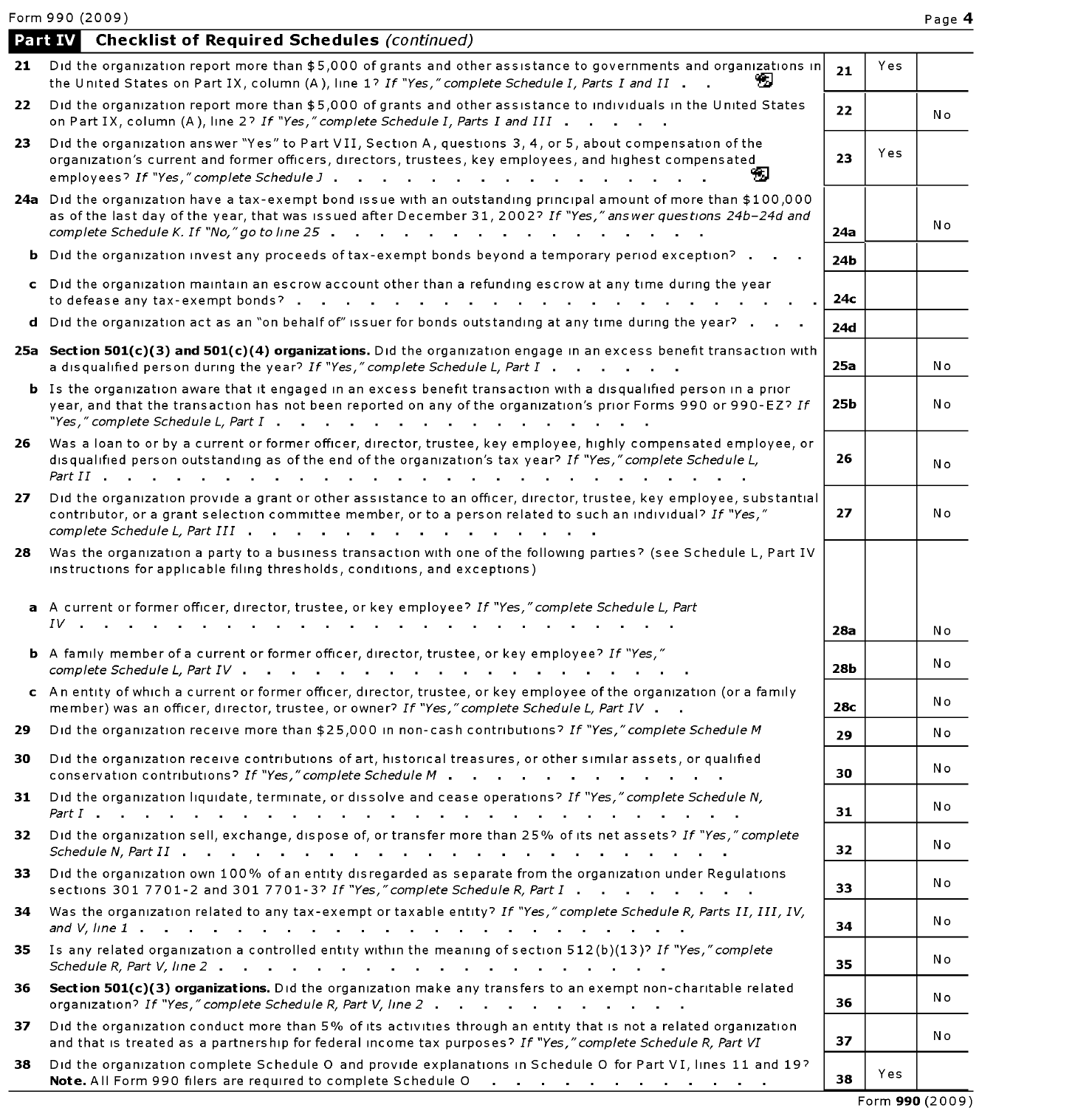|      | <b>Statements Regarding Other IRS Filings and Tax Compliance</b><br><b>Part V</b>                                                                                                                                                                   |                |     |     |
|------|-----------------------------------------------------------------------------------------------------------------------------------------------------------------------------------------------------------------------------------------------------|----------------|-----|-----|
|      |                                                                                                                                                                                                                                                     |                | Yes | No  |
| 1a   | Enter the number reported in Box 3 of Form 1096, Annual Summary and Transmittal                                                                                                                                                                     |                |     |     |
|      | of U.S. Information Returns. Enter -0- if not applicable                                                                                                                                                                                            |                |     |     |
|      | 25<br>1a                                                                                                                                                                                                                                            |                |     |     |
|      | <b>b</b> Enter the number of Forms W-2G included in line 1a <i>Enter -0-</i> if not applicable<br>1 <sub>b</sub><br>0                                                                                                                               |                |     |     |
|      |                                                                                                                                                                                                                                                     |                |     |     |
|      | c Did the organization comply with backup withholding rules for reportable payments to vendors and reportable<br>gaming (gambling) winnings to prize winners?                                                                                       | 1 <sub>c</sub> | Yes |     |
|      | 2a Enter the number of employees reported on Form W-3, Transmittal of Wage and Tax                                                                                                                                                                  |                |     |     |
|      | Statements filed for the calendar year ending with or within the year covered by this                                                                                                                                                               |                |     |     |
|      | 10<br>2a<br>return                                                                                                                                                                                                                                  |                |     |     |
|      | <b>b</b> If at least one is reported on line 2a, did the organization file all required federal employment tax returns?<br>Note: If the sum of lines 1a and 2a is greater than 250, you may be required to e-file this return (see<br>instructions) | 2Ь             | Yes |     |
| За   | Did the organization have unrelated business gross income of \$1,000 or more during the year covered by this<br>return?                                                                                                                             | За             |     | N o |
|      | <b>b</b> If "Yes," has it filed a Form 990-T for this year? If "No," provide an explanation in Schedule O.                                                                                                                                          | 3Ь             |     |     |
| 4a - | At any time during the calendar year, did the organization have an interest in, or a signature or other authority                                                                                                                                   |                |     |     |
|      | over, a financial account in a foreign country (such as a bank account, securities account, or other financial<br>account)?                                                                                                                         | 4а             |     | N o |
| b    | If "Yes," enter the name of the foreign country ▶                                                                                                                                                                                                   |                |     |     |
|      | See the instructions for exceptions and filing requirements for Form TD F 90-22 1, Report of Foreign Bank and                                                                                                                                       |                |     |     |
|      | <b>Financial Accounts</b>                                                                                                                                                                                                                           |                |     |     |
| 5a   | Was the organization a party to a prohibited tax shelter transaction at any time during the tax year?                                                                                                                                               | 5a             |     | N o |
| ь    | Did any taxable party notify the organization that it was or is a party to a prohibited tax shelter transaction?                                                                                                                                    | <b>5b</b>      |     | N o |
|      | c If "Yes" to line 5a or 5b, did the organization file Form 8886-T, Disclosure by Tax-Exempt Entity Regarding<br>Prohibited Tax Shelter Transaction?                                                                                                | 5с             |     |     |
| 6a   | Does the organization have annual gross receipts that are normally greater than \$100,000, and did the<br>organization solicit any contributions that were not tax deductible? $\cdot \cdot \cdot \cdot \cdot$                                      | 6a             |     | No  |
|      | <b>b</b> If "Yes," did the organization include with every solicitation an express statement that such contributions or gifts                                                                                                                       | 6b             |     |     |
| 7    | Organizations that may receive deductible contributions under section $170(c)$ .                                                                                                                                                                    |                |     |     |
|      | a Did the organization receive a payment in excess of \$75 made partly as a contribution and partly for goods and<br>services provided to the payor?.                                                                                               | 7а             |     | Νo  |
|      | <b>b</b> If "Yes," did the organization notify the donor of the value of the goods or services provided?                                                                                                                                            | <b>7b</b>      |     |     |
|      | c Did the organization sell, exchange, or otherwise dispose of tangible personal property for which it was required to<br>file Form 8282?<br>and the state of the state                                                                             | 7с             |     | No  |
|      | d If "Yes," indicate the number of Forms 8282 filed during the year<br><b>7d</b>                                                                                                                                                                    |                |     |     |
|      | e Did the organization, during the year, receive any funds, directly or indirectly, to pay premiums on a personal                                                                                                                                   | 7е             |     | N o |
| f    | Did the organization, during the year, pay premiums, directly or indirectly, on a personal benefit contract?                                                                                                                                        | 7f             |     | N o |
| q    | For all contributions of qualified intellectual property, did the organization file Form 8899 as required?                                                                                                                                          | 7g             |     | N o |
|      | h For contributions of cars, boats, airplanes, and other vehicles, did the organization file a Form 1098-C as                                                                                                                                       |                |     |     |
|      |                                                                                                                                                                                                                                                     | 7h             |     | No  |
| 8    | Sponsoring organizations maintaining donor advised funds and section 509(a)(3) supporting organizations. Did<br>the supporting organization, or a donor advised fund maintained by a sponsoring organization, have excess                           | 8              |     |     |
| 9    | Sponsoring organizations maintaining donor advised funds.                                                                                                                                                                                           |                |     |     |
| a    | Did the organization make any taxable distributions under section 4966?                                                                                                                                                                             | 9а             |     |     |
| b    | Did the organization make a distribution to a donor, donor advisor, or related person?                                                                                                                                                              | 9 <b>b</b>     |     |     |
| 10   | Section $501(c)(7)$ organizations. Enter                                                                                                                                                                                                            |                |     |     |
|      | a Initiation fees and capital contributions included on Part VIII, line 12<br>10a                                                                                                                                                                   |                |     |     |
|      | <b>b</b> Gross receipts, included on Form 990, Part VIII, line 12, for public use of club<br>10b                                                                                                                                                    |                |     |     |
|      | facilities                                                                                                                                                                                                                                          |                |     |     |
| 11   | Section 501(c)(12) organizations. Enter                                                                                                                                                                                                             |                |     |     |
|      | a Gross income from members or shareholders<br>11a<br>the contract of the contract of the contract of the contract of the contract of the contract of the contract of                                                                               |                |     |     |
|      | <b>b</b> Gross income from other sources (Do not net amounts due or paid to other sources<br>11b<br>against amounts due or received from them )                                                                                                     |                |     |     |
|      | 12a Section 4947(a)(1) non-exempt charitable trusts. Is the organization filing Form 990 in lieu of Form 1041?                                                                                                                                      | 12a            |     |     |
|      | <b>b</b> If "Yes," enter the amount of tax-exempt interest received or accrued during the                                                                                                                                                           |                |     |     |
|      | 12 <sub>b</sub><br>year                                                                                                                                                                                                                             |                |     |     |

 $\frac{1}{5}$  Form **990** (2009)

| Form 990 (2009)<br>Page 5 |
|---------------------------|
|                           |

| <b>17t V</b> Statements Regarding Other IRS Filings and Tax Compliance |  |
|------------------------------------------------------------------------|--|
|------------------------------------------------------------------------|--|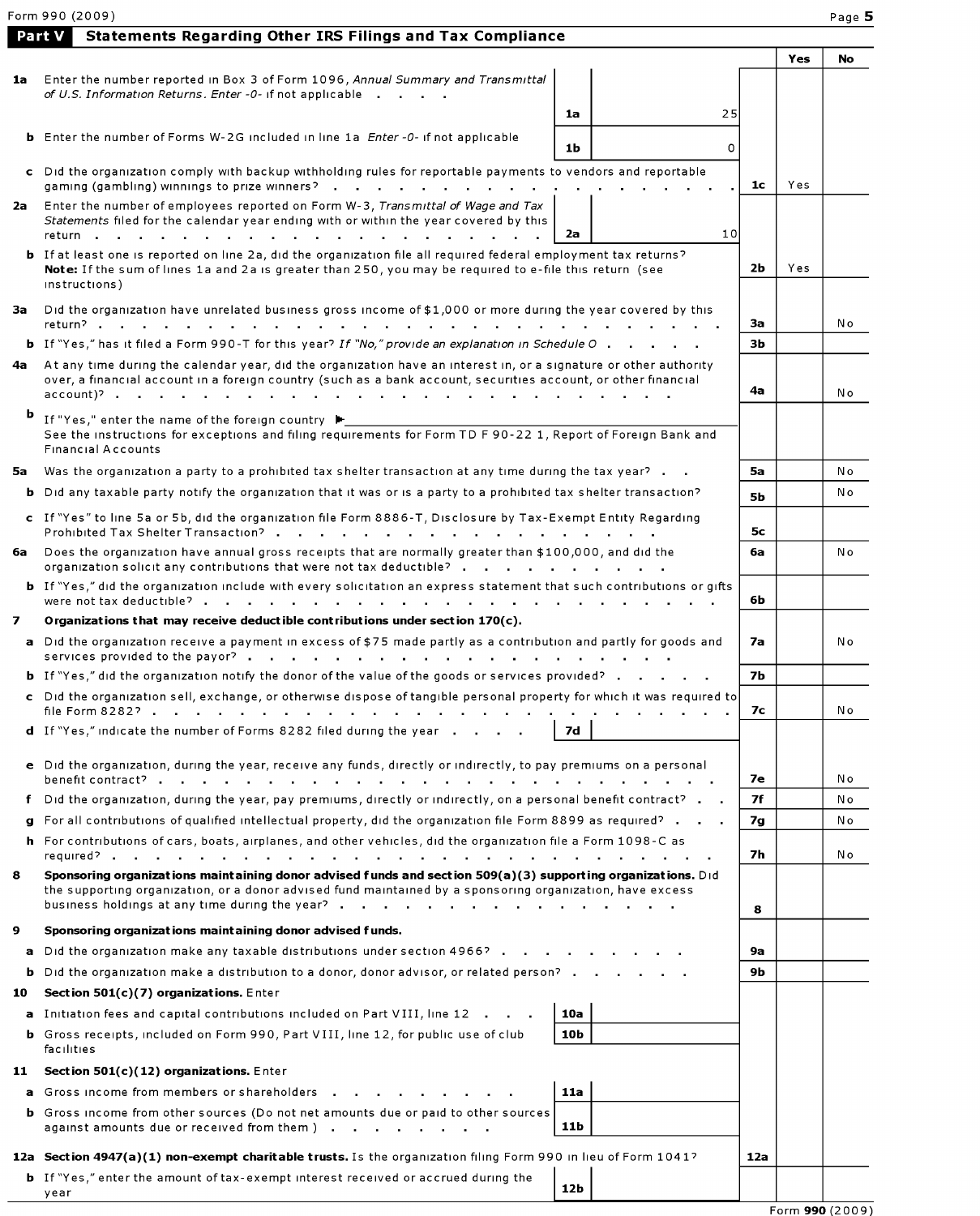| <b>Part VI</b> Governance, Management, and Disclosure For each "Yes" response to lines 2 through 7b |
|-----------------------------------------------------------------------------------------------------|
| below, and for a "No" response to lines 8a, 8b, or 10b below, describe the circumstances,           |
| processes, or changes in Schedule O. See instructions.                                              |
| Constitute A. Constitution Barbon and Management.                                                   |

| <b>Section A. Governing Body and Management</b> |                                                                                                                                                                                                                                   |   |    |      |           |
|-------------------------------------------------|-----------------------------------------------------------------------------------------------------------------------------------------------------------------------------------------------------------------------------------|---|----|------|-----------|
|                                                 |                                                                                                                                                                                                                                   |   |    | Yes  | <b>No</b> |
|                                                 |                                                                                                                                                                                                                                   |   |    |      |           |
| 1a                                              | Enter the number of voting members of the governing body<br>1a                                                                                                                                                                    | 5 |    |      |           |
| ь                                               | Enter the number of voting members that are independent<br>1 <b>b</b>                                                                                                                                                             |   |    |      |           |
| $\overline{2}$                                  | Did any officer, director, trustee, or key employee have a family relationship or a business relationship with any                                                                                                                |   | 2  | Yes. |           |
| 3                                               | Did the organization delegate control over management duties customarily performed by or under the direct<br>supervision of officers, directors or trustees, or key employees to a management company or other person? .          |   | з  |      | N o       |
| $\overline{\mathbf{4}}$                         | Did the organization make any significant changes to its organizational documents since the prior Form 990 was<br>filed?                                                                                                          |   | 4  |      | N o       |
| 5                                               | Did the organization become aware during the year of a material diversion of the organization's assets?                                                                                                                           |   | 5. |      | No        |
| 6                                               |                                                                                                                                                                                                                                   |   | 6. | Yes  |           |
| 7а                                              | Does the organization have members, stockholders, or other persons who may elect one or more members of the<br>governing body?<br>and a series of the contract of the contract of the contract of the contract of the contract of |   | 7а |      | N o       |
| ь                                               | Are any decisions of the governing body subject to approval by members, stockholders, or other persons?                                                                                                                           |   | 7Ь |      | No        |
| 8                                               | Did the organization contemporaneously document the meetings held or written actions undertaken during the<br>year by the following                                                                                               |   |    |      |           |
| a                                               |                                                                                                                                                                                                                                   |   | 8a | Yes  |           |
| b.                                              | Each committee with authority to act on behalf of the governing body?                                                                                                                                                             |   | 8Ь |      | No        |
| 9                                               | Is there any officer, director, trustee, or key employee listed in Part VII, Section A, who cannot be reached at the<br>organization's mailing address? If "Yes," provide the names and addresses in Schedule O                   |   | 9. |      | N o       |

| <b>Section B. Policies</b> (This Section B requests information about policies not required by the Internal |  |
|-------------------------------------------------------------------------------------------------------------|--|
| Revenue Code.)                                                                                              |  |

|    |                                                                                                                                                                                                                                                                                                                                                                     |                 | Yes  | <b>No</b> |
|----|---------------------------------------------------------------------------------------------------------------------------------------------------------------------------------------------------------------------------------------------------------------------------------------------------------------------------------------------------------------------|-----------------|------|-----------|
|    | 10a Does the organization have local chapters, branches, or affiliates?                                                                                                                                                                                                                                                                                             | 10a             | Yes. |           |
|    | <b>b</b> If "Yes," does the organization have written policies and procedures governing the activities of such chapters,<br>$affilates$ , and branches to ensure their operations are consistent with those of the organization? $\cdot \cdot \cdot$                                                                                                                | 10 <sub>b</sub> | Yes  |           |
| 11 | Has the organization provided a copy of this Form 990 to all members of its governing body before filing the form?                                                                                                                                                                                                                                                  | 11              | Yes  |           |
|    | 11A Describe in Schedule O the process, if any, used by the organization to review the Form 990                                                                                                                                                                                                                                                                     |                 |      |           |
|    | 12a Does the organization have a written conflict of interest policy? If "No," go to line 13                                                                                                                                                                                                                                                                        | 12a             | Yes  |           |
|    | <b>b</b> Are officers, directors or trustees, and key employees required to disclose annually interests that could give rise                                                                                                                                                                                                                                        | 12 <sub>b</sub> | Yes. |           |
|    | c Does the organization requiarly and consistently monitor and enforce compliance with the policy? If "Yes,"                                                                                                                                                                                                                                                        | 12 <sub>c</sub> | Yes  |           |
| 13 |                                                                                                                                                                                                                                                                                                                                                                     | 13              | Yes. |           |
| 14 | Does the organization have a written document retention and destruction policy? $\cdots$ , $\cdots$ , $\cdots$ , $\cdots$                                                                                                                                                                                                                                           | 14              | Yes  |           |
| 15 | Did the process for determining compensation of the following persons include a review and approval by<br>independent persons, comparability data, and contemporaneous substantiation of the deliberation and decision?                                                                                                                                             |                 |      |           |
| a  | The organization's CEO, Executive Director, or top management official                                                                                                                                                                                                                                                                                              | 15a             | Yes. |           |
|    |                                                                                                                                                                                                                                                                                                                                                                     | 15b             | Yes. |           |
|    | If "Yes" to line a or b, describe the process in Schedule O (See instructions)                                                                                                                                                                                                                                                                                      |                 |      |           |
|    | 16a Did the organization invest in, contribute assets to, or participate in a joint venture or similar arrangement with a                                                                                                                                                                                                                                           | 16a             |      | N o       |
|    | <b>b</b> If "Yes," has the organization adopted a written policy or procedure requiring the organization to evaluate its<br>participation in joint venture arrangements under applicable federal tax law, and taken steps to safeguard the<br>organization's exempt status with respect to such arrangements? $\cdots$ $\cdots$ $\cdots$ $\cdots$ $\cdots$ $\cdots$ | 16b             |      |           |
|    | <b>Section C. Disclosure</b>                                                                                                                                                                                                                                                                                                                                        |                 |      |           |

| 17 | List the States with which a copy of this Form 990 is required to be filed⊫AK, AL, AR, AZ, CA, CO, CT, FL, GA, HI, IL, KS, KY, |
|----|--------------------------------------------------------------------------------------------------------------------------------|
|    | MA , MD , ME , MI , MN , MO , MS , NC , ND , NH , NJ , NM ,                                                                    |
|    | NY , OH , OK , OR , PA , RI , SC , TN , UT , VA , WA , WI ,                                                                    |
|    | WV                                                                                                                             |
|    |                                                                                                                                |

- $\bf 18$   $\,$  Section 6 $\rm 104$  requires an organization to make its Form  $\rm 1023$  (or  $\rm 1024$  if applicable), 990, and 990-T (50 $\rm 1(c)$ (3)s only) available for public inspection Indicate how you make these available Check all that apply  $\sqrt{\phantom{a}}$  O wn website  $\sqrt{\phantom{a}}$  Another's website  $\sqrt{\phantom{a}}$  Upon request
- 19 Describe in Schedule O whether (and if so, how), the organization makes its governing documents, conflict of interest policy , and financial statements available to the public See Additional Data Table
- 20 State the name, physical address, and telephone number of the person who possesses the books and records of the organization  $\blacktriangleright$ JOHN <sup>E</sup> FOUGHT

| 445 E MITCHELL     |  |
|--------------------|--|
| PETOSKEY, MI 49770 |  |
| $(231)$ 347-1171   |  |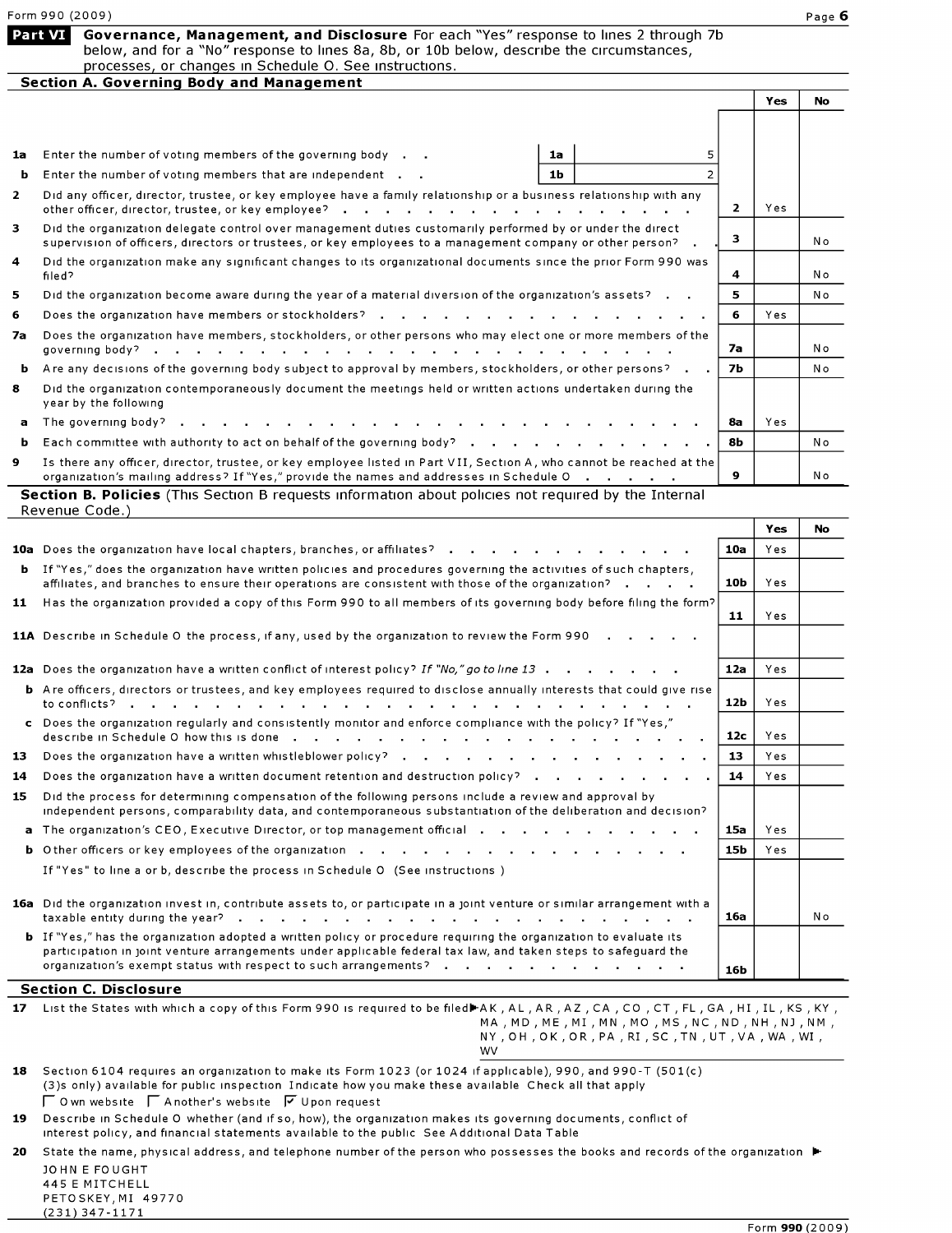# Section A. Officers, Directors, Trustees, Key Employees, and Highest Compensated Employees

1a Complete this table for all persons required to be listed Report compensation for the calendar year ending with or within the organization's tax year Use Schedule J-2 if additional space is needed

+ List all of the organization's current officers, directors, trustees (whether individuals or organizations), regardless of amount of compensation, and current key employees Enter - 0- in columns (D), (E), and (F) if no compensation was paid

**\*** List all of the organization's current key employees See instructions for definition of "key employee "

**\*** List the organization's five current highest compensated employees (other than an officer, director, trustee or key employee) who received reportable compensation (Box <sup>5</sup> of Form W-2 and/or Box <sup>7</sup> of Form 1099-MISC) of more than \$100,000 from the organization and any related organizations

\* List all of the organization's former officers, key employees, or highest compensated employees who received more than \$100,000 of reportable compensation from the organization and any related organizations

Itst all of the organization's former directors or trustees that received, in the capacity as a former director or trustee of the organization, more than \$10,000 of reportable compensation from the organization and any related organizations

List persons in the following order individual trustees or directors, institutional trustees, officers, key employees, highest compensated employees, and former such persons

 $\Box$  Check this box if the organization did not compensate any current or former officer, director, trustee or key employee

| (A)<br>Name and Title                         | (B)<br>Average<br>hours | (C)<br>Position (check all<br>that apply) |                       |                |                    |                                        |               | (D)<br>Reportable<br>compensation            | (E)<br>Reportable<br>compensation                         | (F)<br>Estimated<br>amount of other                                      |  |
|-----------------------------------------------|-------------------------|-------------------------------------------|-----------------------|----------------|--------------------|----------------------------------------|---------------|----------------------------------------------|-----------------------------------------------------------|--------------------------------------------------------------------------|--|
|                                               | per<br>week             | Individual trustee<br>or director         | Institutional Trustee | <b>Officer</b> | ķ<br>enployee      | Highest compensated<br><u>employee</u> | <b>Former</b> | from the<br>organization (W-<br>2/1099-MISC) | from related<br>organizations<br>$(W - 2/1099 -$<br>MISC) | compensation<br>from the<br>organization and<br>related<br>organizations |  |
| <b>CHARLES MACINNIS</b><br><b>DIRECTOR</b>    | $\mathbf{1}$            | $\pmb{\times}$                            |                       |                |                    |                                        |               | $\circ$                                      | $\overline{0}$                                            | $\Omega$                                                                 |  |
| MARY LOU TANTON<br><b>DIRECTOR</b>            | $\mathbf{1}$            | X                                         |                       |                |                    |                                        |               | $\mathbf 0$                                  | $\overline{0}$                                            | $\mathbf 0$                                                              |  |
| JOHN H TANTON<br>CHAIRMAN / PRESIDENT         | 40                      | X                                         |                       | $\pmb{\times}$ | $\mathsf X$        |                                        |               | 107,013                                      | $\vert$ 0                                                 | 8,026                                                                    |  |
| JOHN E FOUGHT<br>TREASURER                    | 20                      | X                                         |                       | $\mathsf{x}$   |                    |                                        |               | 46,916                                       | $\vert$ 0                                                 | $\mathbf 0$                                                              |  |
| NIKI CALLOWAY<br><b>SECRETARY</b>             | 40                      | $\mathsf{x}$                              |                       | X              | $\mathsf X$        |                                        |               | 52,111                                       | $\overline{0}$                                            | 3,908                                                                    |  |
| RICHARD CLARK<br><b>DIRECTOR</b>              | $\mathbf{1}$            | X                                         |                       |                |                    |                                        |               | $\circ$                                      | $\overline{0}$                                            | $\mathbf 0$                                                              |  |
| <b>KENNETH MCALPIN</b><br><b>KEY EMPLOYEE</b> | 40                      |                                           |                       |                | $\pmb{\mathsf{X}}$ |                                        |               | 182,607                                      | $\overline{0}$                                            | 13,696                                                                   |  |
|                                               |                         |                                           |                       |                |                    |                                        |               |                                              |                                                           |                                                                          |  |
|                                               |                         |                                           |                       |                |                    |                                        |               |                                              |                                                           |                                                                          |  |
|                                               |                         |                                           |                       |                |                    |                                        |               |                                              |                                                           |                                                                          |  |
|                                               |                         |                                           |                       |                |                    |                                        |               |                                              |                                                           |                                                                          |  |
|                                               |                         |                                           |                       |                |                    |                                        |               |                                              |                                                           |                                                                          |  |
|                                               |                         |                                           |                       |                |                    |                                        |               |                                              |                                                           |                                                                          |  |
|                                               |                         |                                           |                       |                |                    |                                        |               |                                              |                                                           |                                                                          |  |
|                                               |                         |                                           |                       |                |                    |                                        |               |                                              |                                                           |                                                                          |  |
|                                               |                         |                                           |                       |                |                    |                                        |               |                                              |                                                           |                                                                          |  |
|                                               |                         |                                           |                       |                |                    |                                        |               |                                              |                                                           |                                                                          |  |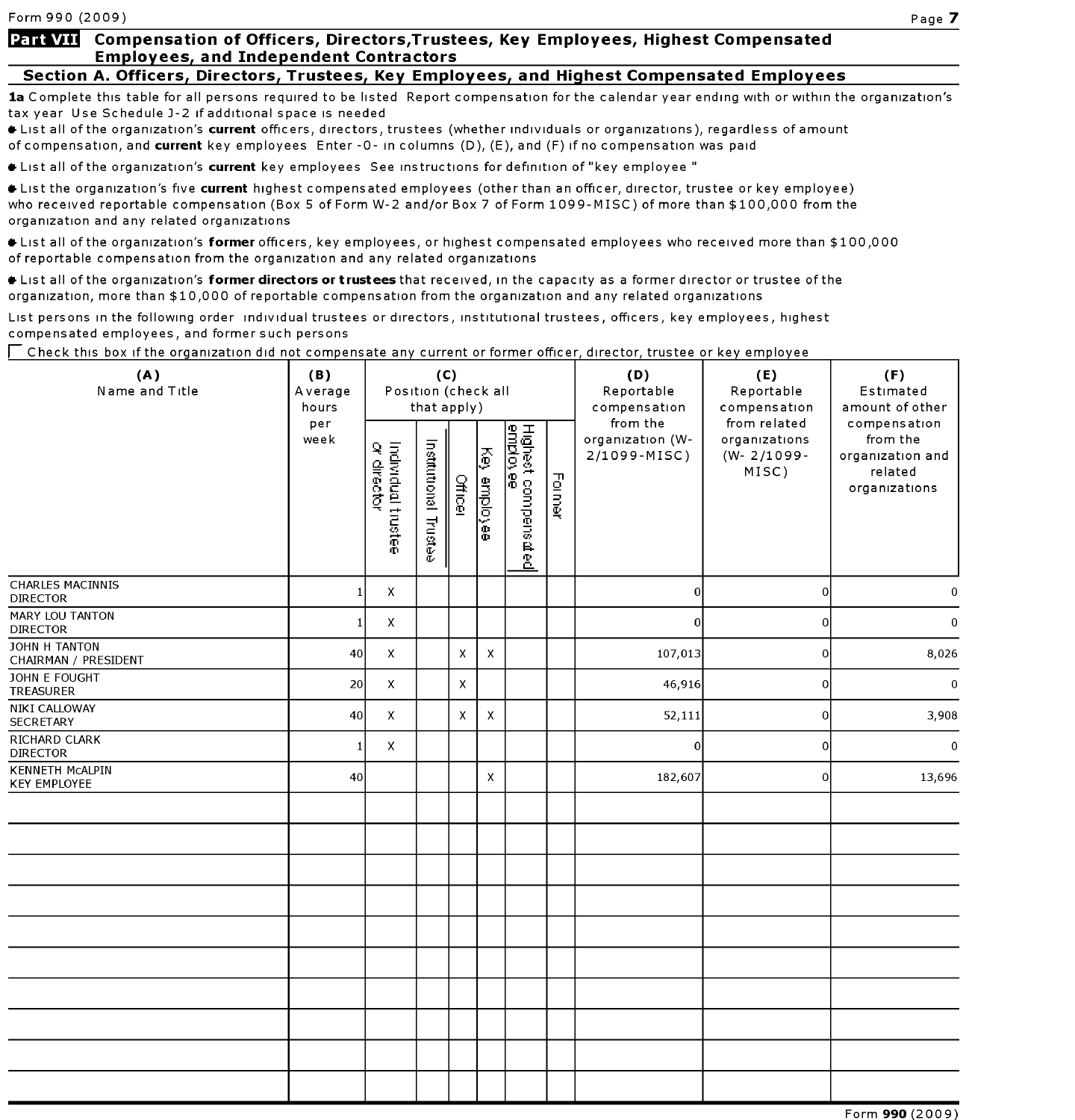|   | Form 990 (2009)                                                                                                                                                                                                                      |   |     | Page 8 |
|---|--------------------------------------------------------------------------------------------------------------------------------------------------------------------------------------------------------------------------------------|---|-----|--------|
|   | 388,647<br>1b Total                                                                                                                                                                                                                  |   |     | 25,630 |
| 2 | Total number of individuals (including but not limited to those listed above) who received more than<br>\$100,000 in reportable compensation from the organization to                                                                |   |     |        |
|   |                                                                                                                                                                                                                                      |   | Yes | No     |
| 3 | Did the organization list any former officer, director or trustee, key employee, or highest compensated employee<br>on line 1a? If "Yes," complete Schedule J for such individual                                                    | 3 |     | N o    |
| 4 | For any individual listed on line 1a, is the sum of reportable compensation and other compensation from the<br>organization and related organizations greater than \$150,000? If "Yes," complete Schedule J for such<br>individual a |   |     |        |
|   |                                                                                                                                                                                                                                      | 4 | Yes |        |
| 5 | Did any person listed on line 1a receive or accrue compensation from any unrelated organization for services<br>rendered to the organization? If "Yes," complete Schedule J for such person                                          | 5 |     | Νo     |

# Section B. Independent Contractors

1 Complete this table for your five highest compensated independent contractors that received more than \$100,000 of compensation from the organization

| (A)<br>Name and business address                                                                                                                                                       | (B)<br>Description of services | (C)<br>Compensation |  |  |  |  |
|----------------------------------------------------------------------------------------------------------------------------------------------------------------------------------------|--------------------------------|---------------------|--|--|--|--|
|                                                                                                                                                                                        |                                |                     |  |  |  |  |
|                                                                                                                                                                                        |                                |                     |  |  |  |  |
|                                                                                                                                                                                        |                                |                     |  |  |  |  |
|                                                                                                                                                                                        |                                |                     |  |  |  |  |
|                                                                                                                                                                                        |                                |                     |  |  |  |  |
| Total number of independent contractors (including but not limited to those listed above) who received more than<br>$2^{\circ}$<br>\$100,000 in compensation from the organization ▶ 0 |                                |                     |  |  |  |  |
|                                                                                                                                                                                        |                                | Form 990 (2009)     |  |  |  |  |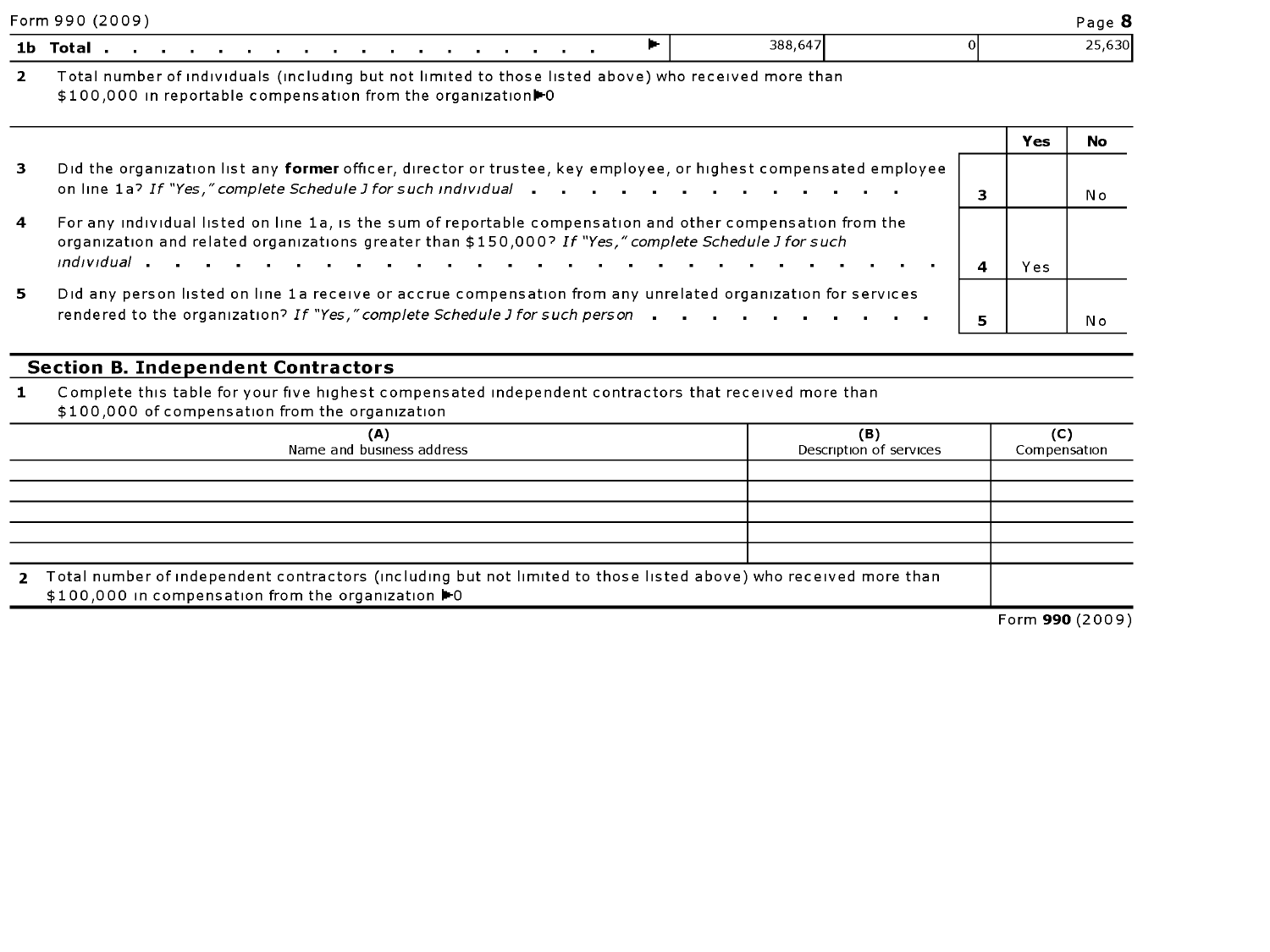# Part VIII Statement of Revenue

|                                                           |         |                                                                     |                                                     |                | (A)<br>Total revenue | (B)<br>Related or<br>exempt<br>function<br>revenue | (C)<br>Unrelated<br>business<br>revenue | (D)<br>Revenue<br>excluded from<br>tax under<br>sections<br>512, 513, or<br>514 |
|-----------------------------------------------------------|---------|---------------------------------------------------------------------|-----------------------------------------------------|----------------|----------------------|----------------------------------------------------|-----------------------------------------|---------------------------------------------------------------------------------|
|                                                           | 1a      | Federated campaigns                                                 | 1a                                                  | $\overline{0}$ |                      |                                                    |                                         |                                                                                 |
| Contributions, gifts, grants<br>and other similar amounts | ь       |                                                                     | Membership dues<br>1b                               | $\overline{0}$ |                      |                                                    |                                         |                                                                                 |
|                                                           | c       |                                                                     | Fundraising events<br>1c                            | $\overline{0}$ |                      |                                                    |                                         |                                                                                 |
|                                                           | d       |                                                                     | Related organizations<br>1d                         | $\mathbf{0}$   |                      |                                                    |                                         |                                                                                 |
|                                                           | e       | Government grants (contributions)                                   | 1e                                                  | $\Omega$       |                      |                                                    |                                         |                                                                                 |
|                                                           | f       |                                                                     | All other contributions, gifts, grants, and<br>1f   | 2,291,836      |                      |                                                    |                                         |                                                                                 |
|                                                           | g       | similar amounts not included above                                  | Noncash contributions included in                   |                |                      |                                                    |                                         |                                                                                 |
|                                                           |         | lines 1a-1f $\frac{0}{2}$                                           |                                                     |                |                      |                                                    |                                         |                                                                                 |
|                                                           | h.      |                                                                     | Total. Add lines 1a-1f                              | ►              | 2,291,836            |                                                    |                                         |                                                                                 |
|                                                           |         |                                                                     |                                                     | Business Code  |                      |                                                    |                                         |                                                                                 |
|                                                           | 2a      | SUBSCRIPTION REVENUE FOR                                            |                                                     | 511,120        | 2,638                | 2,638                                              | 0                                       | $\mathbf 0$                                                                     |
|                                                           |         | QUARTERLY JOURNAL                                                   |                                                     |                |                      |                                                    |                                         |                                                                                 |
|                                                           | b       | RENTAL INCOME, REAL PROPERTY                                        |                                                     | 531,190        | 3,979                | 3,979                                              | $\Omega$                                | $\mathbf 0$                                                                     |
|                                                           | c       |                                                                     |                                                     |                |                      |                                                    |                                         |                                                                                 |
|                                                           | d       |                                                                     |                                                     |                |                      |                                                    |                                         |                                                                                 |
|                                                           | е       |                                                                     |                                                     |                |                      |                                                    |                                         |                                                                                 |
| Program Service Revenue                                   | f       |                                                                     | All other program service revenue                   |                | $\Omega$             | $\overline{0}$                                     | $\overline{0}$                          | $\mathbf 0$                                                                     |
|                                                           | g       |                                                                     | Total. Add lines 2a-2f ▶                            |                | 6.617                |                                                    |                                         |                                                                                 |
|                                                           | 3       |                                                                     | Investment income (including dividends, interest    |                |                      |                                                    |                                         |                                                                                 |
|                                                           |         |                                                                     | and other similar amounts)                          |                | 44,572               | 44,572                                             | $\overline{0}$                          | $\mathbf 0$                                                                     |
|                                                           | 4       |                                                                     | Income from investment of tax-exempt bond proceeds  |                | 0l                   | $\overline{0}$                                     | $\overline{0}$                          | $\mathbf 0$                                                                     |
|                                                           | 5.      |                                                                     | Royalties                                           |                | $\Omega$             | $\overline{0}$                                     | $\overline{0}$                          | $\overline{0}$                                                                  |
|                                                           |         |                                                                     | (ı) Real                                            | (ii) Personal  |                      |                                                    |                                         |                                                                                 |
|                                                           | 6а      | Gross Rents                                                         |                                                     |                |                      |                                                    |                                         |                                                                                 |
|                                                           | ь       | Less rental<br>expenses                                             |                                                     |                |                      |                                                    |                                         |                                                                                 |
|                                                           | c       | Rental income                                                       | $\mathbf{0}$                                        |                |                      |                                                    |                                         |                                                                                 |
|                                                           | d       | or (loss)                                                           | Net rental income or (loss) ▶                       |                |                      |                                                    |                                         |                                                                                 |
|                                                           |         |                                                                     | (i) Securities                                      | (II) Other     |                      |                                                    |                                         |                                                                                 |
|                                                           | 7а      | Gross amount<br>from sales of<br>assets other                       |                                                     |                |                      |                                                    |                                         |                                                                                 |
|                                                           | ь       | than inventory<br>Less cost or<br>other basis and<br>sales expenses |                                                     |                |                      |                                                    |                                         |                                                                                 |
|                                                           | c       | Gain or (loss)                                                      | $\mathbf{0}$                                        |                |                      |                                                    |                                         |                                                                                 |
|                                                           | d       |                                                                     | Net gain or (loss)                                  |                |                      |                                                    |                                         |                                                                                 |
|                                                           | 8а      | Gross income from fundraising<br>events (not including              |                                                     |                |                      |                                                    |                                         |                                                                                 |
| <b>Other Revenue</b>                                      |         | \$_<br>See Part IV, line 18                                         | 0<br>of contributions reported on line 1c)          |                |                      |                                                    |                                         |                                                                                 |
|                                                           |         |                                                                     | a                                                   |                |                      |                                                    |                                         |                                                                                 |
|                                                           | b       |                                                                     | Less direct expenses<br>b                           |                |                      |                                                    |                                         |                                                                                 |
|                                                           | c       |                                                                     | Net income or (loss) from fundraising events $\Box$ |                |                      |                                                    |                                         |                                                                                 |
|                                                           | 9а      | See Part IV, line 19                                                | Gross income from gaming activities<br>a            |                |                      |                                                    |                                         |                                                                                 |
|                                                           | b       |                                                                     | Less direct expenses<br>b                           |                |                      |                                                    |                                         |                                                                                 |
|                                                           | c       |                                                                     | Net income or (loss) from gaming activities         |                |                      |                                                    |                                         |                                                                                 |
|                                                           |         | 10a Gross sales of inventory, less<br>returns and allowances .      | а                                                   |                |                      |                                                    |                                         |                                                                                 |
|                                                           | b       |                                                                     | Less cost of goods sold b                           | 3,362<br>8,055 |                      |                                                    |                                         |                                                                                 |
|                                                           | c       |                                                                     | Net income or (loss) from sales of inventory        | ÷.             | $-4.693$             | $-4,693$                                           | $\overline{0}$                          | $\mathbf{0}$                                                                    |
|                                                           |         | Miscellaneous Revenue                                               |                                                     | Business Code  |                      |                                                    |                                         |                                                                                 |
|                                                           |         | 11a MAILING LIST RENTAL TO<br>OTHER NON-PROFITS                     |                                                     | 533,110        | 30,141               | $\overline{0}$                                     |                                         | 30,141                                                                          |
|                                                           | b       | THIEFT LOSS                                                         | RESTITUTION OF PRIOR YEAR                           | 900,099        | 3,010                | 3,010                                              | $\overline{0}$                          | $\mathbf{0}$                                                                    |
|                                                           | c       |                                                                     |                                                     |                | 2,001                |                                                    | $\overline{0}$                          | $\mathbf 0$                                                                     |
|                                                           | d       | All other revenue                                                   | $\sim$ 100 $\pm$                                    |                |                      | 2,001                                              |                                         |                                                                                 |
|                                                           | е<br>12 | Total. Add lines 11a-11d .                                          | Total revenue. See Instructions .                   | r              | 35,152               |                                                    |                                         |                                                                                 |
|                                                           |         |                                                                     |                                                     |                | 2,373,484            | 51,507                                             | $\overline{0}$                          | 30,141                                                                          |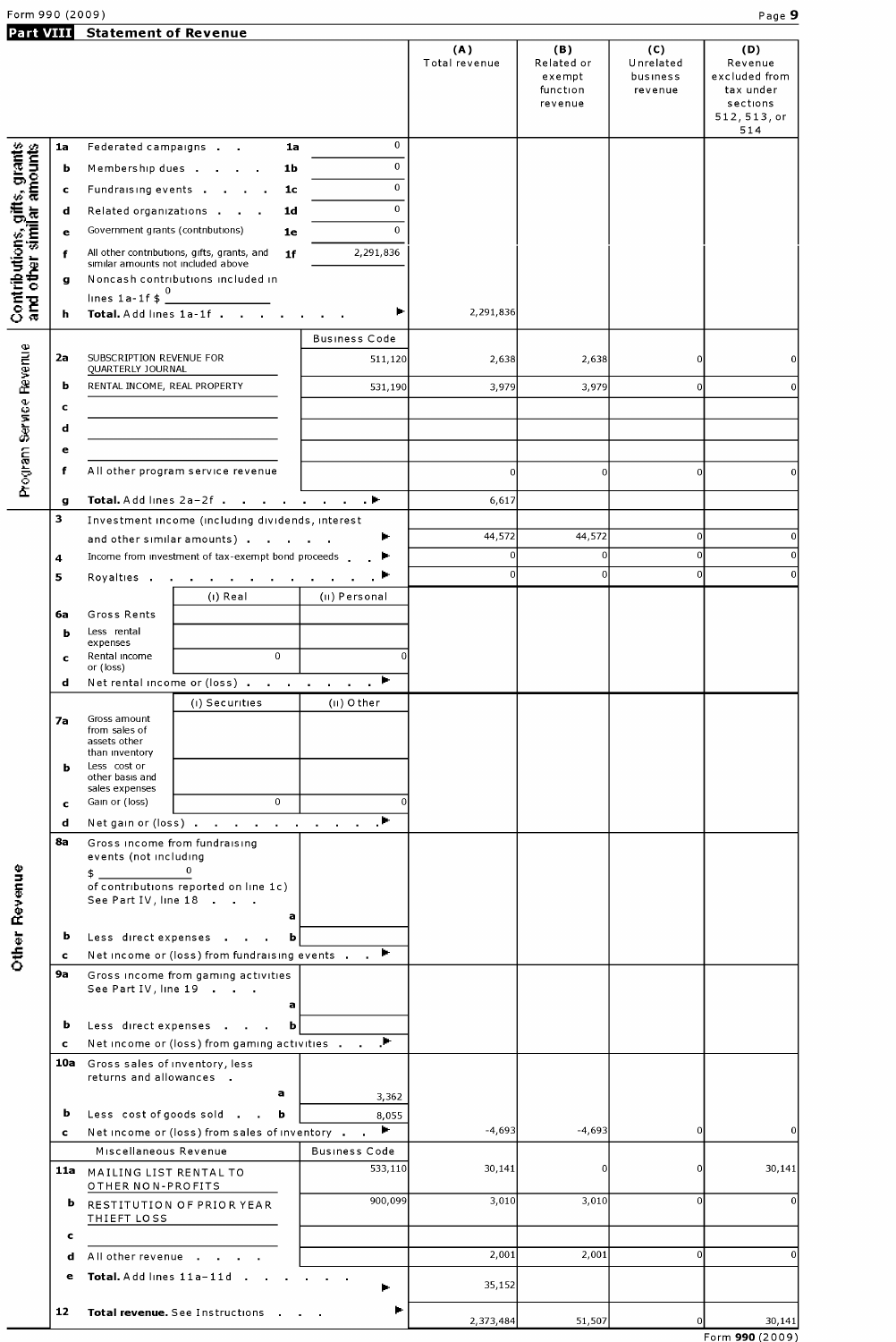Part IX Statement of Functional Expenses

|              | All other organizations must complete column (A) but are not required to complete columns (B), (C), and (D).                                                                          |                       |                                    |                                           |                                |
|--------------|---------------------------------------------------------------------------------------------------------------------------------------------------------------------------------------|-----------------------|------------------------------------|-------------------------------------------|--------------------------------|
|              | Do not include amounts reported on lines 6b,<br>7b, 8b, 9b, and 10b of Part VIII.                                                                                                     | (A)<br>Total expenses | (B)<br>Program service<br>expenses | (C)<br>Management and<br>general expenses | (D)<br>Fundraising<br>expenses |
| $\mathbf{1}$ | Grants and other assistance to governments and organizations<br>in the U S See Part IV, line 21                                                                                       | 171,054               | 171,054                            |                                           |                                |
| $\mathbf{2}$ | Grants and other assistance to individuals in the<br>U S See Part IV, line 22                                                                                                         | 4,650                 | 4,650                              |                                           |                                |
| 3            | Grants and other assistance to governments,<br>organizations, and individuals outside the U S See<br>Part IV, lines 15 and 16                                                         | 33,353                | 33,353                             |                                           |                                |
| 4            | Benefits paid to or for members                                                                                                                                                       | $\overline{0}$        | $\Omega$                           |                                           |                                |
| 5.           | Compensation of current officers, directors, trustees, and<br>key employees                                                                                                           | 414,277               | 254,174                            | 120,843                                   | 39,260                         |
| 6            | Compensation not included above, to disqualified persons<br>(as defined under section $4958(f)(1)$ ) and persons<br>described in section $4958(c)(3)(B)$                              | $\mathbf 0$           | 0                                  | $\Omega$                                  | $\mathbf{0}$                   |
| 7            | O ther salaries and wages                                                                                                                                                             | 197,981               | 148,580                            | 47,066                                    | 2,335                          |
| 8            | Pension plan contributions (include section 401(k) and section<br>403(b) employer contributions)                                                                                      | 9,190                 | 7,305                              | 1,783                                     | 102                            |
| 9            | Other employee benefits                                                                                                                                                               | $\Omega$              | $\mathbf 0$                        | $\bf{0}$                                  | $\mathbf{0}$                   |
| 10           | Payroll taxes                                                                                                                                                                         | 35,256                | 25,449                             | 7,794                                     | 2,013                          |
| 11           | Fees for services (non-employees)                                                                                                                                                     |                       |                                    |                                           |                                |
| a            | Management                                                                                                                                                                            | $\overline{0}$        | $\mathbf{0}$                       | $\overline{0}$                            | $\mathbf{0}$                   |
| b            | Legal                                                                                                                                                                                 | 24,674                | 22,130                             | 2,544                                     | $\mathbf 0$                    |
| c            | Accounting                                                                                                                                                                            | 13,563                | $\mathbf 0$                        | 13,563                                    | $\mathbf{0}$                   |
| d            | Lobbying                                                                                                                                                                              | $\Omega$              | $\Omega$                           | $\Omega$                                  | $\mathbf{0}$                   |
| е            | Professional fundraising See Part IV, line 17                                                                                                                                         | $\overline{0}$        |                                    |                                           | $\mathbf{0}$                   |
| f            | Investment management fees                                                                                                                                                            | $\mathbf{0}$          | $\mathbf 0$                        | $\mathbf 0$                               | $\mathbf 0$                    |
| g            | Other                                                                                                                                                                                 | 891,302               | 891,302                            | $\overline{0}$                            | $\mathbf{0}$                   |
| 12           | Advertising and promotion                                                                                                                                                             | 21,637                | 21,451                             | 186                                       | $\mathbf{0}$                   |
| 13           | Office expenses                                                                                                                                                                       | 39,136                | 15,155                             | 23,981                                    | $\mathbf{0}$                   |
| 14           | Information technology                                                                                                                                                                | 20,691                | 14,097                             | 6,594                                     | $\mathbf 0$                    |
| 15           | Royalties                                                                                                                                                                             | $\Omega$              | $\Omega$                           | $\Omega$                                  | $\mathbf 0$                    |
| 16           |                                                                                                                                                                                       | 75,409                | 63,503                             | 11,906                                    | $\mathbf{0}$                   |
|              | Occupancy $\cdots$ $\cdots$ $\cdots$                                                                                                                                                  |                       |                                    |                                           | $\mathbf 0$                    |
| 17           | Travel                                                                                                                                                                                | 29,678                | 24,030                             | 5,648                                     |                                |
| 18           | Payments of travel or entertainment expenses for any federal,<br>state, or local public officials                                                                                     | 0                     | $\mathbf 0$                        | $\mathbf 0$                               | 0                              |
| 19           | Conferences, conventions, and meetings                                                                                                                                                | 46,906                | 33,924                             | 12,982                                    | $\mathbf{0}$                   |
| 20           |                                                                                                                                                                                       | $\Omega$              | $\Omega$                           | $\Omega$                                  | $\Omega$                       |
| 21           | Payments to affiliates                                                                                                                                                                | $\mathbf 0$           | 0                                  | $\Omega$                                  | $\mathbf{0}$                   |
| 22           | Depreciation, depletion, and amortization                                                                                                                                             | 10,076                | 0                                  | 10,076                                    | $\mathbf 0$                    |
| 23<br>24     | Insurance<br>Other expenses Itemize expenses not covered above (Expenses<br>grouped together and labeled miscellaneous may not exceed 5% of<br>total expenses shown on line 25 below) | 3,549                 | 0                                  | 3,549                                     | $\mathbf{0}$                   |
|              | PRINTING AND PUBLISHING                                                                                                                                                               | 310,082               | 242,398                            | $\bf{0}$                                  | 67,684                         |
| ь            | EDUCATION VIA MEDIA                                                                                                                                                                   | 18,069                | 18,069                             | $\bf{0}$                                  | $\Omega$                       |
| c            | STATE REGISTRATION FEES                                                                                                                                                               | 10,100                | $\mathbf{0}$                       | $\bf{0}$                                  | 10,100                         |
| d            |                                                                                                                                                                                       |                       |                                    |                                           |                                |
| e            |                                                                                                                                                                                       |                       |                                    |                                           |                                |
| f            | All other expenses                                                                                                                                                                    | 2,378                 | $\Omega$                           | 1,935                                     | 443                            |
| 25           | Total functional expenses. Add lines 1 through 24f                                                                                                                                    | 2,383,011             | 1,990,624                          | 270,450                                   | 121,937                        |
| 26           | Joint costs. Check here F $\boxed{\smash{v}}$ if following SOP 98-2                                                                                                                   |                       |                                    |                                           |                                |
|              | Complete this line only if the organization reported in<br>column (B) joint costs from a combined educational<br>campaign and fundraising solicitation                                | 310,082               | 242,398                            | $\bf{0}$                                  | 67.684                         |
|              |                                                                                                                                                                                       |                       |                                    |                                           | Form 990 (2009)                |

Section  $501(c)(3)$  and  $501(c)(4)$  organizations must complete all columns.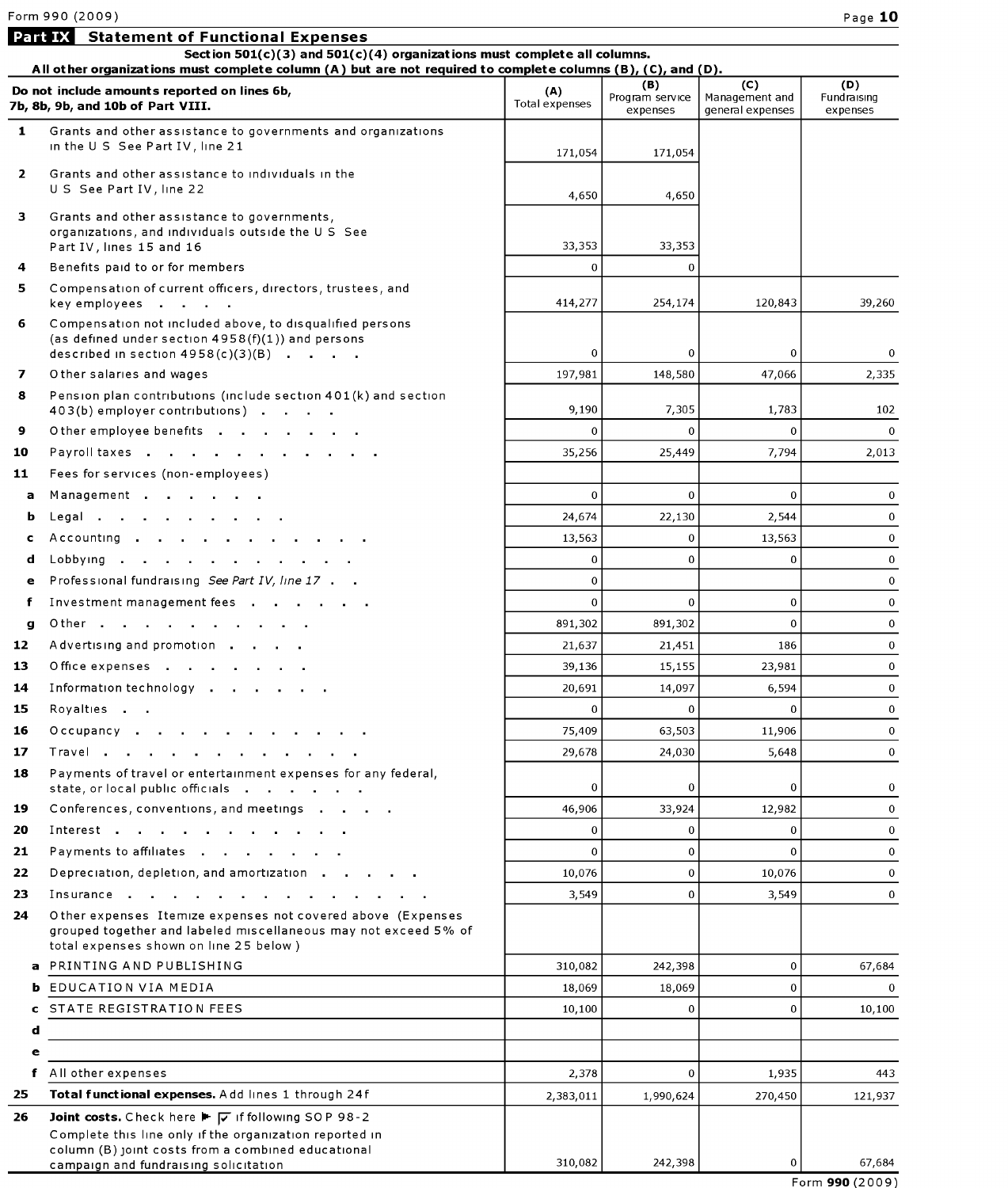Form 990 (2009) Page 11

# Part X Balance Sheet

|                              |                         |                                                                                                                                                         | (A)<br>Beginning of year |                | (B)<br>End of year |
|------------------------------|-------------------------|---------------------------------------------------------------------------------------------------------------------------------------------------------|--------------------------|----------------|--------------------|
|                              | 1                       | $\mathsf{Cash}\text{-non-interest\text{-}bearing}$                                                                                                      | 73,062                   | $\mathbf{1}$   | 99,370             |
|                              | $\overline{\mathbf{2}}$ | Savings and temporary cash investments                                                                                                                  | 2,883,117                | $\overline{2}$ | 2,820,186          |
|                              | 3                       | Pledges and grants receivable, net                                                                                                                      | 0                        | 3              | 0                  |
|                              | 4                       | Accounts receivable, net                                                                                                                                | 1,551                    | 4              | 8,634              |
|                              | 5                       | Receivables from current and former officers, directors, trustees, key employees, and                                                                   |                          |                |                    |
|                              |                         | highest compensated employees Complete Part II of                                                                                                       |                          |                |                    |
|                              |                         | Schedule L<br>and the state of the state of the state of                                                                                                | οI                       | 5              | 0                  |
|                              | 6                       | Receivables from other disqualified persons (as defined under section 4958(f)(1)) and<br>persons described in section 4958(c)(3)(B) Complete Part II of |                          |                |                    |
|                              |                         | Schedule Line Richard Line Line Richard Line Richard Line Richard Line Richard Line Richard Line Richard Line                                           | 0                        | 6              | 0                  |
| Assets                       | 7                       | Notes and loans receivable, net                                                                                                                         | $\Omega$                 | $\overline{z}$ | $\Omega$           |
|                              | 8                       | Inventories for sale or use                                                                                                                             | 27,351                   | 8              | 27,605             |
|                              | 9                       | Prepaid expenses and deferred charges                                                                                                                   | 6,503                    | 9              | 5,507              |
|                              | 10a                     | 112,667<br>Land, buildings, and equipment cost or other basis Complete<br>10a<br>Part VI of Schedule D                                                  |                          |                |                    |
|                              | ь                       | 89,751<br>10 <sub>b</sub><br>Less accumulated depreciation                                                                                              | 28.813   10c             |                | 22,916             |
|                              | 11                      | Investments-publicly traded securities                                                                                                                  | $\Omega$                 | 11             | 0                  |
|                              | 12                      | Investments-other securities See Part IV, line 11                                                                                                       |                          | 12             |                    |
|                              | 13                      | Investments-program-related See Part IV, line 11                                                                                                        |                          | 13             |                    |
|                              | 14                      | Intangible assets                                                                                                                                       |                          | 14             | 0                  |
|                              | 15                      | Other assets See Part IV, line 11                                                                                                                       | 100,000                  | 15             | 100,000            |
|                              | 16                      | Total assets. Add lines 1 through 15 (must equal line 34)                                                                                               | 3,120,397                | 16             | 3,084,218          |
|                              | 17                      | Accounts payable and accrued expenses.                                                                                                                  | 124,505                  | 17             | 97,853             |
|                              | 18                      | Grants payable                                                                                                                                          | $\circ$                  | 18             | $\circ$            |
|                              | 19                      | Deferred revenue                                                                                                                                        | $\circ$                  | 19             | $\Omega$           |
|                              | 20                      | Tax-exempt bond liabilities                                                                                                                             | $\circ$                  | 20             | 0                  |
|                              | 21                      | Escrow or custodial account liability Complete Part IV of Schedule D.                                                                                   | $\circ$                  | 21             | 0                  |
| Liabilities                  | 22                      | Payables to current and former officers, directors, trustees, key<br>employees, highest compensated employees, and disqualified                         |                          |                |                    |
|                              |                         | persons Complete Part II of Schedule L                                                                                                                  | 0                        | 22             | 0                  |
|                              | 23                      | Secured mortgages and notes payable to unrelated third parties                                                                                          | 0                        | 23             | 0                  |
|                              | 24                      | Unsecured notes and loans payable to unrelated third parties                                                                                            | 0                        | 24             |                    |
|                              | 25                      | Other liabilities Complete Part X of Schedule D                                                                                                         | $\Omega$                 | 25             |                    |
|                              | 26                      | Total liabilities. Add lines 17 through 25                                                                                                              | 124,505                  | 26             | 97,853             |
| v.                           |                         | Organizations that follow SFAS 117, check here $\blacktriangleright \blacktriangleright \blacktriangleright$ and complete lines 27                      |                          |                |                    |
| Balance                      |                         | through 29, and lines 33 and 34.                                                                                                                        |                          |                |                    |
|                              | 27                      | Unrestricted net assets                                                                                                                                 | 1,958,412                | 27             | 1,707,913          |
|                              | 28                      | Temporarily restricted net assets                                                                                                                       | 1,037,480                | 28             | 1,278,452          |
| <b>Fund</b>                  | 29                      | Permanently restricted net assets                                                                                                                       | 0                        | 29             | 0                  |
| $\overleftarrow{\mathrm{o}}$ |                         | Organizations that do not follow SFAS 117, check here $\blacktriangleright \sqsubset \Box$ and complete<br>lines 30 through 34.                         |                          |                |                    |
|                              | 30                      | Capital stock or trust principal, or current funds                                                                                                      |                          | 30             |                    |
| Assets                       | 31                      | Paid-in or capital surplus, or land, building or equipment fund                                                                                         |                          | 31             |                    |
|                              | 32                      | Retained earnings, endowment, accumulated income, or other funds                                                                                        |                          | 32             |                    |
| Net                          | 33                      | Total net assets or fund balances                                                                                                                       | 2,995,892                | 33             | 2,986,365          |
|                              | 34                      | Total liabilities and net assets/fund balances                                                                                                          | 3, 120, 397              | 34             | 3,084,218          |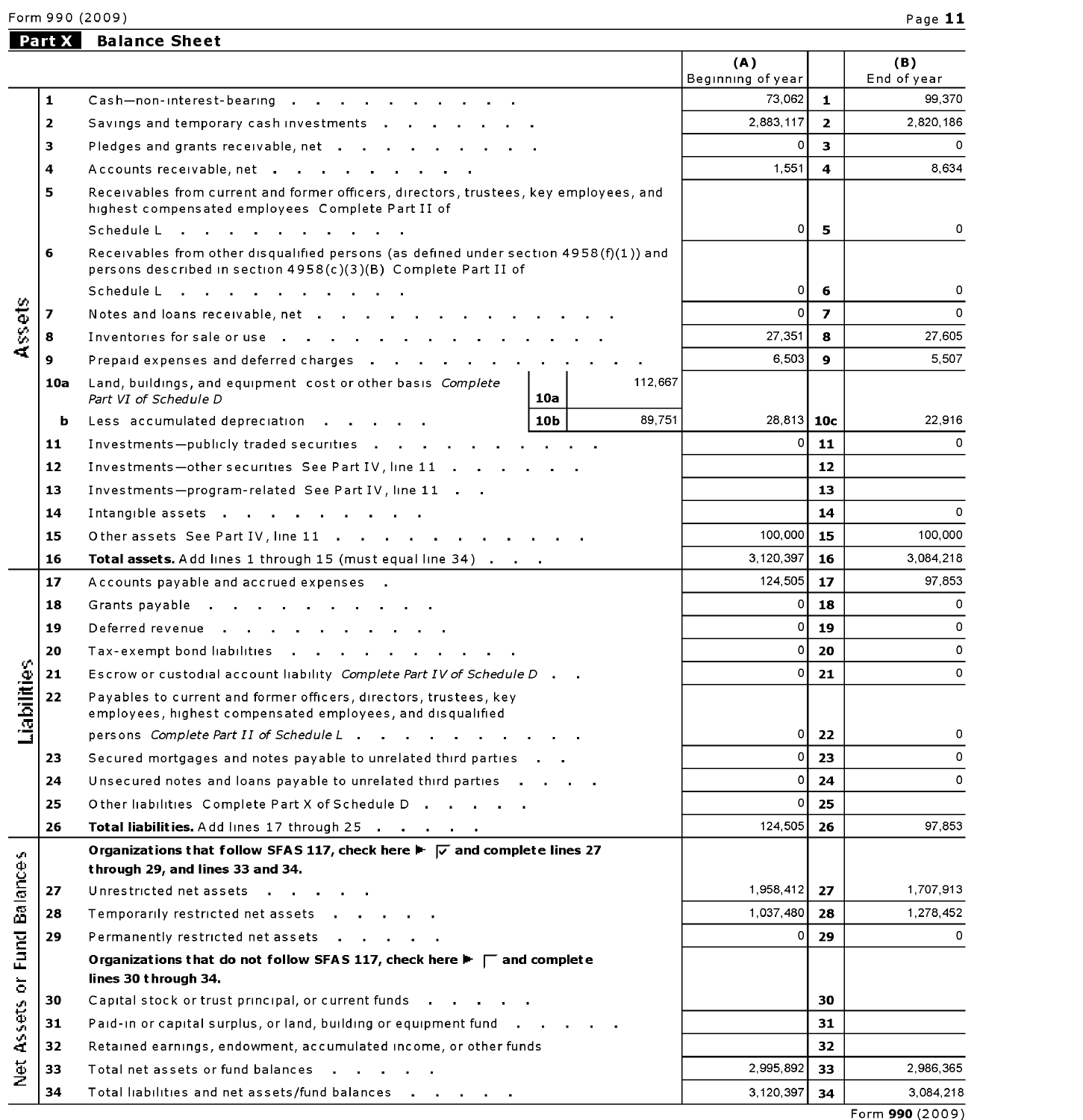|  | <b>Part XI</b> Financial Statements and Reporting |  |
|--|---------------------------------------------------|--|
|  |                                                   |  |

|              |                                                                                                                                                                                                                                                                                                                                                        |                | Yes | No              |
|--------------|--------------------------------------------------------------------------------------------------------------------------------------------------------------------------------------------------------------------------------------------------------------------------------------------------------------------------------------------------------|----------------|-----|-----------------|
|              | Accounting method used to prepare the Form 990 $\Box$ Cash $\Box$ Accrual $\Box$ Other $\Box$<br>If the organization changed its method of accounting from a prior year or checked "Other," explain in Schedule O                                                                                                                                      |                |     |                 |
| 2a           | Were the organization's financial statements compiled or reviewed by an independent accountant?                                                                                                                                                                                                                                                        | 2a             |     | No              |
| ь            | Were the organization's financial statements audited by an independent accountant? $\cdots$ , $\cdots$ , $\cdots$                                                                                                                                                                                                                                      | 2Ь             | Yes |                 |
| $\mathbf{c}$ | If "Yes," to 2a or 2b, does the organization have a committee that assumes responsibility for oversight of the<br>audit, review, or compilation of its financial statements and selection of an independent accountant?<br>If the organization changed either its oversight process or selection process during the tax year, explain in<br>Schedule 0 | 2 <sub>c</sub> | Yes |                 |
| d            | If "Yes" to line 2a or 2b, check a box below to indicate whether the financial statements for the year were issued<br>on a consolidated basis, separate basis, or both<br>$\triangledown$ Separate basis $\triangledown$ Consolidated basis<br>Both consolidated and separated basis                                                                   |                |     |                 |
| За           | As a result of a federal award, was the organization required to undergo an audit or audits as set forth in the<br>Single Audit Act and OMB Circular A-133?                                                                                                                                                                                            | За             |     | No              |
| b.           | If "Yes," did the organization undergo the required audit or audits? If the organization did not undergo the required<br>audit or audits, explain why in Schedule O and describe any steps taken to undergo such audits                                                                                                                                | 3b             |     |                 |
|              |                                                                                                                                                                                                                                                                                                                                                        |                |     | Form 990 (2009) |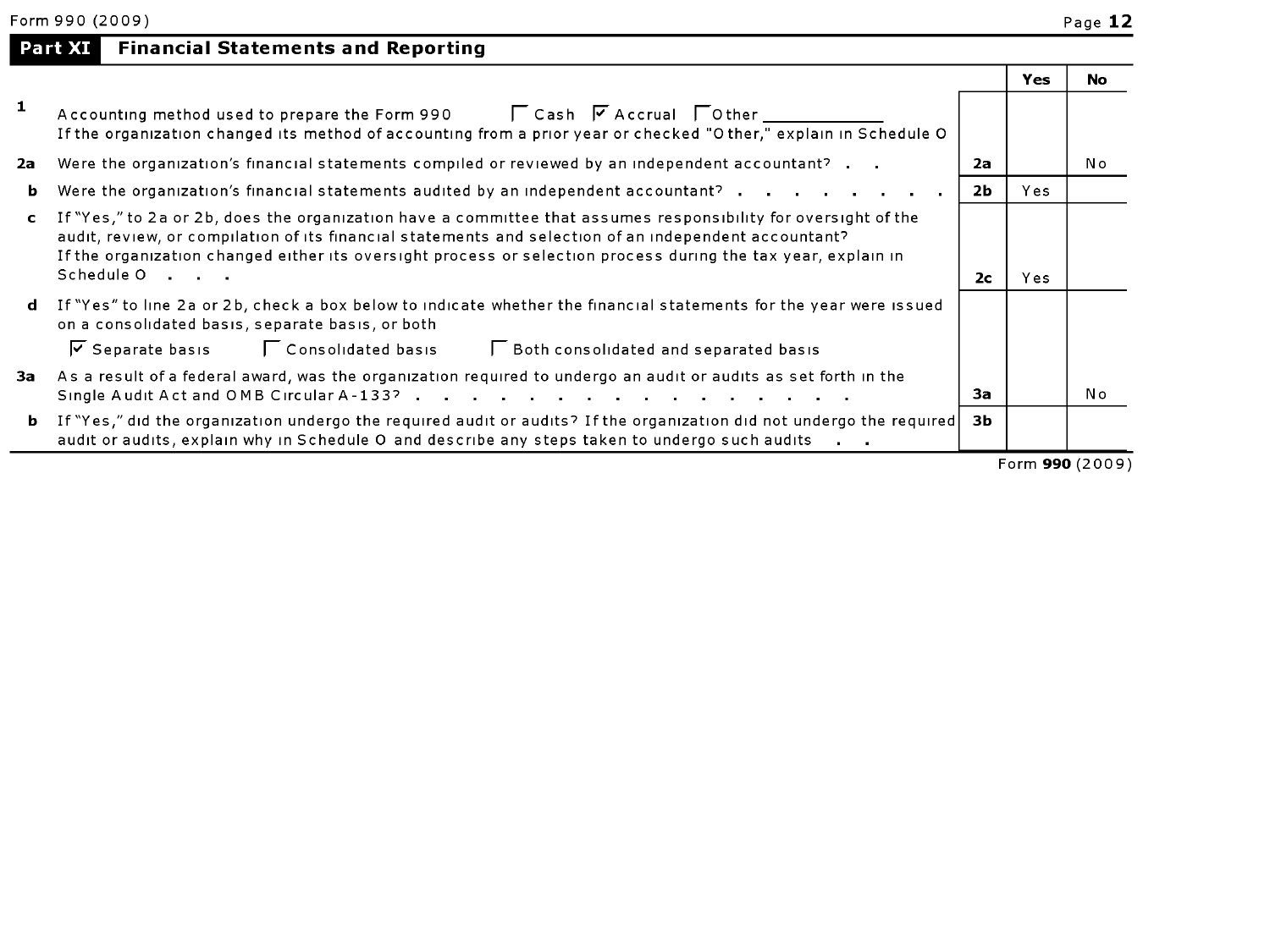|                                             |               |                                                        |                                                                                                                                                                                                 | efile GRAPHIC print - DO NOT PROCESS                                                                                                                                                                                                                                                                                                                                                       | <b>As Filed Data -</b>                 |                                                                             |     |                                                                          |            |                                       | DLN: 93493280013070   |
|---------------------------------------------|---------------|--------------------------------------------------------|-------------------------------------------------------------------------------------------------------------------------------------------------------------------------------------------------|--------------------------------------------------------------------------------------------------------------------------------------------------------------------------------------------------------------------------------------------------------------------------------------------------------------------------------------------------------------------------------------------|----------------------------------------|-----------------------------------------------------------------------------|-----|--------------------------------------------------------------------------|------------|---------------------------------------|-----------------------|
|                                             |               | <b>SCHEDULE A</b><br>(Form 990 or 990EZ)               |                                                                                                                                                                                                 | <b>Public Charity Status and Public Support</b>                                                                                                                                                                                                                                                                                                                                            |                                        |                                                                             |     |                                                                          |            |                                       | OMB No 1545-0047      |
|                                             |               | Department of the Treasury<br>Internal Revenue Service |                                                                                                                                                                                                 | Complete if the organization is a section $501(c)(3)$ organization or a section                                                                                                                                                                                                                                                                                                            | 4947(a)(1) nonexempt charitable trust. |                                                                             |     |                                                                          |            |                                       | <b>Open to Public</b> |
|                                             |               |                                                        |                                                                                                                                                                                                 | Attach to Form 990 or Form 990-EZ. F See separate instructions.                                                                                                                                                                                                                                                                                                                            |                                        |                                                                             |     |                                                                          |            |                                       | <b>Inspection</b>     |
| U S                                         |               | Name of the organization                               |                                                                                                                                                                                                 |                                                                                                                                                                                                                                                                                                                                                                                            |                                        |                                                                             |     |                                                                          |            | <b>Employer identification number</b> |                       |
|                                             |               |                                                        |                                                                                                                                                                                                 |                                                                                                                                                                                                                                                                                                                                                                                            |                                        |                                                                             |     |                                                                          | 38-2418377 |                                       |                       |
|                                             | <b>Part I</b> |                                                        |                                                                                                                                                                                                 | Reason for Public Charity Status (All organizations must complete this part.) See instructions                                                                                                                                                                                                                                                                                             |                                        |                                                                             |     |                                                                          |            |                                       |                       |
|                                             |               |                                                        |                                                                                                                                                                                                 | The organization is not a private foundation because it is (For lines 1 through 11, check only one box)                                                                                                                                                                                                                                                                                    |                                        |                                                                             |     |                                                                          |            |                                       |                       |
| 1                                           |               |                                                        |                                                                                                                                                                                                 | A church, convention of churches, or association of churches section $170(b)(1)(A)(i)$ .                                                                                                                                                                                                                                                                                                   |                                        |                                                                             |     |                                                                          |            |                                       |                       |
| 2                                           |               |                                                        |                                                                                                                                                                                                 | A school described in section 170(b)(1)(A)(ii). (Attach Schedule E)                                                                                                                                                                                                                                                                                                                        |                                        |                                                                             |     |                                                                          |            |                                       |                       |
| з                                           |               |                                                        |                                                                                                                                                                                                 | A hospital or a cooperative hospital service organization described in section $170(b)(1)(A)(iii)$ .                                                                                                                                                                                                                                                                                       |                                        |                                                                             |     |                                                                          |            |                                       |                       |
| 4                                           |               |                                                        |                                                                                                                                                                                                 | A medical research organization operated in conjunction with a hospital described in section 170(b)(1)(A)(iii). Enter the<br>hospital's name, city, and state                                                                                                                                                                                                                              |                                        |                                                                             |     |                                                                          |            |                                       |                       |
| 5                                           |               |                                                        |                                                                                                                                                                                                 | An organization operated for the benefit of a college or university owned or operated by a governmental unit described in<br>section $170(b)(1)(A)(iv)$ . (Complete Part II)                                                                                                                                                                                                               |                                        |                                                                             |     |                                                                          |            |                                       |                       |
| 6                                           |               |                                                        |                                                                                                                                                                                                 | A federal, state, or local government or governmental unit described in section $170(b)(1)(A)(v)$ .                                                                                                                                                                                                                                                                                        |                                        |                                                                             |     |                                                                          |            |                                       |                       |
| 7                                           | ⊽             | described in                                           |                                                                                                                                                                                                 | An organization that normally receives a substantial part of its support from a governmental unit or from the general public<br>section $170(b)(1)(A)(vi)$ (Complete Part II)                                                                                                                                                                                                              |                                        |                                                                             |     |                                                                          |            |                                       |                       |
| 8                                           |               |                                                        |                                                                                                                                                                                                 | A community trust described in section 170(b)(1)(A)(vi) (Complete Part II)                                                                                                                                                                                                                                                                                                                 |                                        |                                                                             |     |                                                                          |            |                                       |                       |
| 9                                           |               |                                                        |                                                                                                                                                                                                 | An organization that normally receives (1) more than 331/3% of its support from contributions, membership fees, and gross                                                                                                                                                                                                                                                                  |                                        |                                                                             |     |                                                                          |            |                                       |                       |
|                                             |               |                                                        |                                                                                                                                                                                                 | receipts from activities related to its exempt functions-subject to certain exceptions, and (2) no more than 331/3% of                                                                                                                                                                                                                                                                     |                                        |                                                                             |     |                                                                          |            |                                       |                       |
|                                             |               |                                                        |                                                                                                                                                                                                 | its support from gross investment income and unrelated business taxable income (less section 511 tax) from businesses                                                                                                                                                                                                                                                                      |                                        |                                                                             |     |                                                                          |            |                                       |                       |
|                                             |               |                                                        |                                                                                                                                                                                                 | acquired by the organization after June 30, 1975 See section 509(a)(2). (Complete Part III)                                                                                                                                                                                                                                                                                                |                                        |                                                                             |     |                                                                          |            |                                       |                       |
| 10                                          |               |                                                        |                                                                                                                                                                                                 | An organization organized and operated exclusively to test for public safety Seesection 509(a)(4).                                                                                                                                                                                                                                                                                         |                                        |                                                                             |     |                                                                          |            |                                       |                       |
| 11                                          |               | a                                                      | $ $ Type I                                                                                                                                                                                      | An organization organized and operated exclusively for the benefit of, to perform the functions of, or to carry out the purposes of<br>one or more publicly supported organizations described in section 509(a)(1) or section 509(a)(2) See section 509(a)(3). Check<br>the box that describes the type of supporting organization and complete lines 11e through 11h<br>$ $ Type II<br>ь. |                                        |                                                                             |     | $\mathsf{c}$ $\Box$ Type III - Functionally integrated                   | d          | $\Gamma$ Type III - Other             |                       |
| е                                           |               | section $509(a)(2)$                                    |                                                                                                                                                                                                 | By checking this box, I certify that the organization is not controlled directly or indirectly by one or more disqualified persons<br>other than foundation managers and other than one or more publicly supported organizations described in section 509(a)(1) or                                                                                                                         |                                        |                                                                             |     |                                                                          |            |                                       |                       |
|                                             |               | check this box                                         |                                                                                                                                                                                                 | If the organization received a written determination from the IRS that it is a Type I, Type II or Type III supporting organization,<br>Since August 17, 2006, has the organization accepted any gift or contribution from any of the                                                                                                                                                       |                                        |                                                                             |     |                                                                          |            |                                       |                       |
| g                                           |               | following persons?                                     |                                                                                                                                                                                                 |                                                                                                                                                                                                                                                                                                                                                                                            |                                        |                                                                             |     |                                                                          |            |                                       |                       |
|                                             |               |                                                        |                                                                                                                                                                                                 | (i) a person who directly or indirectly controls, either alone or together with persons described in (ii)                                                                                                                                                                                                                                                                                  |                                        |                                                                             |     |                                                                          |            |                                       | Yes<br>No             |
|                                             |               |                                                        |                                                                                                                                                                                                 | and (III) below, the governing body of the the supported organization?                                                                                                                                                                                                                                                                                                                     |                                        |                                                                             |     |                                                                          |            | 11g(i)                                |                       |
|                                             |               |                                                        |                                                                                                                                                                                                 | (ii) a family member of a person described in (i) above?                                                                                                                                                                                                                                                                                                                                   |                                        |                                                                             |     |                                                                          |            | 11g(ii)                               |                       |
|                                             |               |                                                        |                                                                                                                                                                                                 | (iii) a 35% controlled entity of a person described in (i) or (ii) above?                                                                                                                                                                                                                                                                                                                  |                                        |                                                                             |     |                                                                          |            | 11g(iii)                              |                       |
| h                                           |               |                                                        |                                                                                                                                                                                                 | Provide the following information about the supported organization(s)                                                                                                                                                                                                                                                                                                                      |                                        |                                                                             |     |                                                                          |            |                                       |                       |
| (i)<br>Name of<br>supported<br>organization |               |                                                        | (iii)<br>(iv)<br>Type of<br>Is the<br>organization<br>organization in<br>(described on<br>(ii)<br>col (i) listed in<br>EIN<br>lines 1- 9 above<br>your governing<br>or IRC section<br>document? |                                                                                                                                                                                                                                                                                                                                                                                            |                                        | (v)<br>Did you notify the<br>organization in<br>col (i) of your<br>support? |     | (vi)<br>Is the<br>organization in<br>col (i) organized<br>in the $U S$ ? |            | (vii)<br>A mount of<br>support?       |                       |
|                                             |               |                                                        |                                                                                                                                                                                                 | (see<br>instructions)                                                                                                                                                                                                                                                                                                                                                                      | Yes                                    | No                                                                          | Yes | No                                                                       | <b>Yes</b> | No                                    |                       |
|                                             |               |                                                        |                                                                                                                                                                                                 |                                                                                                                                                                                                                                                                                                                                                                                            |                                        |                                                                             |     |                                                                          |            |                                       |                       |
|                                             |               |                                                        |                                                                                                                                                                                                 |                                                                                                                                                                                                                                                                                                                                                                                            |                                        |                                                                             |     |                                                                          |            |                                       |                       |
|                                             |               |                                                        |                                                                                                                                                                                                 |                                                                                                                                                                                                                                                                                                                                                                                            |                                        |                                                                             |     |                                                                          |            |                                       |                       |
|                                             |               |                                                        |                                                                                                                                                                                                 |                                                                                                                                                                                                                                                                                                                                                                                            |                                        |                                                                             |     |                                                                          |            |                                       |                       |
|                                             |               |                                                        |                                                                                                                                                                                                 |                                                                                                                                                                                                                                                                                                                                                                                            |                                        |                                                                             |     |                                                                          |            |                                       |                       |
| Total                                       |               |                                                        |                                                                                                                                                                                                 |                                                                                                                                                                                                                                                                                                                                                                                            |                                        |                                                                             |     |                                                                          |            |                                       |                       |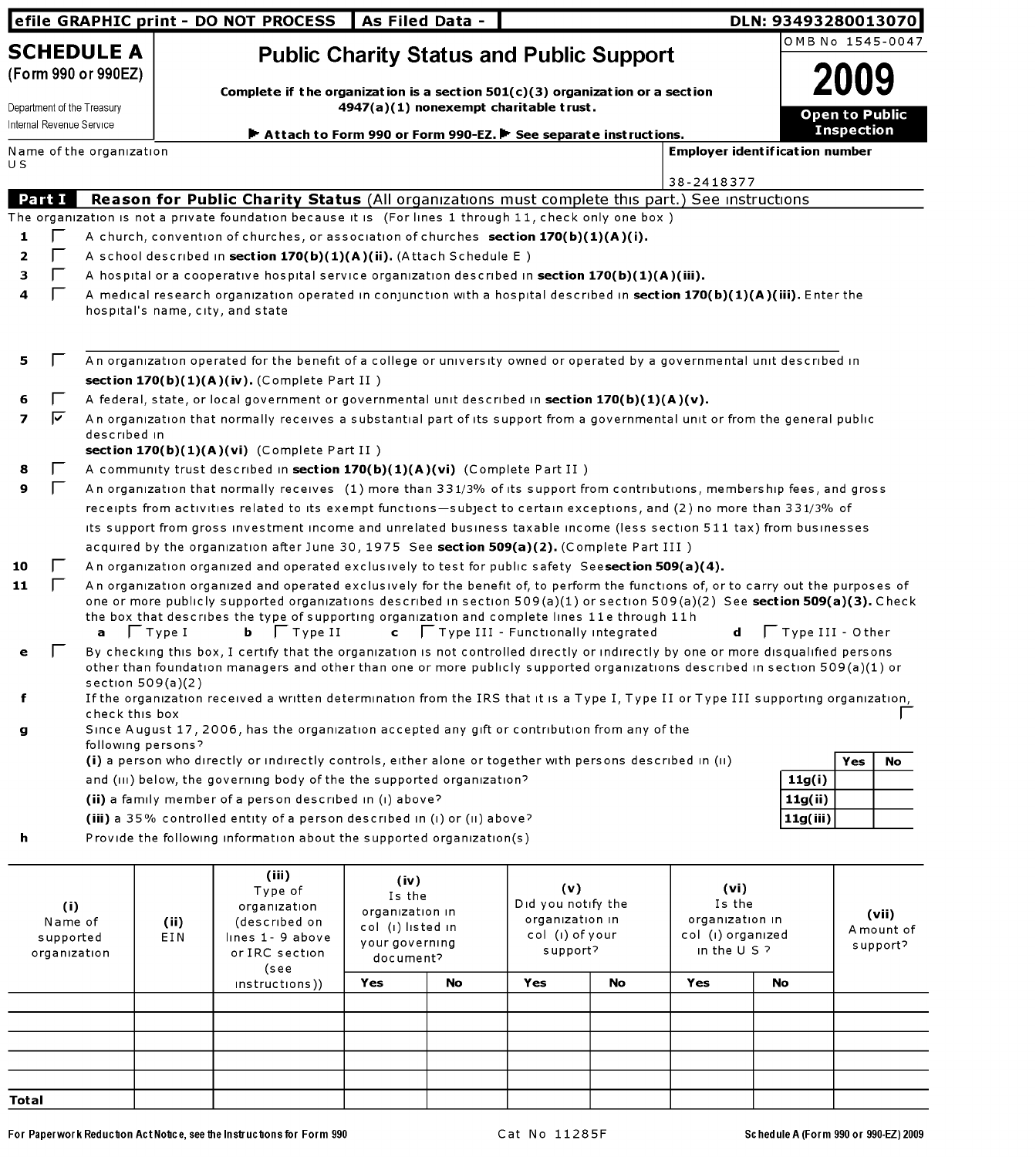| Part II       | Support Schedule for Organizations Described in IRC 170(b)(1)(A)(iv) and 170(b)(1)(A)(vi)<br>(Complete only if you checked the box on line 5, 7, or 8 of Part I.)                                                                           |              |           |           |            |                |              |
|---------------|---------------------------------------------------------------------------------------------------------------------------------------------------------------------------------------------------------------------------------------------|--------------|-----------|-----------|------------|----------------|--------------|
|               | <b>Section A. Public Support</b>                                                                                                                                                                                                            |              |           |           |            |                |              |
|               | Calendar year (or fiscal year beginning                                                                                                                                                                                                     | (a) 2005     | (b) 2006  | (c) 2007  | $(d)$ 2008 | (e) 2009       | $(f)$ Total  |
| 1             | ın)<br>Gifts, grants, contributions, and<br>membership fees received (Do not<br>include any "unusual<br>grants")                                                                                                                            | 1,960,687    | 2,135,624 | 3,395,498 | 3,204,718  | 2,291,836      | 12,988,363   |
| behalf        | 2 Tax revenues levied for the<br>organization's benefit and either<br>paid to or expended on its                                                                                                                                            | 0            | 0         |           | $\Omega$   | $\overline{0}$ | 0            |
| з.            | The value of services or facilities<br>furnished by a governmental unit to<br>the organization without charge                                                                                                                               | <sub>0</sub> | 0         |           | $\Omega$   | $\Omega$       | $\mathbf{0}$ |
| 4             | Total. Add lines 1 through 3                                                                                                                                                                                                                | 1,960,687    | 2,135,624 | 3,395,498 | 3,204,718  | 2,291,836      | 12,988,363   |
| 5.            | The portion of total contributions<br>by each person (other than a<br>governmental unit or publicly<br>supported organization) included<br>on line 1 that exceeds 2% of the<br>amount shown on line 11, column                              |              |           |           |            |                | 8,306,940    |
| (f)<br>6      | Public Support. Subtract line 5<br>from line 4                                                                                                                                                                                              |              |           |           |            |                | 4,681,423    |
|               | <b>Section B. Total Support</b>                                                                                                                                                                                                             |              |           |           |            |                |              |
| Calendar year | (or fiscal year<br>beginning in)                                                                                                                                                                                                            | (a) 2005     | (b) 2006  | (c) 2007  | $(d)$ 2008 | (e) 2009       | $(f)$ Total  |
| 7             | A mounts from line 4                                                                                                                                                                                                                        | 1,960,687    | 65,977    | 3,395,498 | 3,204,718  | 2,291,836      | 12,988,363   |
| 8             | Gross income from interest,<br>dividends, payments received on<br>securities loans, rents, royalties<br>and income from similar<br>sources                                                                                                  | 29,892       | 65,977    | 73,657    | 105,619    | 44,572         | 319,717      |
| 9             | Net income from unrelated<br>business activities, whether or<br>not the business is regularly<br>carried on                                                                                                                                 | 0            |           |           | 0          | 0              | 0            |
| 10            | Other income (Explain in Part<br>IV ) Do not include gain or loss<br>from the sale of capital assets                                                                                                                                        | 68,789       | 91,001    | 86,363    | 52,117     | 45,131         | 343,401      |
|               | Total support (Add lines 7<br>through 10)                                                                                                                                                                                                   |              |           |           |            |                | 13,651,481   |
| 11            |                                                                                                                                                                                                                                             |              |           |           |            | 12             | 36,296<br>▶Г |
| 12<br>13      | Gross receipts from related activities, etc (See instructions)<br>First Five Years If the Form 990 is for the organization's first, second, third, fourth, or fifth tax year as a $501(c)(3)$ organization,<br>check this box and stop here |              |           |           |            |                |              |
|               |                                                                                                                                                                                                                                             |              |           |           |            |                |              |
|               | <b>Section C. Computation of Public Support Percentage</b><br>Public Support Percentage for 2009 (line 6 column (f) divided by line 11 column (f))                                                                                          |              |           |           |            | 14             | 34 292 %     |
| 14<br>15      | Public Support Percentage for 2008 Schedule A, Part II, line 14                                                                                                                                                                             |              |           |           |            | 15             | 39 305 %     |

organization<br>**b 10%-facts-and-circumstances test—2008.** If the organization did not check a box on line 13, 16a, 16b, or 17a and line 15 is 10% or more, and if the organization meets the "facts and circumstances" test, check this box and stop here. Explain in Part IV how the organization meets the "facts and circumstances" test The organization qualifies as <sup>a</sup> publicly supported organization **F-1** 

**18 Private Foundation** If the organization did not check a box on line 13, 16a, 16b, 17a or 17b, check this box and see instructions  $\blacksquare$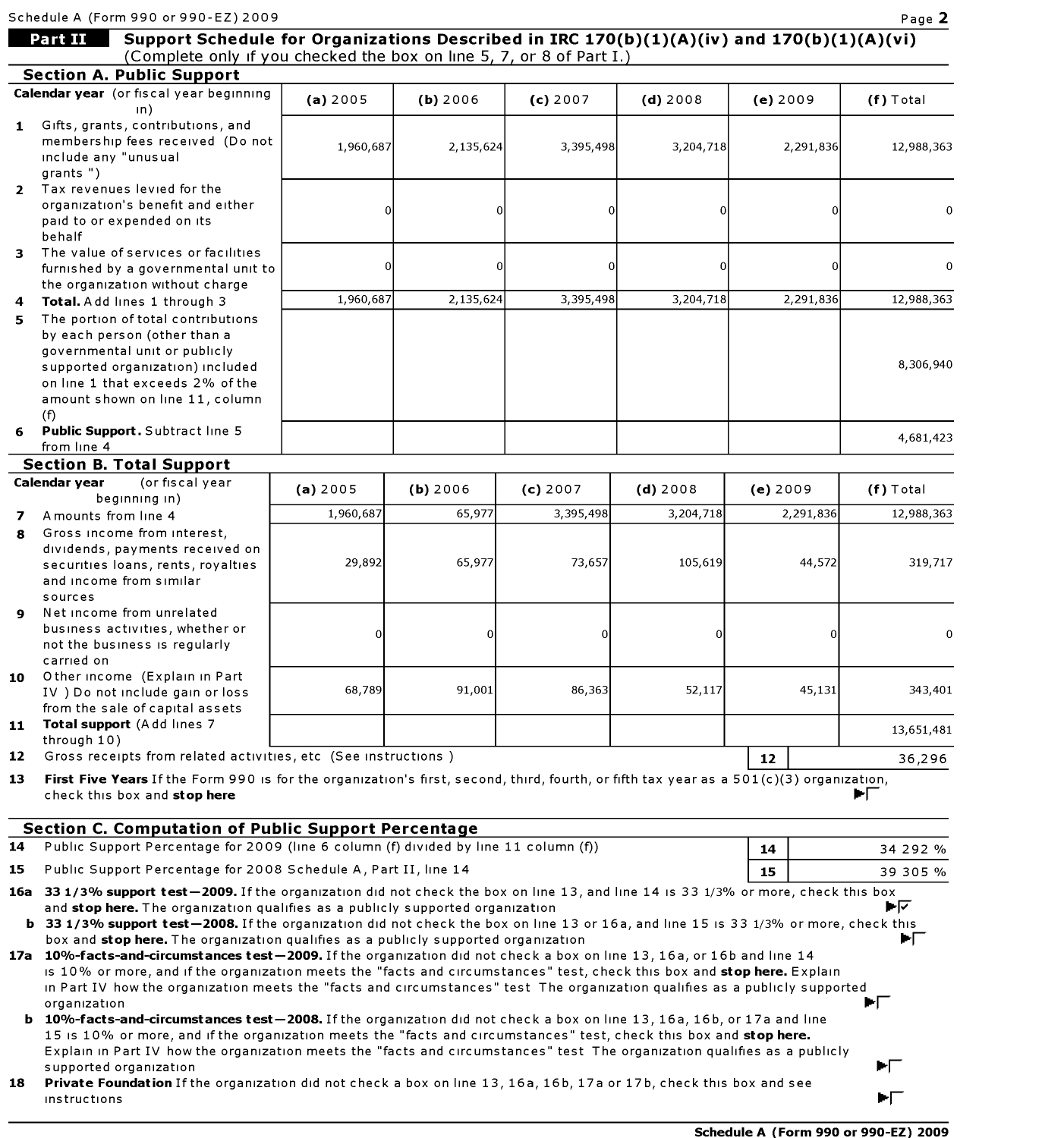|                 | Support Schedule for Organizations Described in IRC 509(a)(2)<br>Part III<br>(Complete only if you checked the box on line 9 of Part I.) |                                                                                                                                                                                                                                                                                      |          |          |          |            |          |             |  |
|-----------------|------------------------------------------------------------------------------------------------------------------------------------------|--------------------------------------------------------------------------------------------------------------------------------------------------------------------------------------------------------------------------------------------------------------------------------------|----------|----------|----------|------------|----------|-------------|--|
|                 |                                                                                                                                          | <b>Section A. Public Support</b>                                                                                                                                                                                                                                                     |          |          |          |            |          |             |  |
|                 |                                                                                                                                          | Calendar year (or fiscal year beginning                                                                                                                                                                                                                                              | (a) 2005 | (b) 2006 | (c) 2007 | $(d)$ 2008 | (e) 2009 | $(f)$ Total |  |
|                 |                                                                                                                                          | $\ln$ )<br>Gifts, grants, contributions, and                                                                                                                                                                                                                                         |          |          |          |            |          |             |  |
| 1               |                                                                                                                                          | membership fees received (Do not                                                                                                                                                                                                                                                     |          |          |          |            |          |             |  |
|                 |                                                                                                                                          | include any "unusual grants")                                                                                                                                                                                                                                                        |          |          |          |            |          |             |  |
| $\overline{2}$  |                                                                                                                                          | Gross receipts from admissions,                                                                                                                                                                                                                                                      |          |          |          |            |          |             |  |
|                 |                                                                                                                                          | merchandise sold or services                                                                                                                                                                                                                                                         |          |          |          |            |          |             |  |
|                 |                                                                                                                                          | performed, or facilities furnished in<br>any activity that is related to the                                                                                                                                                                                                         |          |          |          |            |          |             |  |
|                 | purpose                                                                                                                                  | organization's tax-exempt                                                                                                                                                                                                                                                            |          |          |          |            |          |             |  |
| з.              |                                                                                                                                          | Gross receipts from activities that<br>are not an unrelated trade or                                                                                                                                                                                                                 |          |          |          |            |          |             |  |
|                 |                                                                                                                                          | business under section 513                                                                                                                                                                                                                                                           |          |          |          |            |          |             |  |
| 4               | behalf                                                                                                                                   | Tax revenues levied for the<br>organization's benefit and either<br>paid to or expended on its                                                                                                                                                                                       |          |          |          |            |          |             |  |
| 5.              |                                                                                                                                          | The value of services or facilities<br>furnished by a governmental unit to                                                                                                                                                                                                           |          |          |          |            |          |             |  |
| 6               |                                                                                                                                          | the organization without charge<br>Total. Add lines 1 through 5                                                                                                                                                                                                                      |          |          |          |            |          |             |  |
|                 |                                                                                                                                          | 7a Amounts included on lines 1, 2,<br>and 3 received from disqualified                                                                                                                                                                                                               |          |          |          |            |          |             |  |
|                 | persons                                                                                                                                  |                                                                                                                                                                                                                                                                                      |          |          |          |            |          |             |  |
|                 |                                                                                                                                          | <b>b</b> Amounts included on lines 2 and 3                                                                                                                                                                                                                                           |          |          |          |            |          |             |  |
|                 |                                                                                                                                          | received from other than                                                                                                                                                                                                                                                             |          |          |          |            |          |             |  |
|                 |                                                                                                                                          | disqualified persons that exceed<br>the greater of $$5,000$ or $1\%$ of the                                                                                                                                                                                                          |          |          |          |            |          |             |  |
|                 |                                                                                                                                          | amount on line 13 for the year                                                                                                                                                                                                                                                       |          |          |          |            |          |             |  |
|                 |                                                                                                                                          | c Add lines 7a and 7b                                                                                                                                                                                                                                                                |          |          |          |            |          |             |  |
| 8               |                                                                                                                                          | Public Support (Subtract line 7c                                                                                                                                                                                                                                                     |          |          |          |            |          |             |  |
|                 | from line 6)                                                                                                                             |                                                                                                                                                                                                                                                                                      |          |          |          |            |          |             |  |
|                 |                                                                                                                                          | <b>Section B. Total Support</b>                                                                                                                                                                                                                                                      |          |          |          |            |          |             |  |
|                 |                                                                                                                                          | Calendar year (or fiscal year beginning                                                                                                                                                                                                                                              | (a) 2005 | (b) 2006 | (c) 2007 | $(d)$ 2008 | (e) 2009 | $(f)$ Total |  |
| 9               |                                                                                                                                          | $\ln$ )<br>A mounts from line 6                                                                                                                                                                                                                                                      |          |          |          |            |          |             |  |
| 10a             |                                                                                                                                          | Gross income from interest,                                                                                                                                                                                                                                                          |          |          |          |            |          |             |  |
|                 |                                                                                                                                          | dividends, payments received on                                                                                                                                                                                                                                                      |          |          |          |            |          |             |  |
|                 |                                                                                                                                          | securities loans, rents, royalties                                                                                                                                                                                                                                                   |          |          |          |            |          |             |  |
|                 |                                                                                                                                          | and income from similar                                                                                                                                                                                                                                                              |          |          |          |            |          |             |  |
|                 | sources                                                                                                                                  |                                                                                                                                                                                                                                                                                      |          |          |          |            |          |             |  |
| ь               |                                                                                                                                          | Unrelated business taxable<br>income (less section 511 taxes)                                                                                                                                                                                                                        |          |          |          |            |          |             |  |
|                 |                                                                                                                                          | from businesses acquired after                                                                                                                                                                                                                                                       |          |          |          |            |          |             |  |
|                 | June 30, 1975                                                                                                                            |                                                                                                                                                                                                                                                                                      |          |          |          |            |          |             |  |
| c               |                                                                                                                                          | Add lines 10a and 10b                                                                                                                                                                                                                                                                |          |          |          |            |          |             |  |
| 11              |                                                                                                                                          | Net income from unrelated                                                                                                                                                                                                                                                            |          |          |          |            |          |             |  |
|                 |                                                                                                                                          | business activities not included                                                                                                                                                                                                                                                     |          |          |          |            |          |             |  |
|                 |                                                                                                                                          | in line 10b, whether or not the                                                                                                                                                                                                                                                      |          |          |          |            |          |             |  |
| 12 <sub>1</sub> |                                                                                                                                          | business is regularly carried on<br>Other income Do not include                                                                                                                                                                                                                      |          |          |          |            |          |             |  |
|                 |                                                                                                                                          | gain or loss from the sale of                                                                                                                                                                                                                                                        |          |          |          |            |          |             |  |
|                 |                                                                                                                                          | capital assets (Explain in Part                                                                                                                                                                                                                                                      |          |          |          |            |          |             |  |
|                 | IV)                                                                                                                                      |                                                                                                                                                                                                                                                                                      |          |          |          |            |          |             |  |
| 13.             | $11$ and $12$ )                                                                                                                          | Total support (Add lines 9, 10c,                                                                                                                                                                                                                                                     |          |          |          |            |          |             |  |
| 14              |                                                                                                                                          | First Five Years If the Form 990 is for the organization's first, second, third, fourth, or fifth tax year as a 501(c)(3) organization,                                                                                                                                              |          |          |          |            |          |             |  |
|                 |                                                                                                                                          | check this box and stop here                                                                                                                                                                                                                                                         |          |          |          |            |          | E.          |  |
|                 |                                                                                                                                          |                                                                                                                                                                                                                                                                                      |          |          |          |            |          |             |  |
|                 |                                                                                                                                          | <b>Section C. Computation of Public Support Percentage</b>                                                                                                                                                                                                                           |          |          |          |            |          |             |  |
| 15              |                                                                                                                                          | Public Support Percentage for 2009 (line 8 column (f) divided by line 13 column (f))                                                                                                                                                                                                 |          |          |          |            | 15       |             |  |
| 16              |                                                                                                                                          | Public support percentage from 2008 Schedule A, Part III, line 15                                                                                                                                                                                                                    |          |          |          |            | 16       |             |  |
| 17              |                                                                                                                                          | <b>Section D. Computation of Investment Income Percentage</b><br>Investment income percentage for 2009 (line 10c column (f) divided by line 13 column (f))                                                                                                                           |          |          |          |            |          |             |  |
|                 |                                                                                                                                          |                                                                                                                                                                                                                                                                                      |          |          |          |            | 17       |             |  |
| 18              |                                                                                                                                          | Investment income percentage from 2008 Schedule A, Part III, line 17                                                                                                                                                                                                                 |          |          |          |            | 18       |             |  |
|                 |                                                                                                                                          | 19a 33 1/3% support tests-2009. If the organization did not check the box on line 14, and line 15 is more than 33 1/3% and line 17 is not                                                                                                                                            |          |          |          |            |          |             |  |
|                 | organization                                                                                                                             | more than 33 1/3%, check this box and stop here. The organization qualifies as a publicly supported                                                                                                                                                                                  | PI.      |          |          |            |          |             |  |
|                 |                                                                                                                                          | <b>b</b> 33 1/3% support tests-2008. If the organization did not check a box on line 14 or line 19a, and line 16 is more than 33 1/3% and line<br>18 is not more than 33,1/2%, check this hovered <b>stop here</b> . The organization qualifies as a publicly supported organization |          |          |          |            |          |             |  |

18 is not more than 33 1/3%, check this box and stop here. The organization qualifies as a publicly supported organization  $\blacktriangleright\blacktriangleright$ <br>Private Foundation If the organization did not check a box on line 14, 19a or 19b, ch 20 Private Foundation If the organization did not check a box on line 14, 19a or 19b, check this box and see instructions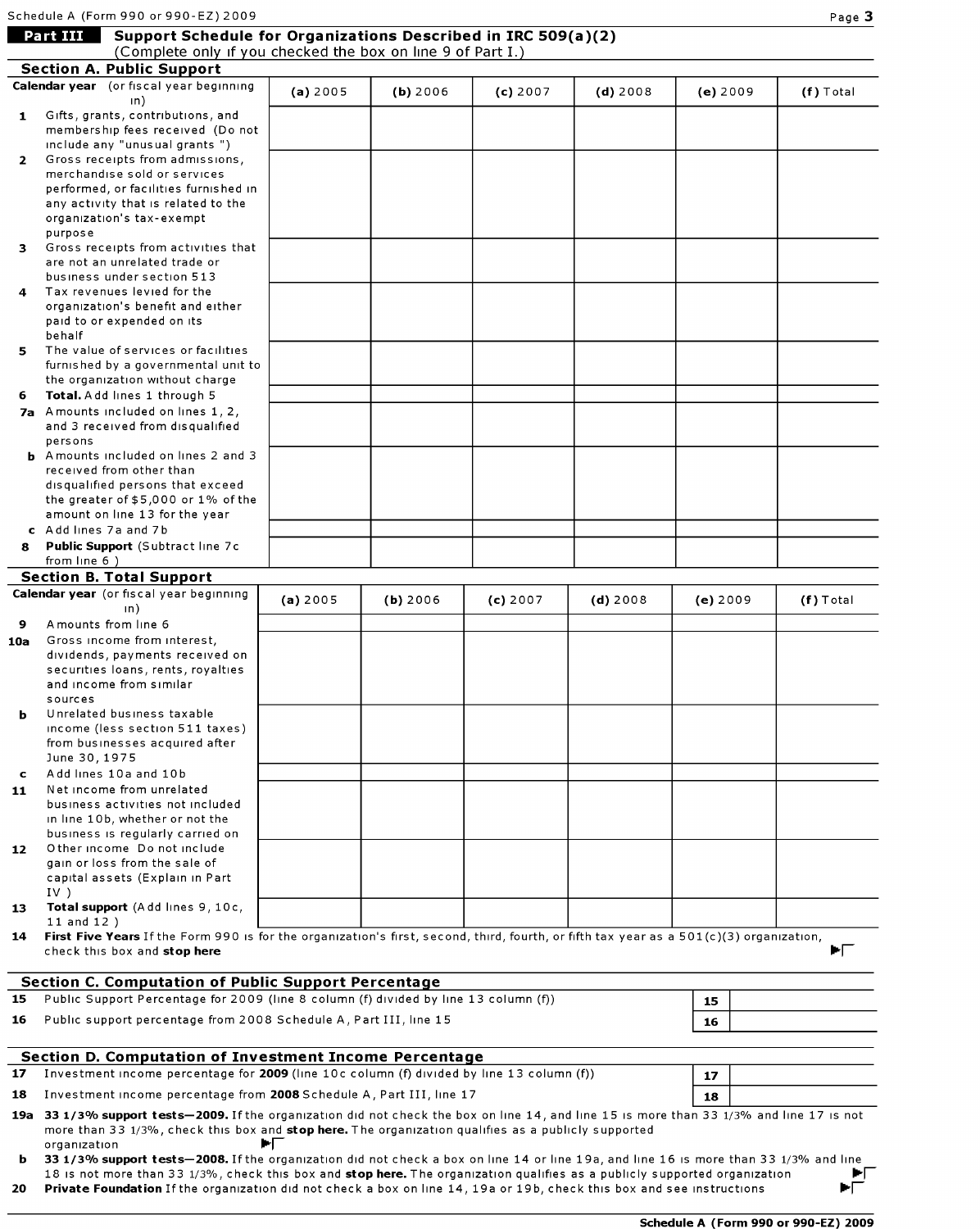|         | Schedule A (Form 990 or 990-EZ) 2009<br>Page 4                                                             |  |
|---------|------------------------------------------------------------------------------------------------------------|--|
| Part IV | <b>Supplemental Information.</b> Supplemental Information. Complete this part to provide the explanation   |  |
|         | required by Part II, line 10; Part II, line 17a or 17b; or Part III, line 12. Provide any other additional |  |

information. See instructions

#### Explanation

SCHEDUEL A, PART II, LINE 10 SUBSCRIPTION REVENUE \$2,638, RENTAL INCOME-REAL PROPERTY \$3,979, MAILING LIST RENTAL INCOME FROM OTHER TAX-EXEMPT ORGANIZATIONS \$30,141, PARTIAL RESTITUTION OF PRIOR YEAR THIEF \$3,010, PROCEEDS FROM BOOKSTORE SALES OF PUBLISCATIONS DEALING WITH IMMIGRATION AND LANGUAGE POLICIES \$3,362, AND MISCELLANEOUS INCOME \$2,001 TOTAL \$45,131

Schedule A (Form 990 or 990-EZ) 2009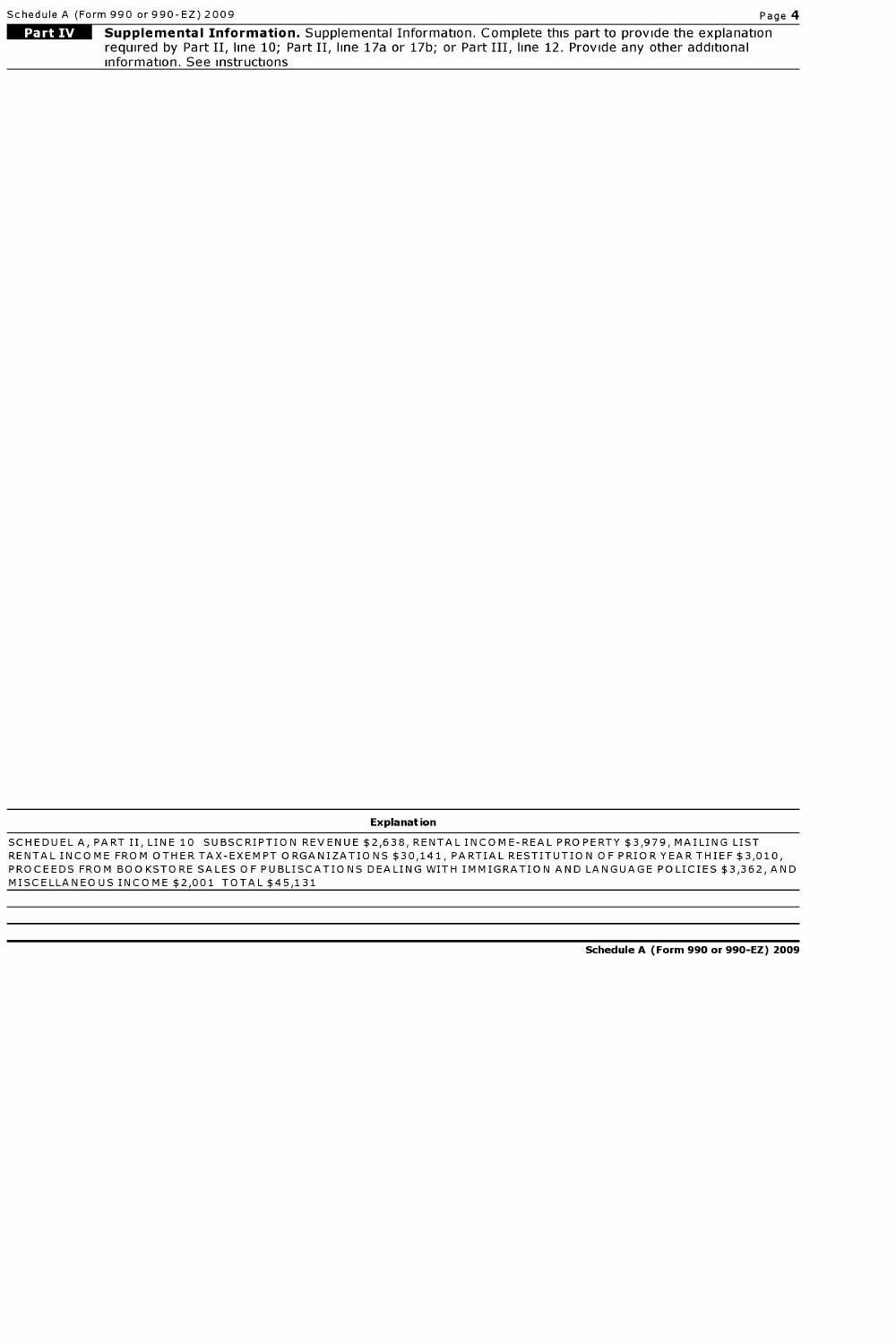|                                                        | efile GRAPHIC print - DO NOT PROCESS   As Filed Data -                                                                                                                                                                                                                                                                                                                                                                                                                                                                                                                                                                        |           |                                                                             | DLN: 93493280013070                                                                                                     |
|--------------------------------------------------------|-------------------------------------------------------------------------------------------------------------------------------------------------------------------------------------------------------------------------------------------------------------------------------------------------------------------------------------------------------------------------------------------------------------------------------------------------------------------------------------------------------------------------------------------------------------------------------------------------------------------------------|-----------|-----------------------------------------------------------------------------|-------------------------------------------------------------------------------------------------------------------------|
| <b>SCHEDULE C</b>                                      | <b>Political Campaign and Lobbying Activities</b>                                                                                                                                                                                                                                                                                                                                                                                                                                                                                                                                                                             |           |                                                                             | OMB No 1545-0047                                                                                                        |
| (Form 990 or 990-EZ)                                   | For Organizations Exempt From Income Tax Under section 501(c) and section 527                                                                                                                                                                                                                                                                                                                                                                                                                                                                                                                                                 |           |                                                                             |                                                                                                                         |
| Department of the Treasury<br>Internal Revenue Service | E Complete if the organization is described below.<br>Attach to Form 990 or Form 990-EZ. F See separate instructions.                                                                                                                                                                                                                                                                                                                                                                                                                                                                                                         |           |                                                                             | Open to Public<br><b>Inspection</b>                                                                                     |
|                                                        | If the organization answered "Yes," to Form 990, Part IV, Line 3, or Form 990-EZ, Part VI, line 46 (Political Campaign Activities),                                                                                                                                                                                                                                                                                                                                                                                                                                                                                           |           |                                                                             |                                                                                                                         |
| then                                                   | ● Section 501(c)(3) organizations Complete Parts I-A and B Do not complete Part I-C                                                                                                                                                                                                                                                                                                                                                                                                                                                                                                                                           |           |                                                                             |                                                                                                                         |
|                                                        | Section 501(c) (other than section 501(c)(3)) organizations Complete Parts I-A and C below Do not complete Part I-B                                                                                                                                                                                                                                                                                                                                                                                                                                                                                                           |           |                                                                             |                                                                                                                         |
| Section 527 organizations Complete Part I-A only       |                                                                                                                                                                                                                                                                                                                                                                                                                                                                                                                                                                                                                               |           |                                                                             |                                                                                                                         |
|                                                        | If the organization answered "Yes," to Form 990, Part IV, Line 4, or Form 990-EZ, Part VI, line 47 (Lobbying Activities), then<br>Section 501(c)(3) organizations that have filed Form 5768 (election under section 501(h)) Complete Part II-A Do not complete Part II-B<br>Section 501(c)(3) organizations that have NOT filed Form 5768 (election under section 501(h)) Complete Part II-B Do not complete Part II-A<br>If the organization answered "Yes," to Form 990, Part IV, Line 5 (Proxy Tax) or Form 990-EZ, line 35a (regarding proxy tax), then<br>Section 501(c)(4), (5), or (6) organizations Complete Part III |           |                                                                             |                                                                                                                         |
| Name of the organization                               |                                                                                                                                                                                                                                                                                                                                                                                                                                                                                                                                                                                                                               |           |                                                                             | Employer identification number                                                                                          |
| U S                                                    |                                                                                                                                                                                                                                                                                                                                                                                                                                                                                                                                                                                                                               |           | 38-2418377                                                                  |                                                                                                                         |
| Part I-A                                               | Complete if the organization is exempt under section 501(c) or is a section 527 organization.                                                                                                                                                                                                                                                                                                                                                                                                                                                                                                                                 |           |                                                                             |                                                                                                                         |
| 1                                                      | Provide a description of the organization's direct and indirect political campaign activities in Part IV                                                                                                                                                                                                                                                                                                                                                                                                                                                                                                                      |           |                                                                             |                                                                                                                         |
| 2<br>Political expenditures                            |                                                                                                                                                                                                                                                                                                                                                                                                                                                                                                                                                                                                                               |           |                                                                             |                                                                                                                         |
| з<br>Volunteer hours                                   |                                                                                                                                                                                                                                                                                                                                                                                                                                                                                                                                                                                                                               |           |                                                                             |                                                                                                                         |
|                                                        |                                                                                                                                                                                                                                                                                                                                                                                                                                                                                                                                                                                                                               |           |                                                                             |                                                                                                                         |
| <b>Part I-B</b>                                        | Complete if the organization is exempt under section $501(c)(3)$ .                                                                                                                                                                                                                                                                                                                                                                                                                                                                                                                                                            |           |                                                                             |                                                                                                                         |
| 1                                                      | Enter the amount of any excise tax incurred by the organization under section 4955                                                                                                                                                                                                                                                                                                                                                                                                                                                                                                                                            |           |                                                                             |                                                                                                                         |
| 2                                                      | Enter the amount of any excise tax incurred by organization managers under section 4955                                                                                                                                                                                                                                                                                                                                                                                                                                                                                                                                       |           |                                                                             |                                                                                                                         |
| з                                                      | If the organization incurred a section 4955 tax, did it file Form 4720 for this year?                                                                                                                                                                                                                                                                                                                                                                                                                                                                                                                                         |           |                                                                             | $\mathsf{\Gamma}$ Yes<br>$\overline{\phantom{a}}$ No                                                                    |
| Was a correction made?<br>4a                           |                                                                                                                                                                                                                                                                                                                                                                                                                                                                                                                                                                                                                               |           |                                                                             | <b>Yes</b><br>Γ No                                                                                                      |
| If "Yes," describe in Part IV<br>b                     |                                                                                                                                                                                                                                                                                                                                                                                                                                                                                                                                                                                                                               |           |                                                                             |                                                                                                                         |
|                                                        | Part I-G Complete if the organization is exempt under section 501(c) except section 501(c)(3).                                                                                                                                                                                                                                                                                                                                                                                                                                                                                                                                |           |                                                                             |                                                                                                                         |
| 1                                                      | Enter the amount directly expended by the filing organization for section 527 exempt function activities                                                                                                                                                                                                                                                                                                                                                                                                                                                                                                                      |           |                                                                             |                                                                                                                         |
| $\mathbf{z}$<br>exempt funtion activities              | Enter the amount of the filing organization's funds contributed to other organizations for section 527                                                                                                                                                                                                                                                                                                                                                                                                                                                                                                                        |           |                                                                             |                                                                                                                         |
| з                                                      | Total exempt function expenditures Add lines 1 and 2 Enter here and on Form 1120-POL, line 17b                                                                                                                                                                                                                                                                                                                                                                                                                                                                                                                                |           |                                                                             |                                                                                                                         |
| 4                                                      | Did the filing organization file Form 1120-POL for this year?                                                                                                                                                                                                                                                                                                                                                                                                                                                                                                                                                                 |           |                                                                             | $\Gamma$ No<br>$\overline{\phantom{a}}$ Yes                                                                             |
| 5                                                      | State the names, addresses and employer identification number (EIN) of all section 527 political organizations to which payments<br>were made For each organization listed, enter the amount paid from the filing organization's funds Also enter the amount of political<br>contributions received that were promptly and directly delivered to a separate political organization, such as a separate segregated<br>fund or a political action committee (PAC) If additional space is needed, provide information in Part IV                                                                                                 |           |                                                                             |                                                                                                                         |
| $(a)$ Name                                             | (b) Address                                                                                                                                                                                                                                                                                                                                                                                                                                                                                                                                                                                                                   | $(c)$ EIN | (d) A mount paid from<br>filing organization's<br>funds If none, enter - 0- | (e) A mount of political<br>contributions received<br>and promptly and<br>directly delivered to a<br>separate political |

organization If none, enter -0-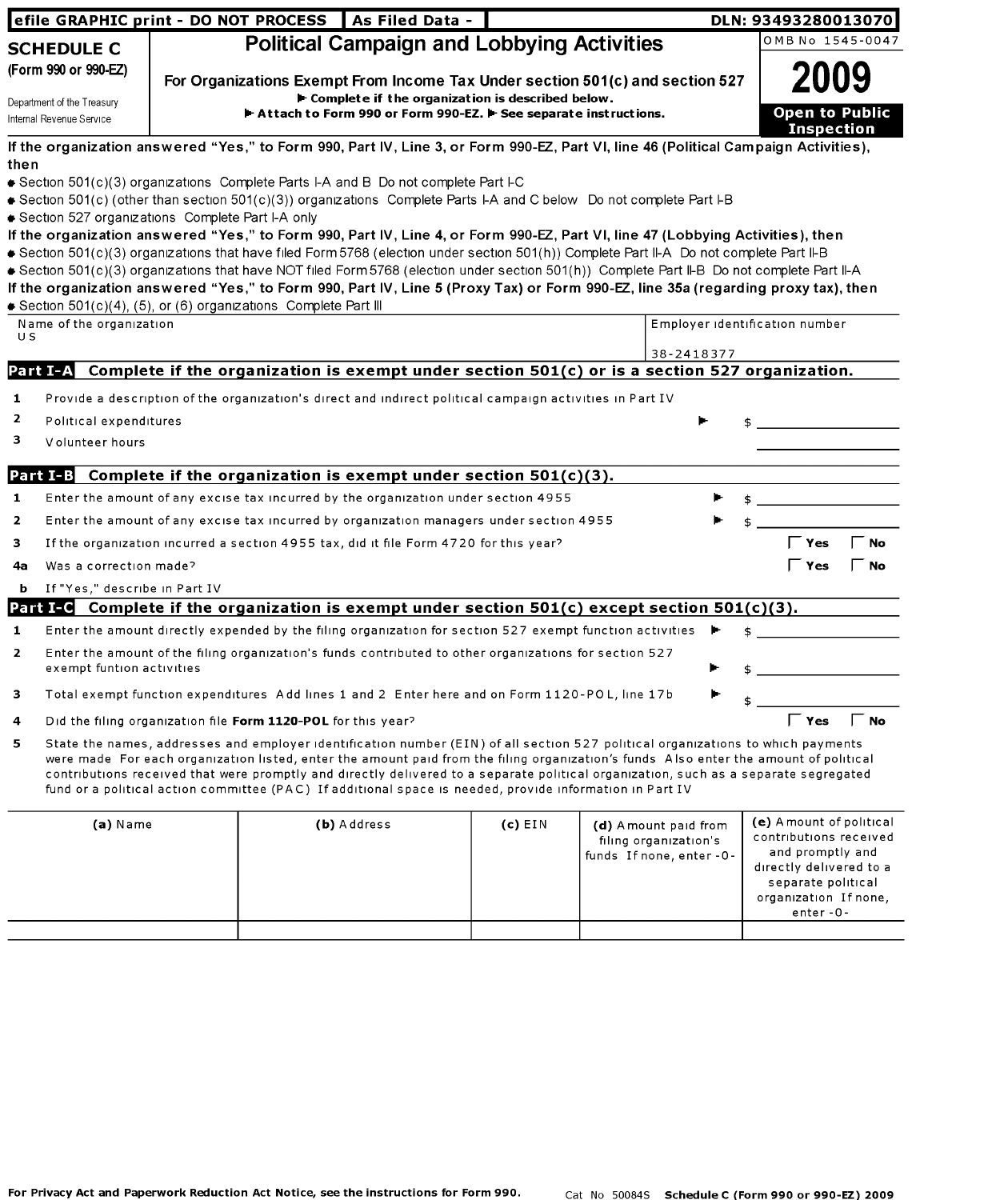| Schedule C (Form 990 or 990-EZ) 2009 |  |  |
|--------------------------------------|--|--|
|                                      |  |  |

|   | Schedule C (Form 990 or 990-EZ) 2009                                                                                                                                                                                                                                                                                                                                                                                                                                                                                                                                                                                                                                                                                                                                                                                                                                                                                                                                                                                                                                                                                                                                                                                                                   |                                          |                                   | Page 2                               |
|---|--------------------------------------------------------------------------------------------------------------------------------------------------------------------------------------------------------------------------------------------------------------------------------------------------------------------------------------------------------------------------------------------------------------------------------------------------------------------------------------------------------------------------------------------------------------------------------------------------------------------------------------------------------------------------------------------------------------------------------------------------------------------------------------------------------------------------------------------------------------------------------------------------------------------------------------------------------------------------------------------------------------------------------------------------------------------------------------------------------------------------------------------------------------------------------------------------------------------------------------------------------|------------------------------------------|-----------------------------------|--------------------------------------|
|   | Part II-A<br>under section $501(h)$ ).                                                                                                                                                                                                                                                                                                                                                                                                                                                                                                                                                                                                                                                                                                                                                                                                                                                                                                                                                                                                                                                                                                                                                                                                                 |                                          |                                   |                                      |
|   | A Check<br><b>B</b> Check                                                                                                                                                                                                                                                                                                                                                                                                                                                                                                                                                                                                                                                                                                                                                                                                                                                                                                                                                                                                                                                                                                                                                                                                                              |                                          |                                   |                                      |
|   | Complete if the organization is exempt under section $501(c)(3)$ and filed Form 5768 (election<br>if the filing organization belongs to an affiliated group<br>if the filing organization checked box A and "limited control" provisions apply<br><b>Limits on Lobbying Expenditures</b><br>(The term "expenditures" means amounts paid or incurred.)<br>1a Total lobbying expenditures to influence public opinion (grass roots lobbying)<br><b>b</b> Total lobbying expenditures to influence a legislative body (direct lobbying)<br><b>e</b> Total exempt purpose expenditures (add lines 1c and 1d)<br>Lobbying nontaxable amount Enter the amount from the following table in both<br>The lobbying nontaxable amount is:<br>20% of the amount on line 1e<br>\$100,000 plus 15% of the excess over \$500,000<br>\$175,000 plus 10% of the excess over \$1,000,000<br>\$225,000 plus 5% of the excess over \$1,500,000<br>\$1,000,000<br>g Grassroots nontaxable amount (enter 25% of line 1f)<br>h Subtract line 1g from line 1a If zero or less, enter -0-<br>i Subtract line 1f from line 1c If zero or less, enter - 0-<br>j If there is an amount other than zero on either line 1h or line 1i, did the organization file Form 4720 reporting | $(a)$ Filing<br>Organization's<br>Totals | (b) Affiliated<br>Group<br>Totals |                                      |
|   |                                                                                                                                                                                                                                                                                                                                                                                                                                                                                                                                                                                                                                                                                                                                                                                                                                                                                                                                                                                                                                                                                                                                                                                                                                                        |                                          | 20,569                            |                                      |
|   |                                                                                                                                                                                                                                                                                                                                                                                                                                                                                                                                                                                                                                                                                                                                                                                                                                                                                                                                                                                                                                                                                                                                                                                                                                                        |                                          | 36,687                            |                                      |
|   | c Total lobbying expenditures (add lines 1a and 1b)                                                                                                                                                                                                                                                                                                                                                                                                                                                                                                                                                                                                                                                                                                                                                                                                                                                                                                                                                                                                                                                                                                                                                                                                    |                                          | 57,256                            |                                      |
| d | O ther exempt purpose expenditures                                                                                                                                                                                                                                                                                                                                                                                                                                                                                                                                                                                                                                                                                                                                                                                                                                                                                                                                                                                                                                                                                                                                                                                                                     |                                          | 2,325,755                         |                                      |
|   |                                                                                                                                                                                                                                                                                                                                                                                                                                                                                                                                                                                                                                                                                                                                                                                                                                                                                                                                                                                                                                                                                                                                                                                                                                                        |                                          | 2,383,011                         |                                      |
|   | columns                                                                                                                                                                                                                                                                                                                                                                                                                                                                                                                                                                                                                                                                                                                                                                                                                                                                                                                                                                                                                                                                                                                                                                                                                                                |                                          | 269,151                           |                                      |
|   | If the amount on line 1e, column (a) or (b) is:                                                                                                                                                                                                                                                                                                                                                                                                                                                                                                                                                                                                                                                                                                                                                                                                                                                                                                                                                                                                                                                                                                                                                                                                        |                                          |                                   |                                      |
|   | Not over \$500,000                                                                                                                                                                                                                                                                                                                                                                                                                                                                                                                                                                                                                                                                                                                                                                                                                                                                                                                                                                                                                                                                                                                                                                                                                                     |                                          |                                   |                                      |
|   | Over \$500,000 but not over \$1,000,000                                                                                                                                                                                                                                                                                                                                                                                                                                                                                                                                                                                                                                                                                                                                                                                                                                                                                                                                                                                                                                                                                                                                                                                                                |                                          |                                   |                                      |
|   | Over \$1,000,000 but not over \$1,500,000                                                                                                                                                                                                                                                                                                                                                                                                                                                                                                                                                                                                                                                                                                                                                                                                                                                                                                                                                                                                                                                                                                                                                                                                              |                                          |                                   |                                      |
|   | Over \$1,500,000 but not over \$17,000,000                                                                                                                                                                                                                                                                                                                                                                                                                                                                                                                                                                                                                                                                                                                                                                                                                                                                                                                                                                                                                                                                                                                                                                                                             |                                          |                                   |                                      |
|   | Over \$17,000,000                                                                                                                                                                                                                                                                                                                                                                                                                                                                                                                                                                                                                                                                                                                                                                                                                                                                                                                                                                                                                                                                                                                                                                                                                                      |                                          |                                   |                                      |
|   |                                                                                                                                                                                                                                                                                                                                                                                                                                                                                                                                                                                                                                                                                                                                                                                                                                                                                                                                                                                                                                                                                                                                                                                                                                                        |                                          |                                   |                                      |
|   |                                                                                                                                                                                                                                                                                                                                                                                                                                                                                                                                                                                                                                                                                                                                                                                                                                                                                                                                                                                                                                                                                                                                                                                                                                                        |                                          | 67,288                            |                                      |
|   |                                                                                                                                                                                                                                                                                                                                                                                                                                                                                                                                                                                                                                                                                                                                                                                                                                                                                                                                                                                                                                                                                                                                                                                                                                                        |                                          |                                   |                                      |
|   |                                                                                                                                                                                                                                                                                                                                                                                                                                                                                                                                                                                                                                                                                                                                                                                                                                                                                                                                                                                                                                                                                                                                                                                                                                                        |                                          | n                                 |                                      |
|   | section 4911 tax for this year?                                                                                                                                                                                                                                                                                                                                                                                                                                                                                                                                                                                                                                                                                                                                                                                                                                                                                                                                                                                                                                                                                                                                                                                                                        |                                          |                                   | $\mathsf{\Gamma}$ Yes<br>$\Gamma$ No |

### 4-Year Averaging Period Under Section 501(h) (Some organizations that made a section 501(h) election do not have to complete all of the five columns below. See the instructions for lines 2a through 2f on page 4.)

|           | Lobbying Expenditures During 4-Year Averaging Period                           |          |          |            |            |             |  |  |
|-----------|--------------------------------------------------------------------------------|----------|----------|------------|------------|-------------|--|--|
|           | Calendar year (or fiscal year<br>beginning in)                                 | (a) 2006 | (b) 2007 | $(c)$ 2008 | $(d)$ 2009 | $(e)$ Total |  |  |
| 2a        | Lobbying non-taxable amount                                                    | 260,908  | 253,491  | 330,650    | 269,151    | 1,114,200   |  |  |
| ь         | Lobbying ceiling amount<br>(150% of line 2a, column(e))                        |          |          |            |            | 1.671,300   |  |  |
| c         | Total lobbying expenditures                                                    | 112,868  | 35,836   | 190.614    | 57,256     | 396,574     |  |  |
| d         | Grassroots non-taxable amount                                                  | 65,227   | 63,373   | 82,663     | 67,288     | 278,551     |  |  |
| $\bullet$ | Grassroots ceiling amount<br>$(150\% \text{ of line } 2d, \text{column } (e))$ |          |          |            |            | 417,827     |  |  |
|           | Grassroots lobbying expenditures                                               | 59,154   | 5,745    | 24,343     | 20,569     | 109,811     |  |  |

Schedule C (Form 990 or 990-EZ) 2009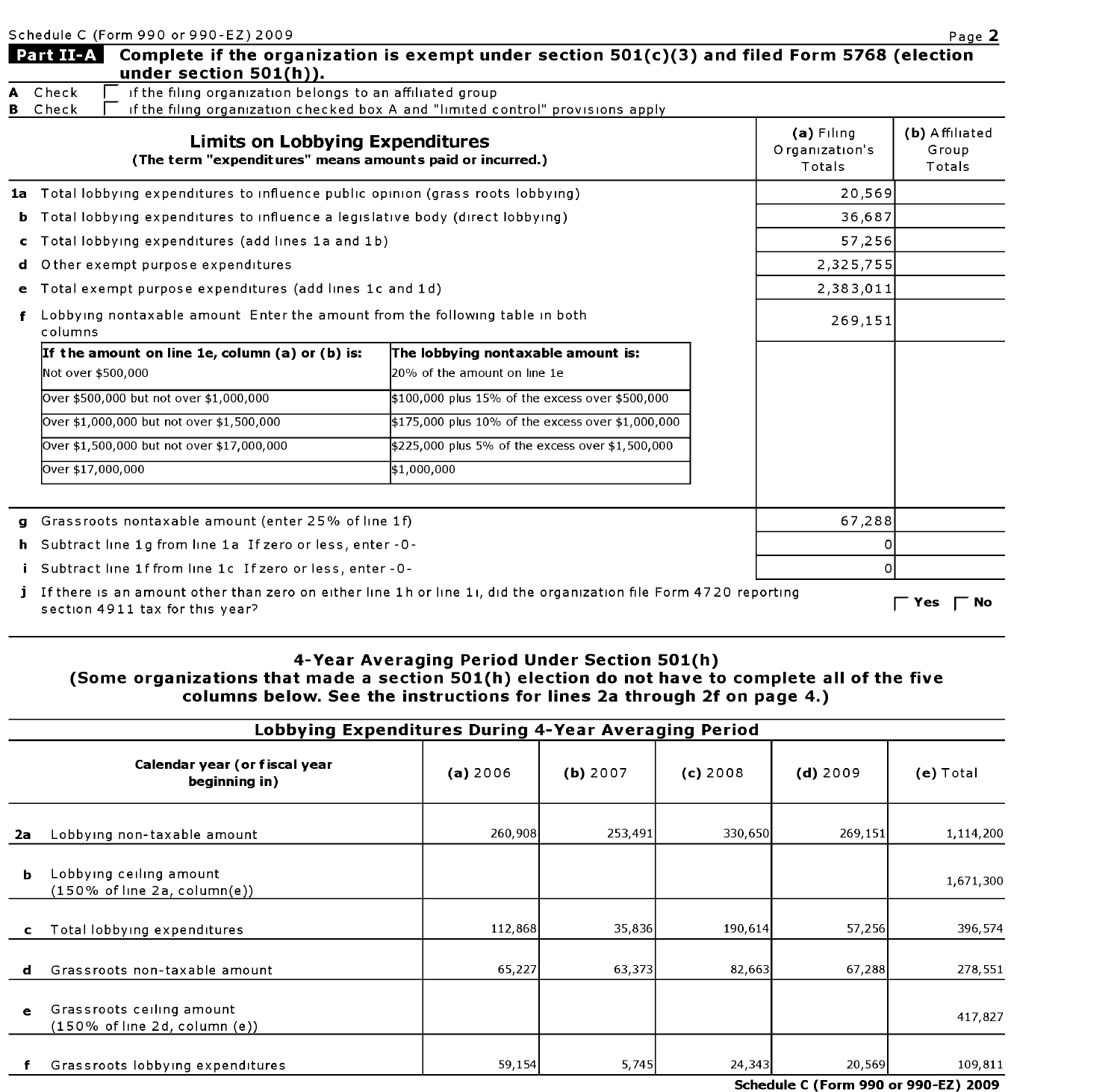Schedule C (Form 990 or 990-EZ) 2009 Page 3

## Part II-B Complete if the organization is exempt under section  $501(c)(3)$  and has NOT filed Form 5768 ( election under section 501(h)).

|              |                                                                                                                                                                                                                                    | (a) |    | (b)     |
|--------------|------------------------------------------------------------------------------------------------------------------------------------------------------------------------------------------------------------------------------------|-----|----|---------|
|              |                                                                                                                                                                                                                                    | Yes | No | A mount |
| $\mathbf{1}$ | During the year, did the filing organization attempt to influence foreign, national, state or local<br>legislation, including any attempt to influence public opinion on a legislative matter or referendum,<br>through the use of |     |    |         |
| $\mathbf{a}$ | Volunteers?                                                                                                                                                                                                                        |     |    |         |
| b.           | Paid staff or management (include compensation in expenses reported on lines 1c through 11)?                                                                                                                                       |     |    |         |
| C.           | Media advertisements?                                                                                                                                                                                                              |     |    |         |
| d            | Mailings to members, legislators, or the public?                                                                                                                                                                                   |     |    |         |
| e            | Publications, or published or broadcast statements?                                                                                                                                                                                |     |    |         |
| f            | Grants to other organizations for lobbying purposes?                                                                                                                                                                               |     |    |         |
| a            | Direct contact with legislators, their staffs, government officials, or a legislative body?                                                                                                                                        |     |    |         |
| h.           | Rallies, demonstrations, seminars, conventions, speeches, lectures, or any similar means?                                                                                                                                          |     |    |         |
| i.           | Other activities? If "Yes," describe in Part IV                                                                                                                                                                                    |     |    |         |
|              | Total lines 1c through 11                                                                                                                                                                                                          |     |    |         |
| 2a           | Did the activities in line 1 cause the organization to be not described in section $501(c)(3)^{2}$                                                                                                                                 |     |    |         |
| ь.           | If "Yes," enter the amount of any tax incurred under section 4912                                                                                                                                                                  |     |    |         |
| c.           | If "Yes," enter the amount of any tax incurred by organization managers under section 4912                                                                                                                                         |     |    |         |
| d.           | If the filing organization incurred a section 4912 tax, did it file Form 4720 for this year?                                                                                                                                       |     |    |         |

#### Complete if the organization is exempt under section  $501(c)(4)$ , section  $501(c)(5)$ , or section 501(c)(6).

|                                                                                                  | Yes |  |
|--------------------------------------------------------------------------------------------------|-----|--|
| Were substantially all (90% or more) dues received nondeductible by members?                     |     |  |
| Did the organization make only in-house lobbying expenditures of \$2,000 or less?                |     |  |
| Did the organization agree to carryover lobbying and political expenditures from the prior year? |     |  |

#### Part III-B Complete if the organization is exempt under section  $501(c)(4)$ , section  $501(c)(5)$ , or section 501(c)(6) if BOTH Part 111-A, lines <sup>1</sup> and 2 are answered "No" OR if Part III-A, line <sup>3</sup> is answered "Yes".

| 1            | Dues, assessments and similar amounts from members                                                                                                                                                                                               |                |  |
|--------------|--------------------------------------------------------------------------------------------------------------------------------------------------------------------------------------------------------------------------------------------------|----------------|--|
| $\mathbf{2}$ | Section 162(e) non-deductible lobbying and political expenditures (do not include amounts of political<br>expenses for which the section 527(f) tax was paid).                                                                                   |                |  |
|              | <b>a</b> Current year                                                                                                                                                                                                                            | 2a             |  |
| ь.           | Carryover from last year                                                                                                                                                                                                                         | 2 <sub>b</sub> |  |
|              | Total                                                                                                                                                                                                                                            | 2 <sub>c</sub> |  |
| з.           | Aggregate amount reported in section $6033(e)(1)(A)$ notices of nondeductible section $162(e)$ dues                                                                                                                                              | з              |  |
| 4            | If notices were sent and the amount on line 2c exceeds the amount on line 3, what portion of the excess<br>does the organization agree to carryover to the reasonable estimate of nondeductible lobbying and<br>political expenditure next year? | 4              |  |
| 5.           | Taxable amount of lobbying and political expenditures (see instructions)                                                                                                                                                                         | 5              |  |
|              | <b>Part IV</b><br><b>Supplemental Information</b>                                                                                                                                                                                                |                |  |

Complete this part to provide the descriptions required for Part I-A, line 1, Part I-B, line 4, Part I-C, line 5, and Part II-B, line 1i Also, complete this part for any additional information

| Ident if ier | Ret urn Reference | <b>Explanation</b> |
|--------------|-------------------|--------------------|
|              |                   |                    |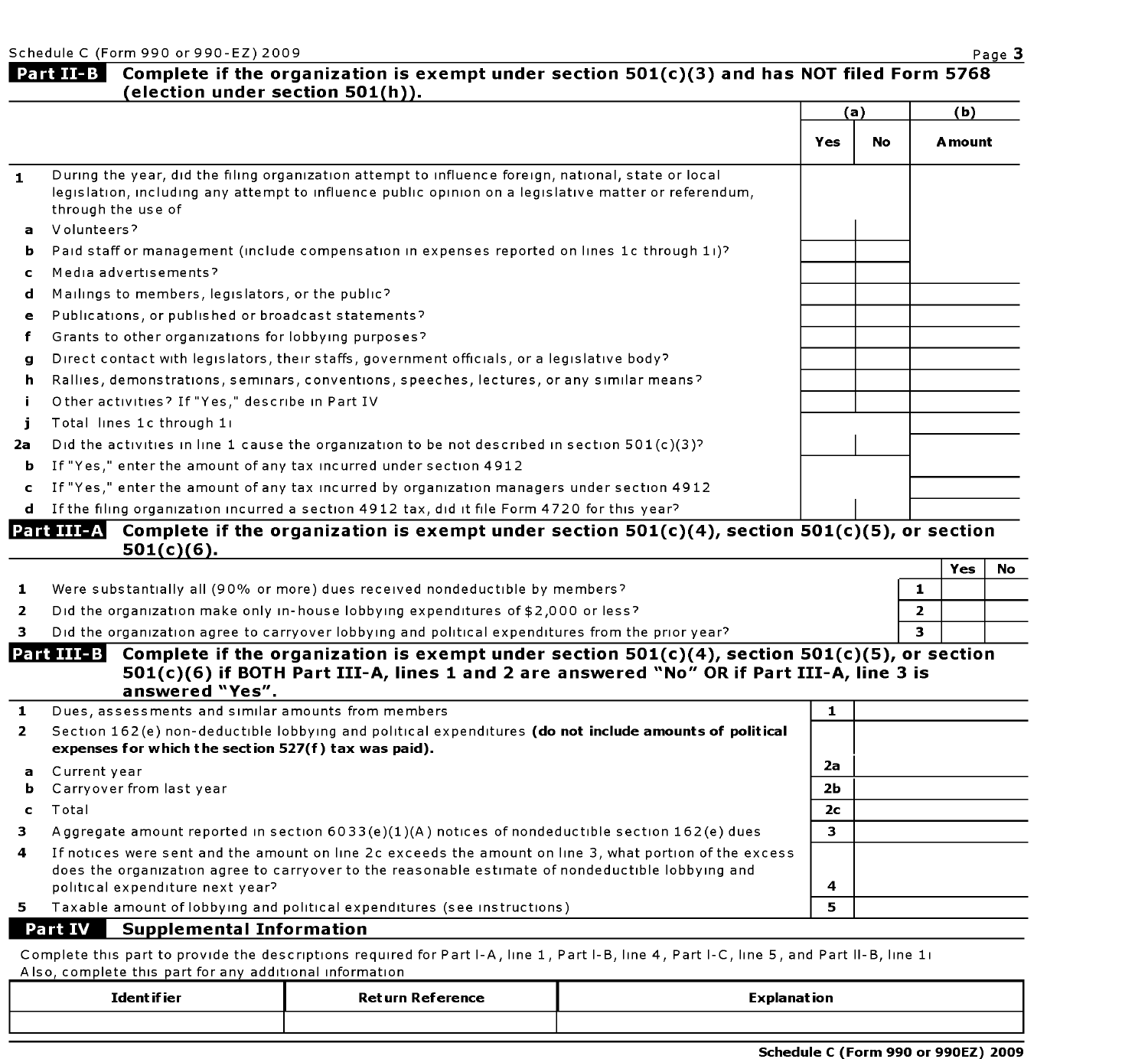|                                 | efile GRAPHIC print - DO NOT PROCESS                                                                                                                                                                                                                                                                                                                                           | As Filed Data -                                                                                         |                         |                | DLN: 93493280013070                                                                                                                     |
|---------------------------------|--------------------------------------------------------------------------------------------------------------------------------------------------------------------------------------------------------------------------------------------------------------------------------------------------------------------------------------------------------------------------------|---------------------------------------------------------------------------------------------------------|-------------------------|----------------|-----------------------------------------------------------------------------------------------------------------------------------------|
| <b>SCHEDULE D</b>               |                                                                                                                                                                                                                                                                                                                                                                                |                                                                                                         |                         |                | OMB No 1545-0047                                                                                                                        |
| (Form 990)                      |                                                                                                                                                                                                                                                                                                                                                                                | <b>Supplemental Financial Statements</b>                                                                |                         |                | <b>2009</b>                                                                                                                             |
|                                 |                                                                                                                                                                                                                                                                                                                                                                                |                                                                                                         |                         |                |                                                                                                                                         |
| Department of the Treasury      |                                                                                                                                                                                                                                                                                                                                                                                | F Complete if the organization answered "Yes," to Form 990,<br>Part IV, line 6, 7, 8, 9, 10, 11, or 12. |                         |                | <b>Open to Public</b>                                                                                                                   |
| Internal Revenue Service        |                                                                                                                                                                                                                                                                                                                                                                                | $\blacktriangleright$ Attach to Form 990. $\blacktriangleright$ See separate instructions.              |                         |                | <b>Inspection</b>                                                                                                                       |
| Name of the organization<br>U S |                                                                                                                                                                                                                                                                                                                                                                                |                                                                                                         |                         |                | <b>Employer identification number</b>                                                                                                   |
|                                 |                                                                                                                                                                                                                                                                                                                                                                                |                                                                                                         |                         |                | 38-2418377                                                                                                                              |
| Part I                          | organization answered "Yes" to Form 990, Part IV, line 6.                                                                                                                                                                                                                                                                                                                      |                                                                                                         |                         |                | Organizations Maintaining Donor Advised Funds or Other Similar Funds or Accounts. Complete if the                                       |
|                                 |                                                                                                                                                                                                                                                                                                                                                                                |                                                                                                         | (a) Donor advised funds |                | (b) Funds and other accounts                                                                                                            |
| Total number at end of year     |                                                                                                                                                                                                                                                                                                                                                                                |                                                                                                         |                         |                |                                                                                                                                         |
|                                 | Aggregate contributions to (during year)                                                                                                                                                                                                                                                                                                                                       |                                                                                                         |                         |                |                                                                                                                                         |
|                                 | Aggregate grants from (during year)                                                                                                                                                                                                                                                                                                                                            |                                                                                                         |                         |                |                                                                                                                                         |
| Aggregate value at end of year  |                                                                                                                                                                                                                                                                                                                                                                                |                                                                                                         |                         |                |                                                                                                                                         |
|                                 | Did the organization inform all donors and donor advisors in writing that the assets held in donor advised<br>funds are the organization's property, subject to the organization's exclusive legal control?                                                                                                                                                                    |                                                                                                         |                         |                | $\Gamma$ Yes<br><b>No</b>                                                                                                               |
|                                 | Did the organization inform all grantees, donors, and donor advisors in writing that grant funds may be<br>used only for charitable purposes and not for the benefit of the donor or donor advisor, or for any other purpose                                                                                                                                                   |                                                                                                         |                         |                |                                                                                                                                         |
|                                 | conferring impermissible private benefit                                                                                                                                                                                                                                                                                                                                       |                                                                                                         |                         |                | $\Gamma$ Yes<br>$\mathsf \Gamma$ No                                                                                                     |
| Part II                         | Conservation Easements. Complete if the organization answered "Yes" to Form 990, Part IV, line 7.                                                                                                                                                                                                                                                                              |                                                                                                         |                         |                |                                                                                                                                         |
|                                 | Purpose(s) of conservation easements held by the organization (check all that apply)                                                                                                                                                                                                                                                                                           |                                                                                                         |                         |                |                                                                                                                                         |
|                                 | Preservation of land for public use (e g, recreation or pleasure)<br>Protection of natural habitat                                                                                                                                                                                                                                                                             |                                                                                                         |                         |                | Preservation of an historically importantly land area<br>Preservation of a certified historic structure                                 |
|                                 | Preservation of open space                                                                                                                                                                                                                                                                                                                                                     |                                                                                                         |                         |                |                                                                                                                                         |
|                                 |                                                                                                                                                                                                                                                                                                                                                                                |                                                                                                         |                         |                |                                                                                                                                         |
|                                 | Complete lines 2a-2d if the organization held a qualified conservation contribution in the form of a conservation<br>easement on the last day of the tax year                                                                                                                                                                                                                  |                                                                                                         |                         |                |                                                                                                                                         |
|                                 |                                                                                                                                                                                                                                                                                                                                                                                |                                                                                                         |                         |                | Held at the End of the Year                                                                                                             |
| a                               | Total number of conservation easements                                                                                                                                                                                                                                                                                                                                         |                                                                                                         |                         | 2a             |                                                                                                                                         |
| ь                               | Total acreage restricted by conservation easements                                                                                                                                                                                                                                                                                                                             |                                                                                                         |                         | 2b             |                                                                                                                                         |
| c                               | Number of conservation easements on a certified historic structure included in (a)                                                                                                                                                                                                                                                                                             |                                                                                                         |                         | 2 <sub>c</sub> |                                                                                                                                         |
| d                               | Number of conservation easements included in (c) acquired after 8/17/06                                                                                                                                                                                                                                                                                                        |                                                                                                         |                         | 2d             |                                                                                                                                         |
|                                 | Number of conservation easements modified, transferred, released, extinguished, or terminated by the organization during                                                                                                                                                                                                                                                       |                                                                                                         |                         |                |                                                                                                                                         |
|                                 | the taxable year $\blacktriangleright$                                                                                                                                                                                                                                                                                                                                         |                                                                                                         |                         |                |                                                                                                                                         |
|                                 | Number of states where property subject to conservation easement is located $\blacktriangleright$                                                                                                                                                                                                                                                                              |                                                                                                         |                         |                |                                                                                                                                         |
|                                 | Does the organization have a written policy regarding the periodic monitoring, inspection, handling of violations, and                                                                                                                                                                                                                                                         |                                                                                                         |                         |                | $\Gamma$ Yes $\Gamma$ No                                                                                                                |
|                                 | enforcement of the conservation easements it holds?                                                                                                                                                                                                                                                                                                                            |                                                                                                         |                         |                |                                                                                                                                         |
|                                 |                                                                                                                                                                                                                                                                                                                                                                                |                                                                                                         |                         |                | Staff and volunteer hours devoted to monitoring, inspecting and enforcing conservation easements during the year $\blacktriangleright$  |
|                                 |                                                                                                                                                                                                                                                                                                                                                                                |                                                                                                         |                         |                | A mount of expenses incurred in monitoring, inspecting, and enforcing conservation easements during the year ▶ \$ _____________________ |
|                                 | Does each conservation easement reported on line 2(d) above satisfy the requirements of section<br>$170(h)(4)(B)(1)$ and $170(h)(4)(B)(1)$ ?                                                                                                                                                                                                                                   |                                                                                                         |                         |                | $\Gamma$ Yes $\Gamma$ No                                                                                                                |
|                                 | In Part XIV, describe how the organization reports conservation easements in its revenue and expense statement, and<br>balance sheet, and include, if applicable, the text of the footnote to the organization's financial statements that describes<br>the organization's accounting for conservation easements                                                               |                                                                                                         |                         |                |                                                                                                                                         |
| Part III                        | Organizations Maintaining Collections of Art, Historical Treasures, or Other Similar Assets.<br>Complete if the organization answered "Yes" to Form 990, Part IV, line 8.                                                                                                                                                                                                      |                                                                                                         |                         |                |                                                                                                                                         |
| 1a                              | If the organization elected, as permitted under SFAS 116, not to report in its revenue statement and balance sheet works of<br>art, historical treasures, or other similar assets held for public exhibition, education or research in furtherance of public service,<br>provide, in Part XIV, the text of the footnote to its financial statements that describes these items |                                                                                                         |                         |                |                                                                                                                                         |
| ь                               | If the organization elected, as permitted under SFAS 116, to report in its revenue statement and balance sheet works of art,<br>historical treasures, or other similar assets held for public exhibition, education, or research in furtherance of public service,<br>provide the following amounts relating to these items                                                    |                                                                                                         |                         |                |                                                                                                                                         |
|                                 | (i) Revenues included in Form 990, Part VIII, line 1                                                                                                                                                                                                                                                                                                                           |                                                                                                         |                         |                |                                                                                                                                         |
|                                 | (ii) Assets included in Form 990, Part X                                                                                                                                                                                                                                                                                                                                       |                                                                                                         |                         |                |                                                                                                                                         |
|                                 | If the organization received or held works of art, historical treasures, or other similar assets for financial gain, provide the<br>following amounts required to be reported under SFAS 116 relating to these items                                                                                                                                                           |                                                                                                         |                         |                |                                                                                                                                         |
| а                               | Revenues included in Form 990, Part VIII, line 1                                                                                                                                                                                                                                                                                                                               |                                                                                                         |                         |                |                                                                                                                                         |
| b                               | Assets included in Form 990, Part X                                                                                                                                                                                                                                                                                                                                            |                                                                                                         |                         |                |                                                                                                                                         |

| For Privacy Act and Paperwork Reduction Act Notice, see the Intructions for Form 990 |  | Cat No 52283D Schedule D (Form 990) 2009 |  |
|--------------------------------------------------------------------------------------|--|------------------------------------------|--|
|--------------------------------------------------------------------------------------|--|------------------------------------------|--|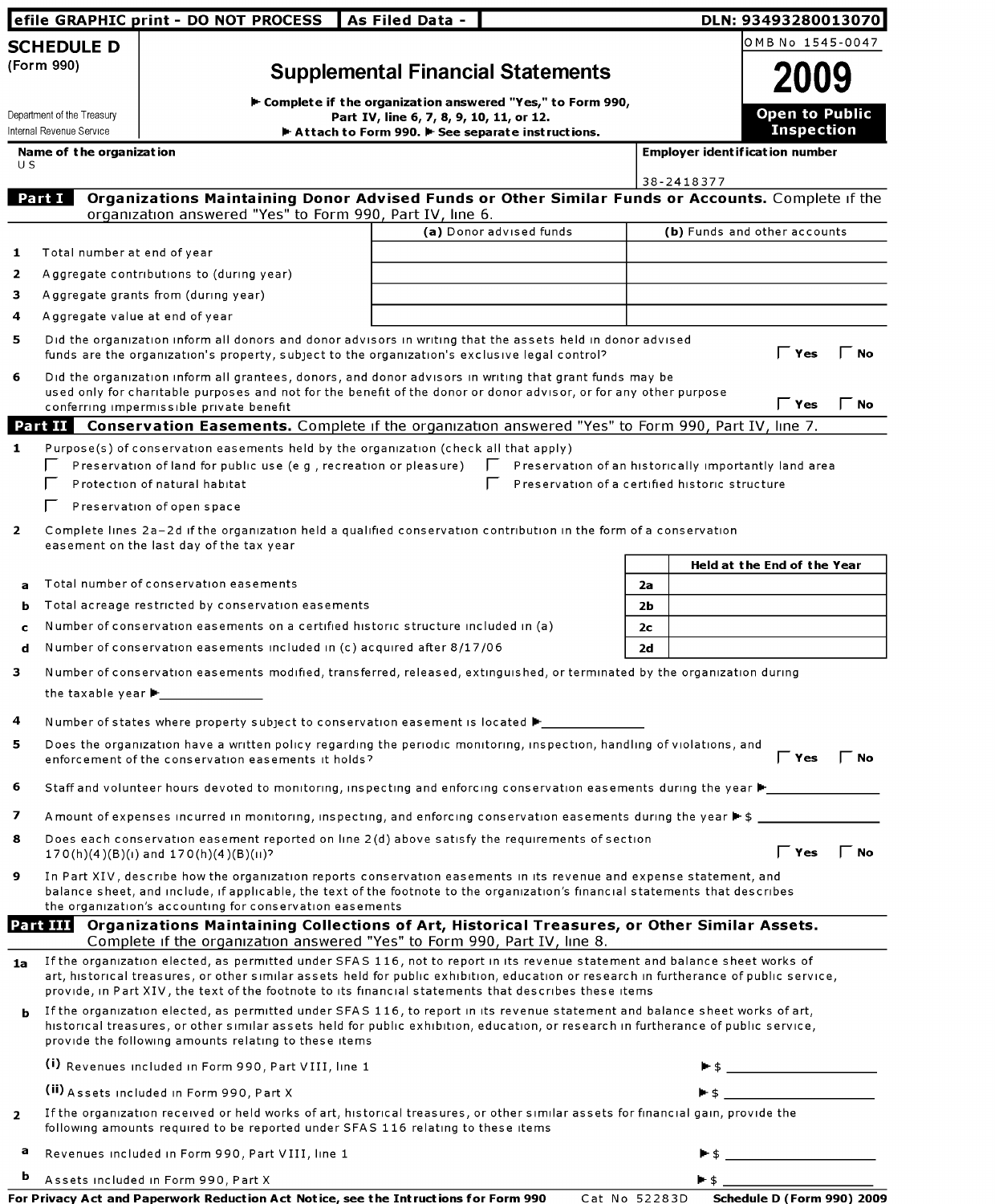|         | Schedule D (Form 990) 2009                                                                                                                                                                                                  |                  |   |               |                                         |                |                                   |                |                      |              |                     |                | Page 2   |
|---------|-----------------------------------------------------------------------------------------------------------------------------------------------------------------------------------------------------------------------------|------------------|---|---------------|-----------------------------------------|----------------|-----------------------------------|----------------|----------------------|--------------|---------------------|----------------|----------|
|         | Organizations Maintaining Collections of Art, Historical Treasures, or Other Similar Assets (continued)<br>Part III                                                                                                         |                  |   |               |                                         |                |                                   |                |                      |              |                     |                |          |
| 3       | Using the organization's accession and other records, check any of the following that are a significant use of its collection<br>items (check all that apply)                                                               |                  |   |               |                                         |                |                                   |                |                      |              |                     |                |          |
| а       | Public exhibition                                                                                                                                                                                                           |                  |   |               |                                         |                | Loan or exchange programs         |                |                      |              |                     |                |          |
| ь       | Scholarly research                                                                                                                                                                                                          |                  | e |               | Other                                   |                |                                   |                |                      |              |                     |                |          |
| c       | Preservation for future generations                                                                                                                                                                                         |                  |   |               |                                         |                |                                   |                |                      |              |                     |                |          |
| 4       | Provide a description of the organization's collections and explain how they further the organization's exempt purpose in<br>Part XIV                                                                                       |                  |   |               |                                         |                |                                   |                |                      |              |                     |                |          |
| 5       | During the year, did the organization solicit or receive donations of art, historical treasures or other similar<br>assets to be sold to raise funds rather than to be maintained as part of the organization's collection? |                  |   |               |                                         |                |                                   |                |                      |              | $\Gamma$ Yes        | $\Gamma$ No    |          |
|         | <b>Escrow and Custodial Arrangements.</b> Complete if the organization answered "Yes" to Form 990,<br><b>Part IV</b><br>Part IV, line 9, or reported an amount on Form 990, Part X, line 21.                                |                  |   |               |                                         |                |                                   |                |                      |              |                     |                |          |
| 1a      | Is the organization an agent, trustee, custodian or other intermediary for contributions or other assets not<br>included on Form 990, Part X?                                                                               |                  |   |               |                                         |                |                                   |                |                      |              | $\Gamma$ Yes        | $\Box$ No      |          |
| b       | If "Yes," explain the arrangement in Part XIV and complete the following table                                                                                                                                              |                  |   |               |                                         |                |                                   |                |                      |              |                     |                |          |
|         |                                                                                                                                                                                                                             |                  |   |               |                                         |                |                                   |                |                      |              | A mount             |                |          |
| c       | Beginning balance                                                                                                                                                                                                           |                  |   |               |                                         |                |                                   | 1c             |                      |              |                     |                |          |
| d       | Additions during the year                                                                                                                                                                                                   |                  |   |               |                                         |                |                                   | 1 <sub>d</sub> |                      |              |                     |                |          |
| е       | Distributions during the year                                                                                                                                                                                               |                  |   |               |                                         |                |                                   | 1e             |                      |              |                     |                |          |
| f       | Ending balance                                                                                                                                                                                                              |                  |   |               |                                         |                |                                   | 1f             |                      |              |                     |                |          |
| 2a      | Did the organization include an amount on Form 990, Part X, line 21?                                                                                                                                                        |                  |   |               |                                         |                |                                   |                |                      |              | $\Gamma$ Yes        | $\Gamma$ No    |          |
| ь.      | If "Yes," explain the arrangement in Part XIV                                                                                                                                                                               |                  |   |               |                                         |                |                                   |                |                      |              |                     |                |          |
|         | <b>Endowment Funds.</b> Complete if the organization answered "Yes" to Form 990, Part IV, line 10.<br>Part V                                                                                                                |                  |   |               |                                         |                |                                   |                |                      |              |                     |                |          |
|         | Beginning of year balance                                                                                                                                                                                                   | (a) Current Year |   | (b)Prior Year |                                         |                | (c) Two Years Back                |                | (d) Three Years Back |              | (e) Four Years Back |                |          |
| 1a<br>b | Contributions                                                                                                                                                                                                               |                  |   |               |                                         |                |                                   |                |                      |              |                     |                |          |
| c       | Investment earnings or losses                                                                                                                                                                                               |                  |   |               |                                         |                |                                   |                |                      |              |                     |                |          |
| d       | Grants or scholarships                                                                                                                                                                                                      |                  |   |               |                                         |                |                                   |                |                      |              |                     |                |          |
| e       | O ther expenditures for facilities<br>and programs                                                                                                                                                                          |                  |   |               |                                         |                |                                   |                |                      |              |                     |                |          |
|         | Administrative expenses                                                                                                                                                                                                     |                  |   |               |                                         |                |                                   |                |                      |              |                     |                |          |
| g       | End of year balance                                                                                                                                                                                                         |                  |   |               |                                         |                |                                   |                |                      |              |                     |                |          |
| 2       | Provide the estimated percentage of the year end balance held as                                                                                                                                                            |                  |   |               |                                         |                |                                   |                |                      |              |                     |                |          |
| а       | Board designated or quasi-endowment ▶                                                                                                                                                                                       | $\frac{0}{0}$    |   |               |                                         |                |                                   |                |                      |              |                     |                |          |
| b       | Permanent endowment ▶<br>$\%$                                                                                                                                                                                               |                  |   |               |                                         |                |                                   |                |                      |              |                     |                |          |
|         | $\frac{0}{0}$<br>Term endowment ▶                                                                                                                                                                                           |                  |   |               |                                         |                |                                   |                |                      |              |                     |                |          |
| c<br>За | Are there endowment funds not in the possession of the organization that are held and administered for the<br>organization by                                                                                               |                  |   |               |                                         |                |                                   |                |                      |              | Yes                 | No             |          |
|         | (i) unrelated organizations                                                                                                                                                                                                 |                  |   |               |                                         |                |                                   |                |                      | 3a(i)        |                     |                |          |
|         | (ii) related organizations $\cdot \cdot \cdot \cdot \cdot \cdot \cdot$                                                                                                                                                      |                  |   |               |                                         |                |                                   |                |                      | 3a(ii)       |                     |                |          |
| ь       | If "Yes" to $3a(II)$ , are the related organizations listed as required on Schedule R?                                                                                                                                      |                  |   |               |                                         |                |                                   |                |                      | зь           |                     |                |          |
| 4       | Describe in Part XIV the intended uses of the organization's endowment funds                                                                                                                                                |                  |   |               |                                         |                |                                   |                |                      |              |                     |                |          |
|         | Investments-Land, Buildings, and Equipment. See Form 990, Part X, line 10.<br>Part VI                                                                                                                                       |                  |   |               |                                         |                |                                   |                |                      |              |                     |                |          |
|         | Description of investment                                                                                                                                                                                                   |                  |   |               | (a) Cost or other<br>basis (investment) |                | (b)Cost or other<br>basis (other) |                | (c) Accumulated      | depreciation |                     | (d) Book value |          |
|         | 1a Land                                                                                                                                                                                                                     |                  |   |               |                                         | $\mathbf 0$    |                                   | $\mathbf 0$    |                      |              |                     |                | 0        |
|         | <b>b</b> Buildings                                                                                                                                                                                                          |                  |   |               |                                         | $\mathbf 0$    |                                   | $\Omega$       |                      |              | $\mathbf 0$         |                | $\Omega$ |
|         | c Leasehold improvements                                                                                                                                                                                                    |                  |   |               |                                         | $\overline{0}$ |                                   | 9,506          |                      |              | 1,765               |                | 7,741    |

|                                                                                                                            |  | 87.986 | 5.175  |
|----------------------------------------------------------------------------------------------------------------------------|--|--------|--------|
| e Other                                                                                                                    |  |        |        |
| <b>Total.</b> Add lines 1a-1e (Column (d) should equal Form 990, Part X, column (B), line $10(c)$ .) $\blacktriangleright$ |  |        | 22,916 |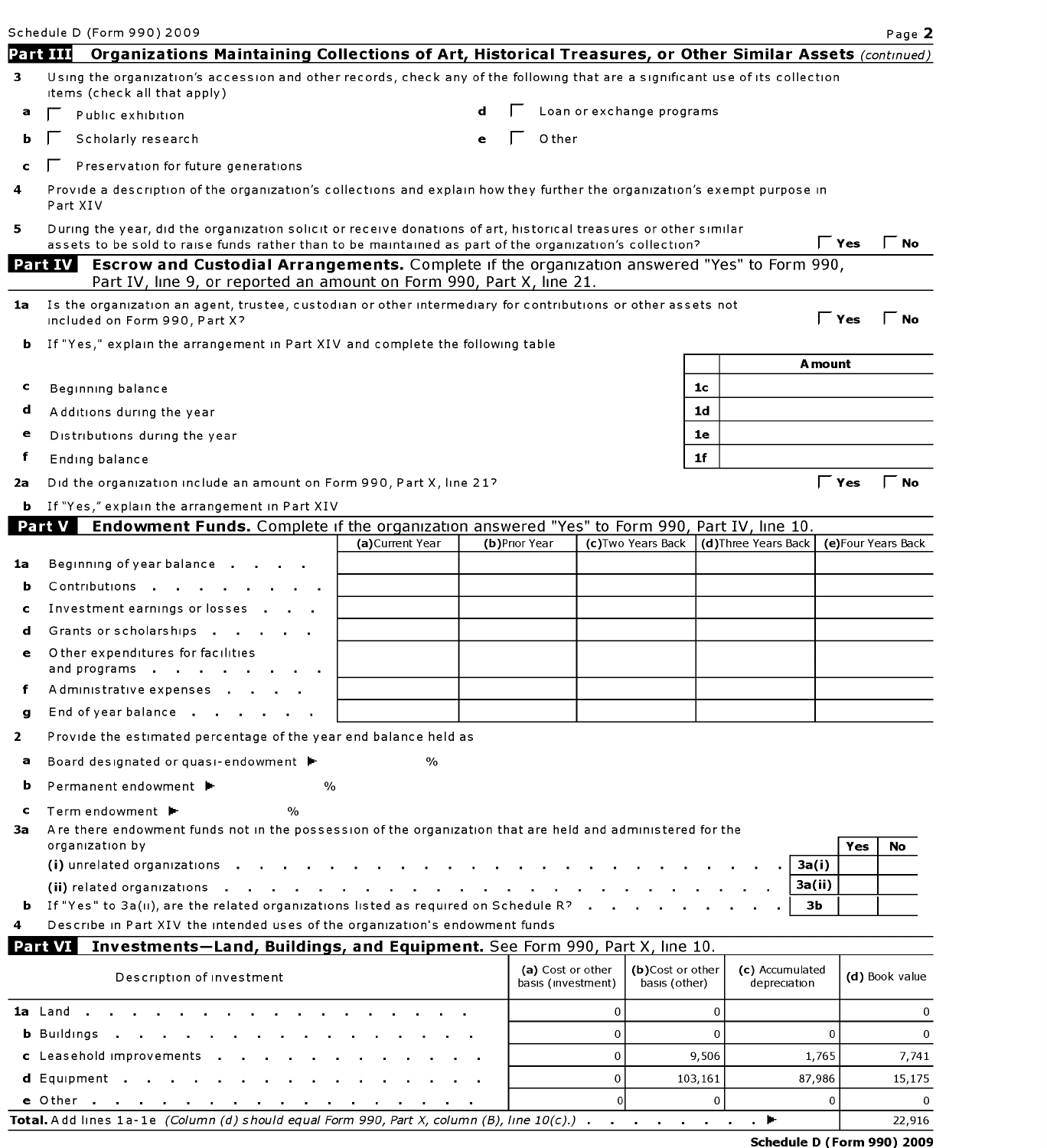| Schedule D (Form 990) 2009 | Page 3 |
|----------------------------|--------|
|                            |        |

|                             | Part VII Investments-Other Securities. See Form 990, Part X, line 12.                    |                 |                                                             |
|-----------------------------|------------------------------------------------------------------------------------------|-----------------|-------------------------------------------------------------|
|                             | (a) Description of security or category<br>(including name of security)                  | (b)Book value   | (c) Method of valuation<br>Cost or end-of-year market value |
| Financial derivatives       |                                                                                          |                 |                                                             |
|                             |                                                                                          |                 |                                                             |
| Other                       | Closely-held equity interests                                                            |                 |                                                             |
|                             |                                                                                          |                 |                                                             |
|                             |                                                                                          |                 |                                                             |
|                             |                                                                                          |                 |                                                             |
|                             |                                                                                          |                 |                                                             |
|                             |                                                                                          |                 |                                                             |
|                             |                                                                                          |                 |                                                             |
|                             |                                                                                          |                 |                                                             |
|                             |                                                                                          |                 |                                                             |
|                             |                                                                                          |                 |                                                             |
|                             |                                                                                          |                 |                                                             |
|                             |                                                                                          |                 |                                                             |
|                             |                                                                                          |                 |                                                             |
|                             |                                                                                          |                 |                                                             |
|                             |                                                                                          |                 |                                                             |
|                             |                                                                                          |                 |                                                             |
|                             |                                                                                          |                 |                                                             |
|                             |                                                                                          |                 |                                                             |
|                             | Total. (Column (b) should equal Form 990, Part X, col (B) line 12)                       | ÷.              |                                                             |
|                             |                                                                                          |                 |                                                             |
|                             | Part VIII Investments-Program Related. See Form 990, Part X, line 13.                    |                 |                                                             |
|                             | (a) Description of investment type                                                       | (b) Book value  | (c) Method of valuation<br>Cost or end-of-year market value |
|                             |                                                                                          |                 |                                                             |
|                             |                                                                                          |                 |                                                             |
|                             |                                                                                          |                 |                                                             |
|                             |                                                                                          |                 |                                                             |
|                             |                                                                                          |                 |                                                             |
|                             |                                                                                          |                 |                                                             |
|                             |                                                                                          |                 |                                                             |
|                             |                                                                                          |                 |                                                             |
|                             |                                                                                          |                 |                                                             |
|                             |                                                                                          |                 |                                                             |
|                             |                                                                                          |                 |                                                             |
|                             |                                                                                          |                 |                                                             |
|                             |                                                                                          |                 |                                                             |
|                             |                                                                                          |                 |                                                             |
|                             |                                                                                          |                 |                                                             |
|                             |                                                                                          |                 |                                                             |
|                             |                                                                                          |                 |                                                             |
|                             |                                                                                          |                 |                                                             |
|                             | Total. (Column (b) should equal Form 990, Part X, col (B) line 13)                       | Þ.              |                                                             |
|                             | Part IX Other Assets. See Form 990, Part X, line 15.                                     |                 |                                                             |
|                             |                                                                                          | (a) Description | (b) Book value                                              |
| <b>EMERGENCY FUND</b>       |                                                                                          |                 | 100,000                                                     |
|                             |                                                                                          |                 |                                                             |
|                             |                                                                                          |                 |                                                             |
|                             |                                                                                          |                 |                                                             |
|                             |                                                                                          |                 |                                                             |
|                             |                                                                                          |                 |                                                             |
|                             |                                                                                          |                 |                                                             |
|                             |                                                                                          |                 |                                                             |
|                             |                                                                                          |                 |                                                             |
|                             |                                                                                          |                 |                                                             |
|                             |                                                                                          |                 |                                                             |
|                             |                                                                                          |                 |                                                             |
|                             |                                                                                          |                 |                                                             |
|                             |                                                                                          |                 |                                                             |
|                             |                                                                                          |                 |                                                             |
|                             |                                                                                          |                 |                                                             |
|                             |                                                                                          |                 |                                                             |
|                             |                                                                                          |                 |                                                             |
|                             | Total. (Column (b) should equal Form 990, Part X, col.(B) line 15.)                      |                 | 100,000<br>and a series of the company of the series of     |
|                             |                                                                                          |                 |                                                             |
| 1                           | Part X Other Liabilities. See Form 990, Part X, line 25.<br>(a) Description of Liability |                 |                                                             |
|                             |                                                                                          | (b) A mount     |                                                             |
| <b>Federal Income Taxes</b> |                                                                                          |                 |                                                             |
|                             | See Additional Data Table                                                                |                 |                                                             |
|                             |                                                                                          |                 |                                                             |
|                             |                                                                                          |                 |                                                             |
|                             |                                                                                          |                 |                                                             |
|                             |                                                                                          |                 |                                                             |
|                             |                                                                                          |                 |                                                             |
|                             |                                                                                          |                 |                                                             |
|                             |                                                                                          |                 |                                                             |
|                             |                                                                                          |                 |                                                             |
|                             |                                                                                          |                 |                                                             |
|                             |                                                                                          |                 |                                                             |
|                             |                                                                                          |                 |                                                             |
|                             |                                                                                          |                 |                                                             |
|                             |                                                                                          |                 |                                                             |
|                             |                                                                                          |                 |                                                             |
|                             |                                                                                          |                 |                                                             |
|                             | Total. (Column (b) should equal Form 990, Part X, col (B) line $25$ )                    |                 |                                                             |

2. Fin 48 Footnote In Part XIV, provide the text of the footnote to the organization's financial statements that reports the organization's liability for uncertain tax positions under FIN 48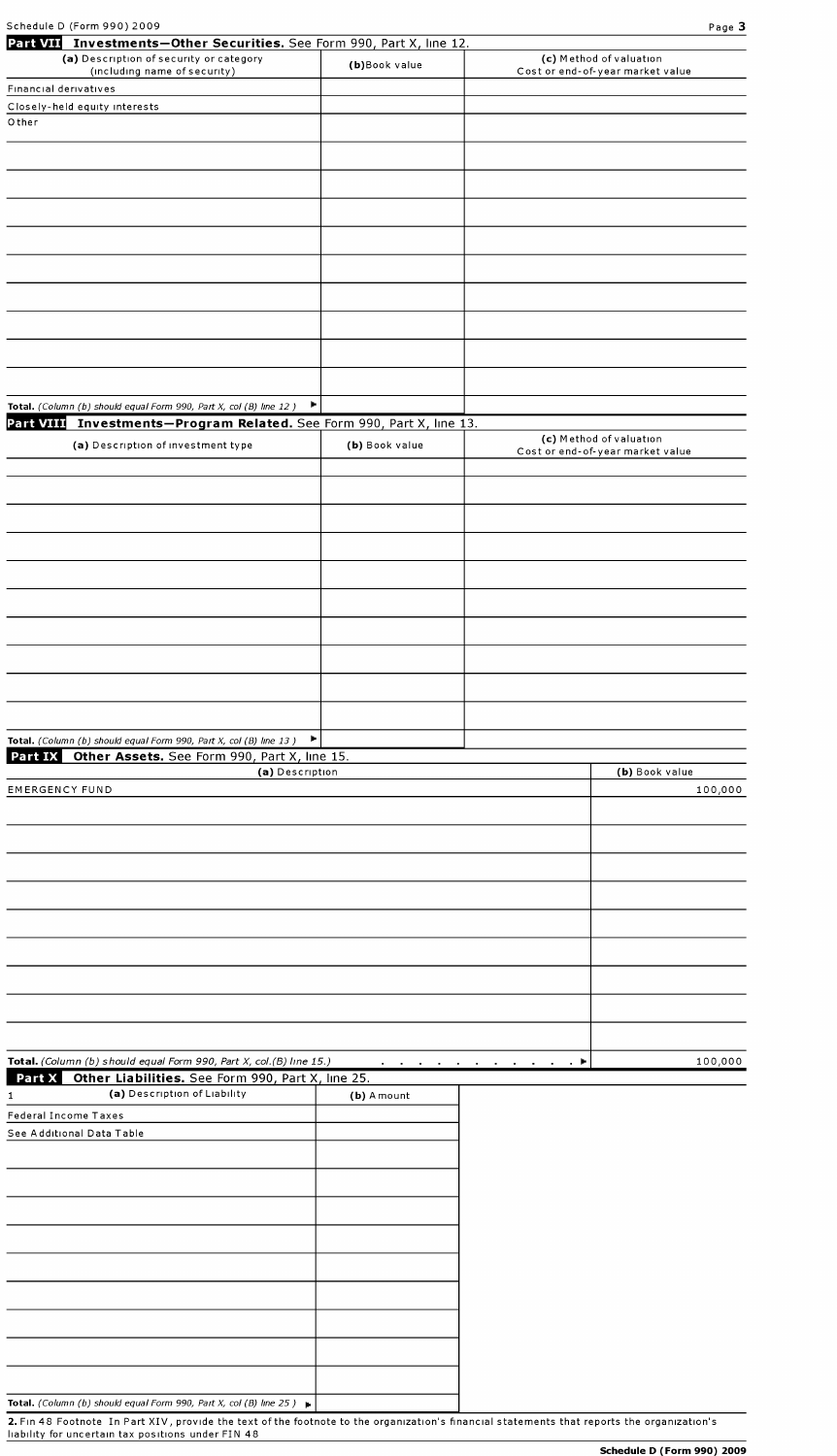|              | Schedule D (Form 990) 2009                                                                     |                | Page 4    |
|--------------|------------------------------------------------------------------------------------------------|----------------|-----------|
|              | Part XI<br>Reconciliation of Change in Net Assets from Form 990 to Financial Statements        |                |           |
| 1            | Total revenue (Form 990, Part VIII, column (A), line 12)                                       | 1.             | 2,373,484 |
| 2            | Total expenses (Form 990, Part IX, column (A), line 25)                                        | $\overline{2}$ | 2,383,011 |
| з            | Excess or (deficit) for the year Subtract line 2 from line 1                                   | 3              | $-9,527$  |
| 4            | Net unrealized gains (losses) on investments                                                   | 4              | 0         |
| 5            | Donated services and use of facilities                                                         | 5.             | 0         |
| 6            | Investment expenses                                                                            | 6              | 0         |
| 7            | Prior period adjustments                                                                       | 7              | 0         |
| 8            | Other (Describe in Part XIV)                                                                   | 8              | 0         |
| 9            | Total adjustments (net) Add lines 4 - 8                                                        | 9              | $\Omega$  |
| 10           | Excess or (deficit) for the year per financial statements Combine lines 3 and 9                | 10             | $-9,527$  |
|              | Part XII Reconciliation of Revenue per Audited Financial Statements With Revenue per Return    |                |           |
| 1            | Total revenue, gains, and other support per audited financial statements.                      | 1              | 2,381,537 |
| 2            | Amounts included on line 1 but not on Form 990, Part VIII, line 12                             |                |           |
| а            | Net unrealized gains on investments<br>2a<br>0                                                 |                |           |
| ь            | Donated services and use of facilities<br>$\Omega$<br>2b                                       |                |           |
| c            | Recoveries of prior year grants<br>2c<br>0                                                     |                |           |
| d            | Other (Describe in Part XIV)<br>8,053<br>2d                                                    |                |           |
| e            | Add lines 2a through 2d                                                                        | 2e             | 8,053     |
| 3.           | Subtract line 2e from line 1 .                                                                 | 3              | 2,373,484 |
| 4            | A mounts included on Form 990, Part VIII, line 12, but not on line 1                           |                |           |
| а            | Investment expenses not included on Form 990, Part VIII, line 7b.<br>4а<br>0                   |                |           |
| ь            | $\Omega$<br>4b<br>Other (Describe in Part XIV)                                                 |                |           |
| c            | Add lines 4a and 4b.                                                                           | 4с             |           |
| 5.           | Total Revenue Add lines 3 and 4c. (This should equal Form 990, Part I, line 12)                | 5              | 2,373,484 |
|              | Part XIII Reconciliation of Expenses per Audited Financial Statements With Expenses per Return |                |           |
| $\mathbf{1}$ | Total expenses and losses per audited financial<br>statements                                  | 1              | 2,391,064 |
| 2            | Amounts included on line 1 but not on Form 990, Part IX, line 25                               |                |           |
| а            | Donated services and use of facilities<br>0<br>2a                                              |                |           |
| b            | 2 <sub>b</sub><br>$\Omega$<br>Prior year adjustments                                           |                |           |
| c            | 0<br>2с                                                                                        |                |           |
| d            | Other (Describe in Part XIV)<br>8,053<br>2d                                                    |                |           |
| e            | Add lines 2a through 2d                                                                        | 2e             | 8,053     |
| 3            | Subtract line 2e from line 1                                                                   | 3              | 2,383,011 |
| 4            | A mounts included on Form 990, Part IX, line 25, but not on line 1:                            |                |           |
| a            | Investment expenses not included on Form 990, Part VIII, line 7b<br>0<br>4a                    |                |           |
| ь            | $\Omega$<br>Other (Describe in Part XIV)<br>4b                                                 |                |           |
| c            |                                                                                                | 4с             | 0         |
| 5            | Total expenses Add lines 3 and 4c. (This should equal Form 990, Part I, line 18)               | 5.             | 2,383,011 |
|              | <b>Part XIV</b> Supplemental Information                                                       |                |           |

Complete this part to provide the descriptions required for Part II, lines 3, 5, and 9, Part III, lines la and 4, Part IV, lines lb and 2b, Part V, line 4, Part X, Part XI, line 8, Part XII, lines 2d and 4b, and Part XIII, lines 2d and 4b Also complete this part to provide any additional information

| Ident if ier      | Ret urn Reference              | <b>Explanation</b>                                                                                                   |
|-------------------|--------------------------------|----------------------------------------------------------------------------------------------------------------------|
| SchD P12 S00 L02d | Schedule D, Part XII, Line 2d  | ICOST OF BOOKSTORE SALES NETTED AGAINST REVENUE<br>FOR PURPOSES OF FORM 990, LESS \$2 ROUNDING<br><b>IDIFFERENCE</b> |
| SchD P13 S00 L02d | Schedule D, Part XIII, Line 2d | ICOST OF BOOKSTORE SALES REMOVED FROM EXPENSES<br>FOR PURPOSES OF FOMR 990 LESS \$2 ROUNDING<br><b>IDIFFERENCE</b>   |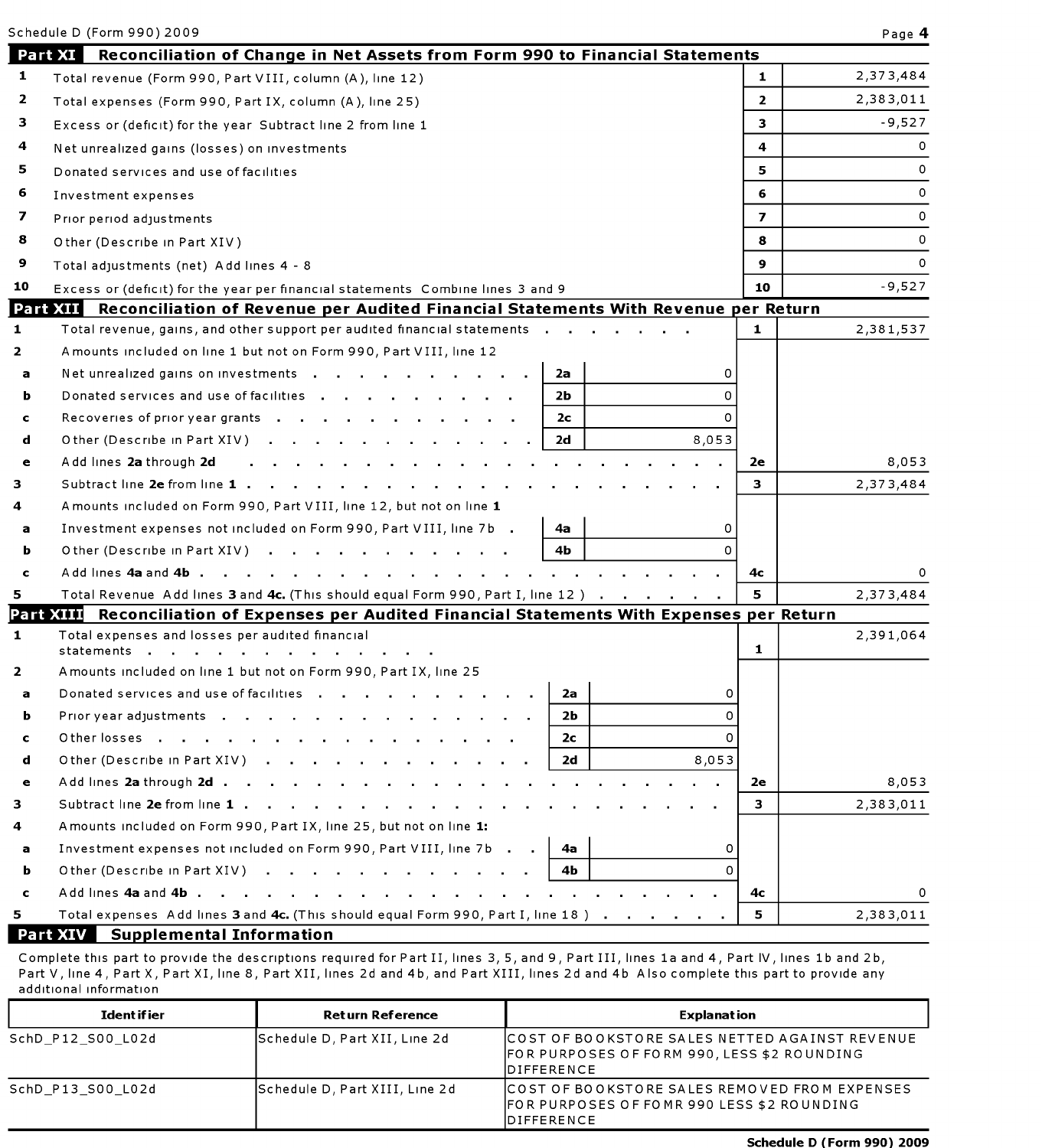|                                                                                           | efile GRAPHIC print - DO NOT PROCESS<br>As Filed Data -                                                                                                                                                                                                             |            | DLN: 93493280013070                                                    |  |
|-------------------------------------------------------------------------------------------|---------------------------------------------------------------------------------------------------------------------------------------------------------------------------------------------------------------------------------------------------------------------|------------|------------------------------------------------------------------------|--|
| <b>SCHEDULE F</b><br>(Form 990)<br>Department of the Treasury<br>Internal Revenue Service | <b>Statement of Activities Outside the United States</b><br>► Complete if the organization answered "Yes" to Form 990,<br>Part IV, line 14b, 15, or 16.<br>Attach to Form 990. F See separate instructions.                                                         |            | OMB No 1545-0047<br>2009<br><b>Open to Public</b><br><b>Inspection</b> |  |
| Name of the organization<br>U S                                                           | General Information on Activities Outside the United States. Complete if the organization answered                                                                                                                                                                  | 38-2418377 | <b>Employer identification number</b>                                  |  |
| <b>Part I</b>                                                                             | "Yes" to Form 990, Part IV, line 14b.<br><b>For grantmakers.</b> Does the organization maintain records to substantiate the amount of the grants or<br>assistance, the grantees' eligibility for the grants or assistance, and the selection criteria used to award |            | Yes<br>No                                                              |  |

- **2 For grant makers.** Describe in Part IV the organization's procedures for monitoring the use of grant funds outside the United States
- 3 Activites per Region (Use Schedule F-1 (Form 990) if additional space is needed)

| (a) Region                                                                             | (b) Number of<br>offices in the<br>region | (c) Number of<br>employees or<br>agents in region | (d) Activities conducted in<br>region (by type) (i e,<br>fundraising, program services,<br>grants to recipients located in<br>the region) | (e) If activity listed in $(d)$<br>is a program service,<br>describe specific type of<br>service(s) in region | (f) Total expenditures<br>for region |
|----------------------------------------------------------------------------------------|-------------------------------------------|---------------------------------------------------|-------------------------------------------------------------------------------------------------------------------------------------------|---------------------------------------------------------------------------------------------------------------|--------------------------------------|
| Sub-Saharan Africa                                                                     | 0                                         |                                                   | 0 Grantmaking                                                                                                                             |                                                                                                               | 33,353                               |
|                                                                                        |                                           |                                                   |                                                                                                                                           |                                                                                                               |                                      |
|                                                                                        |                                           |                                                   |                                                                                                                                           |                                                                                                               |                                      |
|                                                                                        |                                           |                                                   |                                                                                                                                           |                                                                                                               |                                      |
|                                                                                        |                                           |                                                   |                                                                                                                                           |                                                                                                               |                                      |
|                                                                                        |                                           |                                                   |                                                                                                                                           |                                                                                                               |                                      |
|                                                                                        |                                           |                                                   |                                                                                                                                           |                                                                                                               |                                      |
|                                                                                        |                                           |                                                   |                                                                                                                                           |                                                                                                               |                                      |
|                                                                                        |                                           |                                                   |                                                                                                                                           |                                                                                                               |                                      |
|                                                                                        |                                           |                                                   |                                                                                                                                           |                                                                                                               |                                      |
|                                                                                        |                                           |                                                   |                                                                                                                                           |                                                                                                               |                                      |
|                                                                                        |                                           |                                                   |                                                                                                                                           |                                                                                                               |                                      |
|                                                                                        |                                           |                                                   |                                                                                                                                           |                                                                                                               |                                      |
|                                                                                        |                                           |                                                   |                                                                                                                                           |                                                                                                               |                                      |
|                                                                                        |                                           |                                                   |                                                                                                                                           |                                                                                                               |                                      |
|                                                                                        |                                           |                                                   |                                                                                                                                           |                                                                                                               |                                      |
|                                                                                        |                                           |                                                   |                                                                                                                                           |                                                                                                               |                                      |
| Totals.<br>٠                                                                           | $\mathsf{o}$                              | <sub>0</sub>                                      |                                                                                                                                           |                                                                                                               | 33,353                               |
| For Privacy Act and Paperwork Reduction Act Notice, see the Instructions for Form 990. |                                           |                                                   |                                                                                                                                           | Cat No 50082W                                                                                                 | <b>Schedule F (Form 990) 2009</b>    |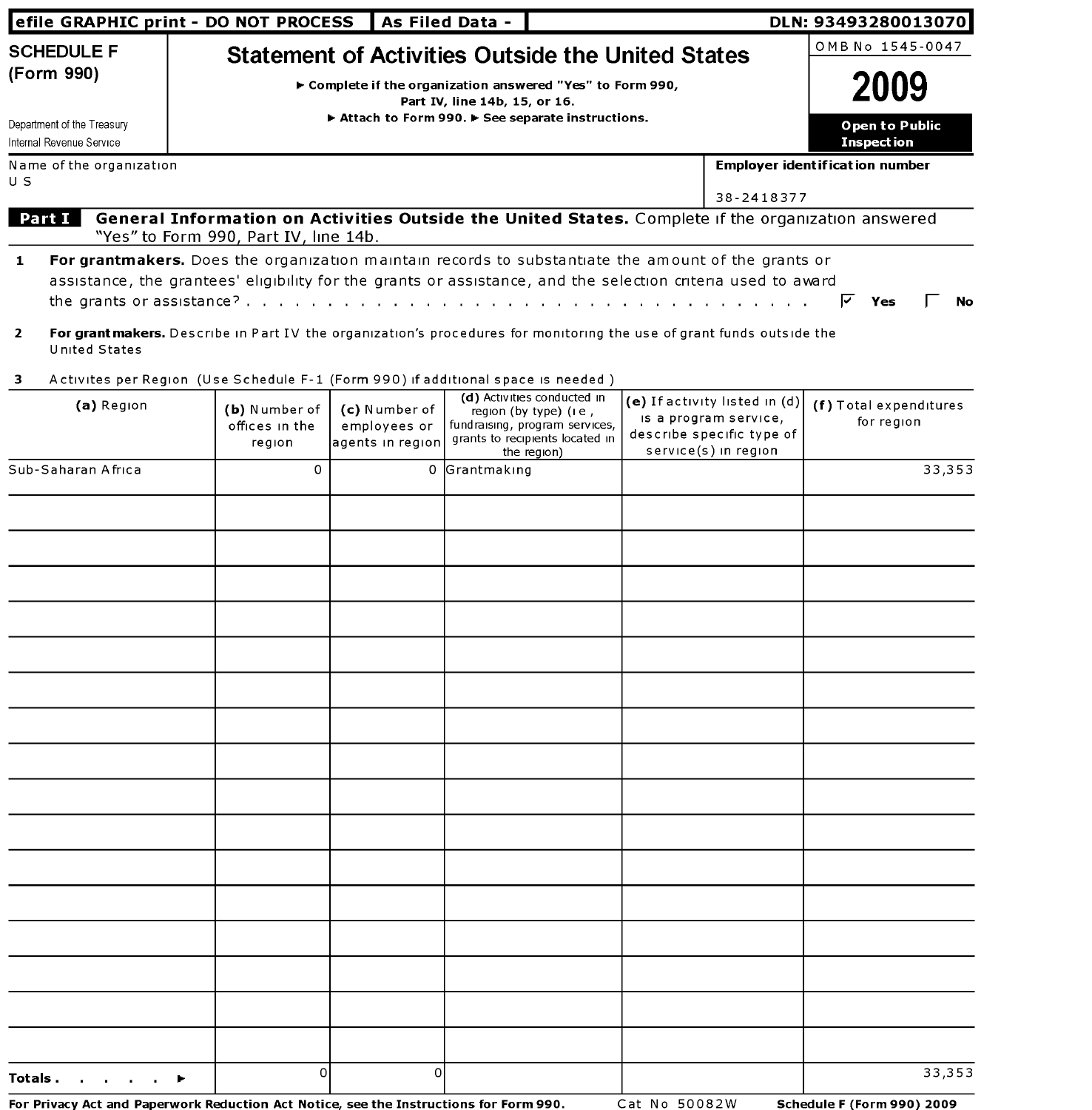| $\mathbf{1}$<br>(a) Name of<br>organization | (b) IRS code<br>section<br>and EIN (if<br>applicable) | (c) Region         | (d) Purpose of<br>grant                                                                                                              | (e) A mount of<br>cash grant | (f) Manner of<br>cash<br>disbursement | (g) A mount of<br>of non-cash<br>assistance | (h) Description<br>of non-cash<br>assistance | (i) Method of<br>valuation<br>(book, FMV,<br>appraisal, other) |
|---------------------------------------------|-------------------------------------------------------|--------------------|--------------------------------------------------------------------------------------------------------------------------------------|------------------------------|---------------------------------------|---------------------------------------------|----------------------------------------------|----------------------------------------------------------------|
|                                             |                                                       | Sub-Saharan Africa | TO ASSIST<br>ORGANIZATION IN<br>DEVELOPMENT OF<br>STRATEGIES FOR<br>THE RECLAMATION<br>AND SUSTAINABLE<br>MANAGEMENT OF<br>DRY LANDS |                              | 33,353 WIRE TRANSFERS                 |                                             |                                              |                                                                |
|                                             |                                                       |                    |                                                                                                                                      |                              |                                       |                                             |                                              |                                                                |
|                                             |                                                       |                    |                                                                                                                                      |                              |                                       |                                             |                                              |                                                                |
|                                             |                                                       |                    |                                                                                                                                      |                              |                                       |                                             |                                              |                                                                |
|                                             |                                                       |                    |                                                                                                                                      |                              |                                       |                                             |                                              |                                                                |
|                                             |                                                       |                    |                                                                                                                                      |                              |                                       |                                             |                                              |                                                                |
|                                             |                                                       |                    |                                                                                                                                      |                              |                                       |                                             |                                              |                                                                |
|                                             |                                                       |                    |                                                                                                                                      |                              |                                       |                                             |                                              |                                                                |
|                                             |                                                       |                    |                                                                                                                                      |                              |                                       |                                             |                                              |                                                                |
|                                             |                                                       |                    |                                                                                                                                      |                              |                                       |                                             |                                              |                                                                |
|                                             |                                                       |                    |                                                                                                                                      |                              |                                       |                                             |                                              |                                                                |
|                                             |                                                       |                    |                                                                                                                                      |                              |                                       |                                             |                                              |                                                                |
|                                             |                                                       |                    |                                                                                                                                      |                              |                                       |                                             |                                              |                                                                |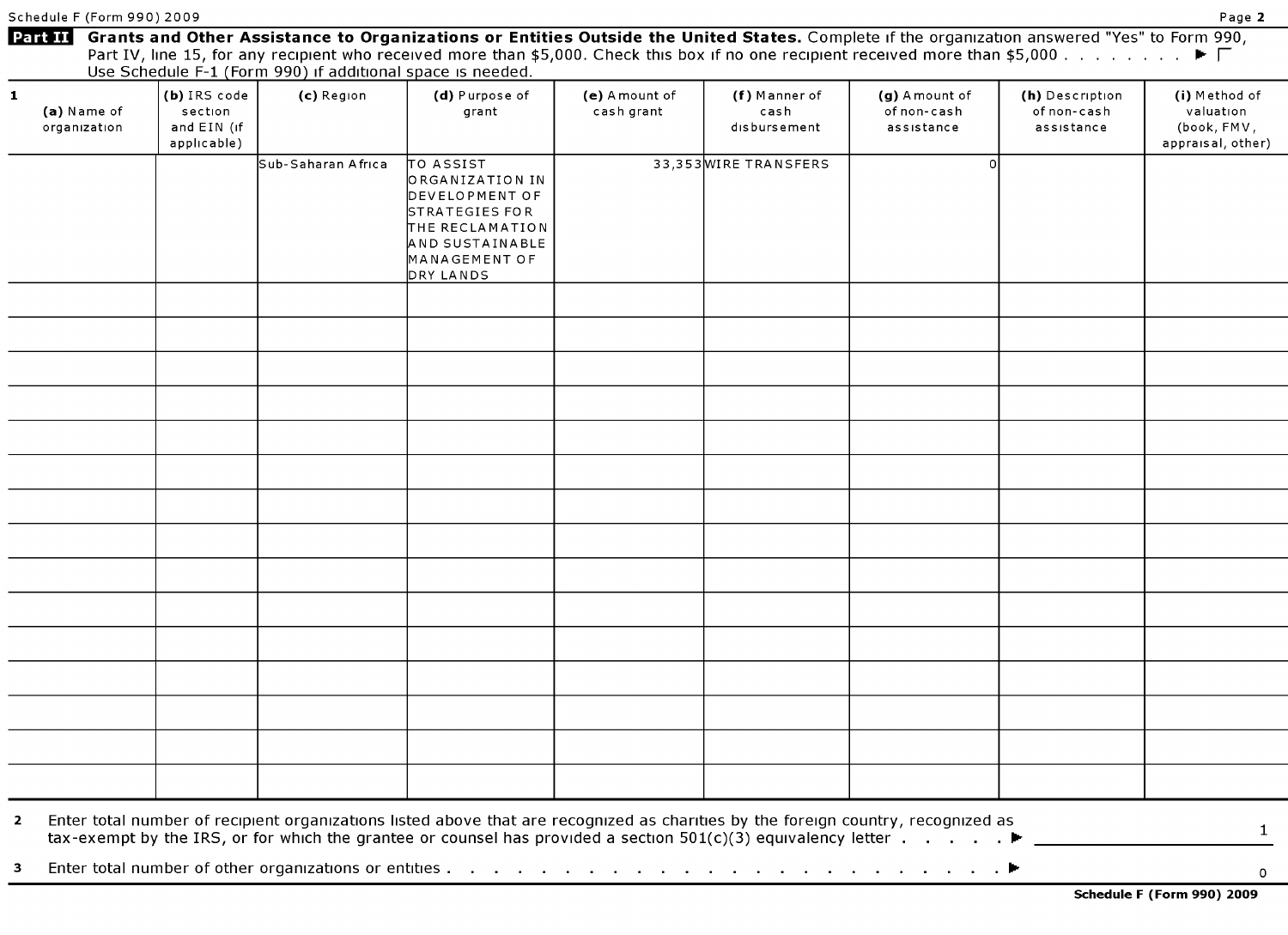Schedule F (Form 990) 2009 Page 3

| <b>Part III</b>                    | Use Schedule F-1 (Form 990) if additional space is needed. |                             |                              |                                    |                                          | Grants and Other Assistance to Individuals Outside the United States. Complete if the organization answered "Yes" to Form 990, Part IV, line 16. |                                                                |
|------------------------------------|------------------------------------------------------------|-----------------------------|------------------------------|------------------------------------|------------------------------------------|--------------------------------------------------------------------------------------------------------------------------------------------------|----------------------------------------------------------------|
| (a) Type of grant or<br>assistance | (b) Region                                                 | (c) Number of<br>recipients | (d) A mount of<br>cash grant | (e) Manner of cash<br>disbursement | (f) A mount of<br>non-cash<br>assistance | (g) Description<br>of non-cash<br>assistance                                                                                                     | (h) Method of<br>valuation<br>(book, FMV,<br>appraisal, other) |
|                                    |                                                            |                             |                              |                                    |                                          |                                                                                                                                                  |                                                                |
|                                    |                                                            |                             |                              |                                    |                                          |                                                                                                                                                  |                                                                |
|                                    |                                                            |                             |                              |                                    |                                          |                                                                                                                                                  |                                                                |
|                                    |                                                            |                             |                              |                                    |                                          |                                                                                                                                                  |                                                                |
|                                    |                                                            |                             |                              |                                    |                                          |                                                                                                                                                  |                                                                |
|                                    |                                                            |                             |                              |                                    |                                          |                                                                                                                                                  |                                                                |
|                                    |                                                            |                             |                              |                                    |                                          |                                                                                                                                                  |                                                                |
|                                    |                                                            |                             |                              |                                    |                                          |                                                                                                                                                  |                                                                |
|                                    |                                                            |                             |                              |                                    |                                          |                                                                                                                                                  |                                                                |
|                                    |                                                            |                             |                              |                                    |                                          |                                                                                                                                                  |                                                                |
|                                    |                                                            |                             |                              |                                    |                                          |                                                                                                                                                  |                                                                |
|                                    |                                                            |                             |                              |                                    |                                          |                                                                                                                                                  |                                                                |
|                                    |                                                            |                             |                              |                                    |                                          |                                                                                                                                                  |                                                                |
|                                    |                                                            |                             |                              |                                    |                                          |                                                                                                                                                  |                                                                |
|                                    |                                                            |                             |                              |                                    |                                          |                                                                                                                                                  |                                                                |
|                                    |                                                            |                             |                              |                                    |                                          |                                                                                                                                                  |                                                                |

Schedule F (Form 990) 2009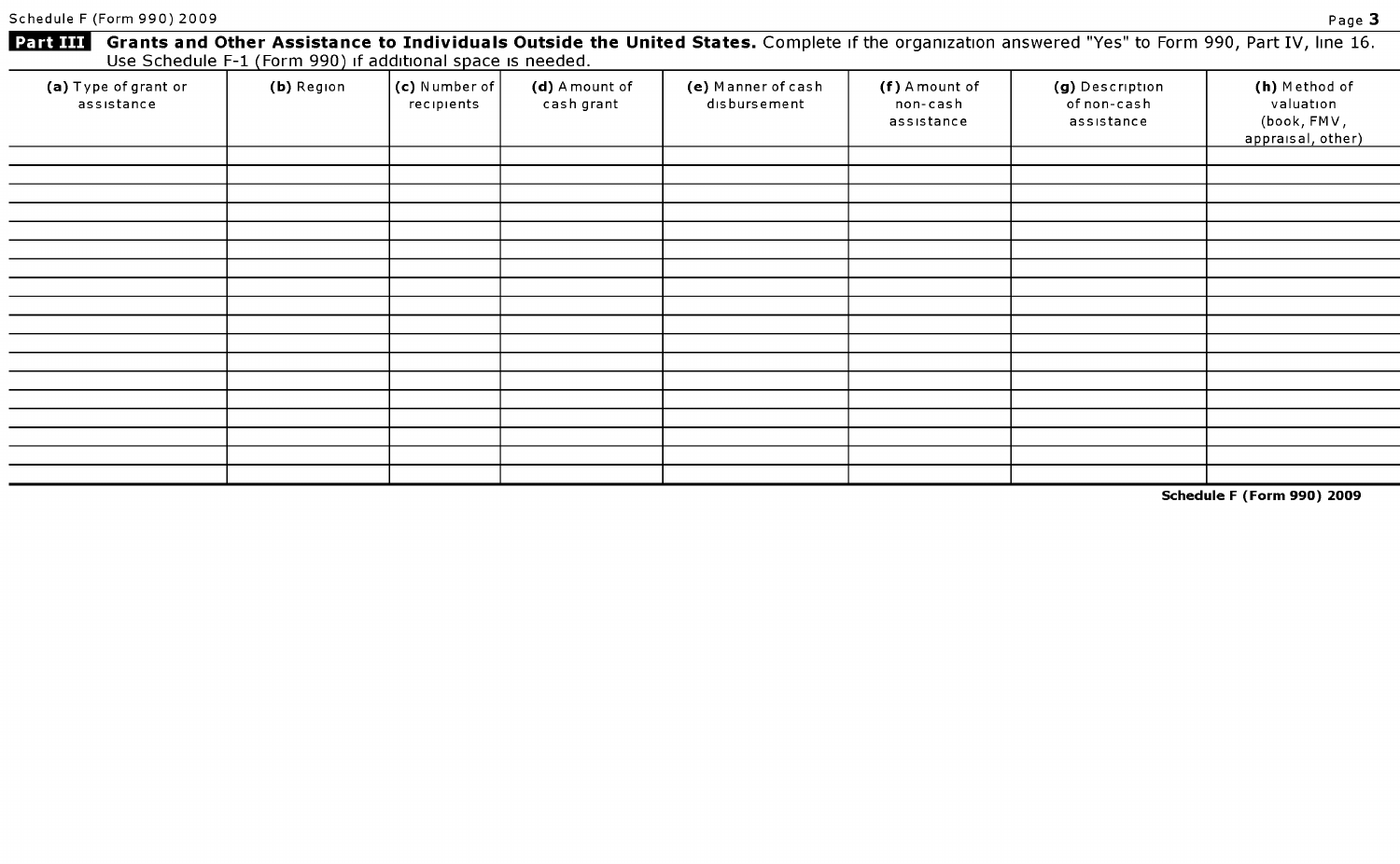|                  |                            | <b>Part IV</b> Supplemental Information<br>Complete this part to provide the information required in Part I, line 2, and any additional information. |
|------------------|----------------------------|------------------------------------------------------------------------------------------------------------------------------------------------------|
|                  |                            |                                                                                                                                                      |
| Identifier       | ReturnReference            | Explanation                                                                                                                                          |
| SchF_P01_S00_L02 | Schedule F, Part I, Line 2 | GRANTS TO ORGANIZATIONS IN FOREIGN COUNTRIES ARE<br>MONITORED BY PERIODIC ORAL REPORTS FROM AND<br>PERSONAL CONTACT WITH GRANTEES                    |
|                  |                            |                                                                                                                                                      |
|                  |                            |                                                                                                                                                      |
|                  |                            |                                                                                                                                                      |
|                  |                            |                                                                                                                                                      |
|                  |                            |                                                                                                                                                      |
|                  |                            |                                                                                                                                                      |
|                  |                            |                                                                                                                                                      |
|                  |                            |                                                                                                                                                      |
|                  |                            |                                                                                                                                                      |
|                  |                            |                                                                                                                                                      |
|                  |                            |                                                                                                                                                      |
|                  |                            |                                                                                                                                                      |
|                  |                            |                                                                                                                                                      |
|                  |                            |                                                                                                                                                      |
|                  |                            |                                                                                                                                                      |
|                  |                            |                                                                                                                                                      |
|                  |                            |                                                                                                                                                      |
|                  |                            |                                                                                                                                                      |
|                  |                            |                                                                                                                                                      |
|                  |                            |                                                                                                                                                      |
|                  |                            |                                                                                                                                                      |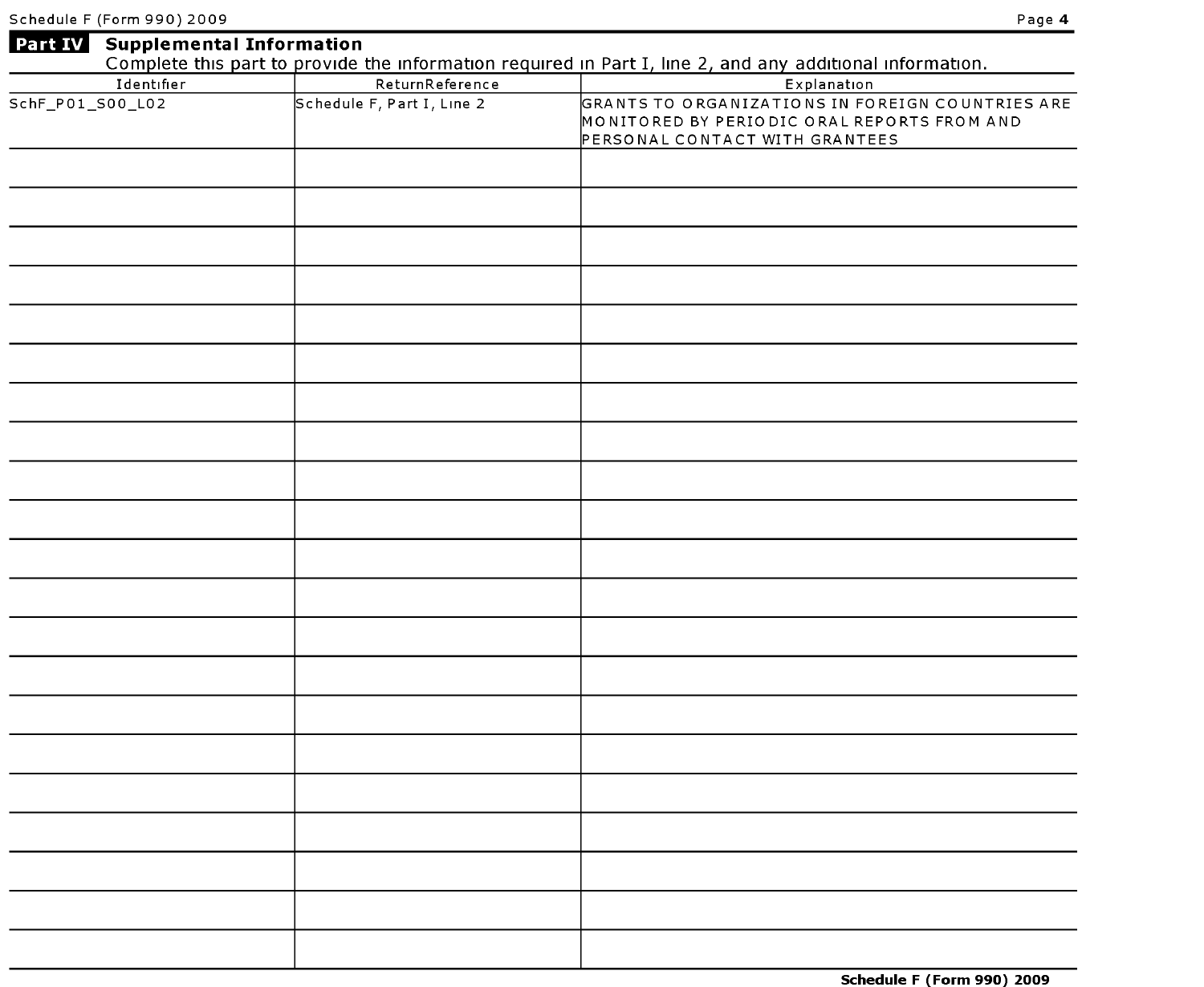| OMB No 1545-0047<br><b>Schedule I</b><br><b>Grants and Other Assistance to Organizations,</b><br>(Form 990)<br>Governments and Individuals in the United States<br>Complete if the organization answered "Yes," to Form 990, Part IV, line 21 or 22.<br>Open to Public<br>Department of the Treasury<br>Attach to Form 990<br><b>Inspection</b><br>Internal Revenue Service<br>Name of the organization<br>Employer identification number<br>U S<br>38-2418377<br><b>General Information on Grants and Assistance</b><br>Part I<br>Does the organization maintain records to substantiate the amount of the grants or assistance, the grantees' eligibility for the grants or assistance, and<br>$\mathbf{1}$<br>Describe in Part IV the organization's procedures for monitoring the use of grant funds in the United States<br>$\overline{2}$<br>Part II<br>Grants and Other Assistance to Governments and Organizations in the United States. Complete if the organization answered "Yes" to<br>Form 990, Part IV, line 21 for any recipient that received more than \$5,000. Check this box if no one recipient received more than \$5,000. Use<br>(a) Name and address of<br>(c) IRC Code section<br>(d) A mount of cash<br>(f) Method of<br>(g) Description of<br>$(b)$ EIN<br>(e) A mount of non-<br>if applicable<br>valuation<br>non-cash assistance<br>or assistance<br>organization<br>cash<br>grant<br>(book, FMV,<br>or government<br>assistance<br>appraisal,<br>other) | DLN: 93493280013070               |
|---------------------------------------------------------------------------------------------------------------------------------------------------------------------------------------------------------------------------------------------------------------------------------------------------------------------------------------------------------------------------------------------------------------------------------------------------------------------------------------------------------------------------------------------------------------------------------------------------------------------------------------------------------------------------------------------------------------------------------------------------------------------------------------------------------------------------------------------------------------------------------------------------------------------------------------------------------------------------------------------------------------------------------------------------------------------------------------------------------------------------------------------------------------------------------------------------------------------------------------------------------------------------------------------------------------------------------------------------------------------------------------------------------------------------------------------------------------------------------------|-----------------------------------|
|                                                                                                                                                                                                                                                                                                                                                                                                                                                                                                                                                                                                                                                                                                                                                                                                                                                                                                                                                                                                                                                                                                                                                                                                                                                                                                                                                                                                                                                                                       |                                   |
|                                                                                                                                                                                                                                                                                                                                                                                                                                                                                                                                                                                                                                                                                                                                                                                                                                                                                                                                                                                                                                                                                                                                                                                                                                                                                                                                                                                                                                                                                       |                                   |
|                                                                                                                                                                                                                                                                                                                                                                                                                                                                                                                                                                                                                                                                                                                                                                                                                                                                                                                                                                                                                                                                                                                                                                                                                                                                                                                                                                                                                                                                                       |                                   |
|                                                                                                                                                                                                                                                                                                                                                                                                                                                                                                                                                                                                                                                                                                                                                                                                                                                                                                                                                                                                                                                                                                                                                                                                                                                                                                                                                                                                                                                                                       |                                   |
|                                                                                                                                                                                                                                                                                                                                                                                                                                                                                                                                                                                                                                                                                                                                                                                                                                                                                                                                                                                                                                                                                                                                                                                                                                                                                                                                                                                                                                                                                       |                                   |
|                                                                                                                                                                                                                                                                                                                                                                                                                                                                                                                                                                                                                                                                                                                                                                                                                                                                                                                                                                                                                                                                                                                                                                                                                                                                                                                                                                                                                                                                                       | $\overline{V}$ Yes<br>$\Gamma$ No |
|                                                                                                                                                                                                                                                                                                                                                                                                                                                                                                                                                                                                                                                                                                                                                                                                                                                                                                                                                                                                                                                                                                                                                                                                                                                                                                                                                                                                                                                                                       | (h) Purpose of grant              |
| TO ASSIST IN<br><b>CONTEMPORARY</b><br>262466684<br>501(c)(3)<br>41,500<br>$\Omega$<br>LEARNING SYSTEMS3474<br>FINANCING THE<br>HILLVIEW<br>PRODUCTION OF TV<br>WALLOON LAKE, MI 49796<br>DOCUMENTARIES                                                                                                                                                                                                                                                                                                                                                                                                                                                                                                                                                                                                                                                                                                                                                                                                                                                                                                                                                                                                                                                                                                                                                                                                                                                                               |                                   |
| CALIFORNIANS FOR<br>942581509<br>501(c)(3)<br>60,200<br>$\Omega$<br>IGENERAL SUPPORT<br><b>POPULATION</b><br>STABLIZATION1129<br>STATE STREET SUITE 3D<br>SANTA BARBARA, CA<br>93101                                                                                                                                                                                                                                                                                                                                                                                                                                                                                                                                                                                                                                                                                                                                                                                                                                                                                                                                                                                                                                                                                                                                                                                                                                                                                                  |                                   |
| 9 11 FAMILIES FOR A<br>201456278<br>501(c)(3)<br>20,000<br>$\circ$<br>IGENERAL SUPPORT<br>SECURE AMERICAP O BOX<br>129<br>KENT, CT 067570129                                                                                                                                                                                                                                                                                                                                                                                                                                                                                                                                                                                                                                                                                                                                                                                                                                                                                                                                                                                                                                                                                                                                                                                                                                                                                                                                          |                                   |
| LITTLE TRAVERSE<br>237267810<br>5,420<br>$\Omega$<br>IGENERAL SUPPORT<br>501(c)(3)<br>CONSERVANCY3264<br>POWELL ROAD<br>HARBOR SPRINGS, MI<br>49740                                                                                                                                                                                                                                                                                                                                                                                                                                                                                                                                                                                                                                                                                                                                                                                                                                                                                                                                                                                                                                                                                                                                                                                                                                                                                                                                   |                                   |

| - | $\gamma$ r total number of section 501(c)(3) and government organizations. |  |
|---|----------------------------------------------------------------------------|--|
|   | - Enter total number of other organizations                                |  |

For Privacy Act and Paperwork Reduction Act Notice, see the Instructions for Form 990. Cat No 50055P Schedule I (Form 990) 2009 Schedule I (Form 990) 2009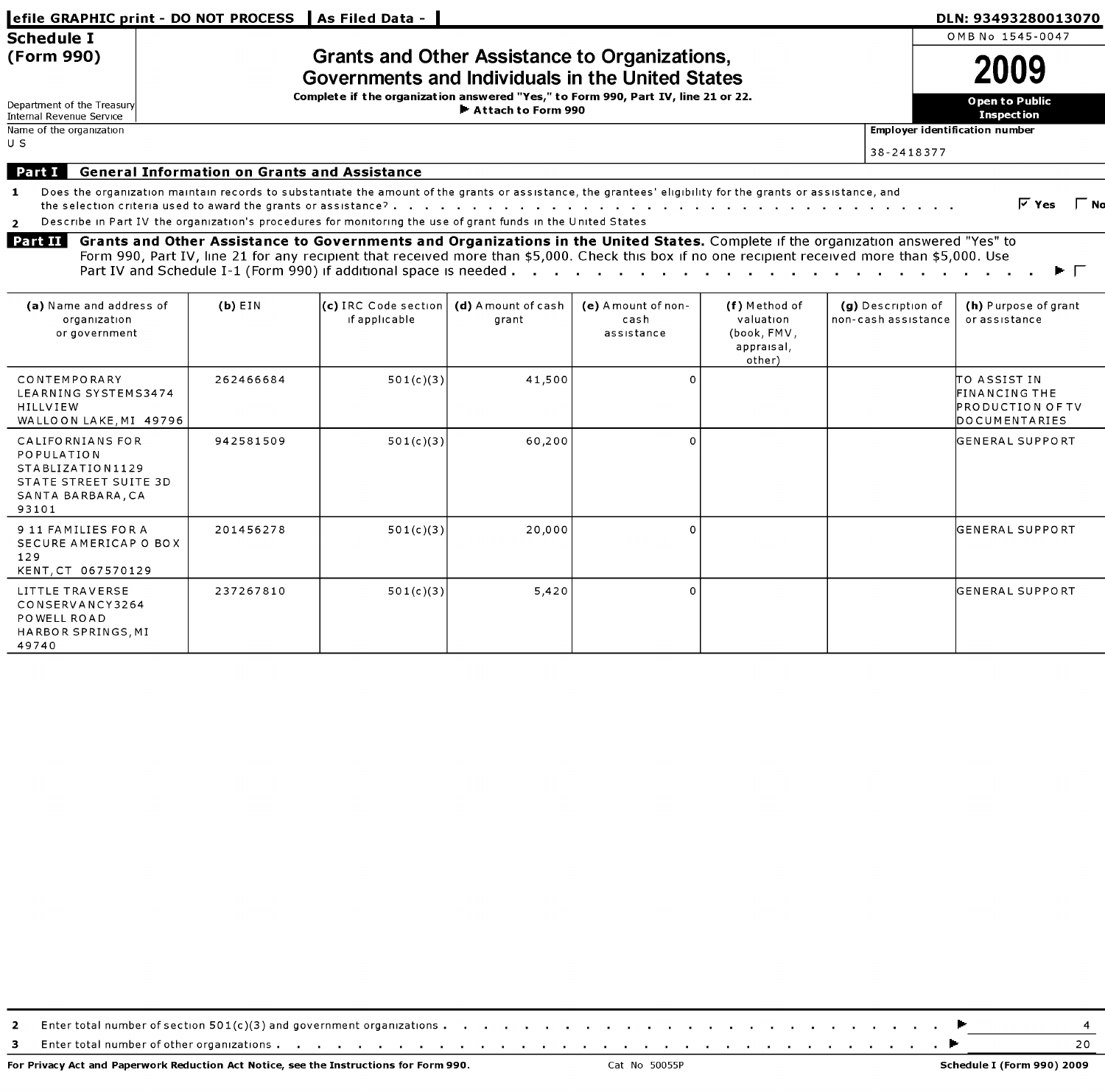Part III Grants and Other Assistance to Individuals in the United States. Complete if the organization answered "Yes" to Form 990, Part IV, line 22. Use Schedule I-1 (Form 990) if additional space is needed.

| (a)Type of grant or assistance | (b)Number of<br>recipients | (c)A mount of<br>cash grant | <b>(d)</b> A mount of<br>  non-cash assistance | (e)Method of valuation<br>(book,<br>FMV, appraisal, other) | $(f)$ Description of non-cash assistance |
|--------------------------------|----------------------------|-----------------------------|------------------------------------------------|------------------------------------------------------------|------------------------------------------|
|                                |                            |                             |                                                |                                                            |                                          |

|  | <b>Part IV</b> Supplemental Information. Complete this part to provide the information required in Part I, line 2, and any other additional information. |  |  |  |  |
|--|----------------------------------------------------------------------------------------------------------------------------------------------------------|--|--|--|--|
|--|----------------------------------------------------------------------------------------------------------------------------------------------------------|--|--|--|--|

| <b>Part IV</b>      |                            | Supplemental Information. Complete this part to provide the information required in Part I, line 2, and any other additional information. |
|---------------------|----------------------------|-------------------------------------------------------------------------------------------------------------------------------------------|
| <b>Ident if ier</b> | <b>Return Reference</b>    | <b>Explanation</b>                                                                                                                        |
| SchI_P01_S00_L02    | Schedule I, Part I, Line 2 | THE USE OF GRANT FUNDS IS MONITORED THROUGH FREQUENT WRITTEN AND ORAL REPORTS FROM GRANTEES                                               |
|                     |                            |                                                                                                                                           |
|                     |                            |                                                                                                                                           |
|                     |                            |                                                                                                                                           |
|                     |                            |                                                                                                                                           |
|                     |                            |                                                                                                                                           |
|                     |                            |                                                                                                                                           |
|                     |                            |                                                                                                                                           |
|                     |                            |                                                                                                                                           |
|                     |                            |                                                                                                                                           |
|                     |                            |                                                                                                                                           |
|                     |                            |                                                                                                                                           |
|                     |                            |                                                                                                                                           |
|                     |                            |                                                                                                                                           |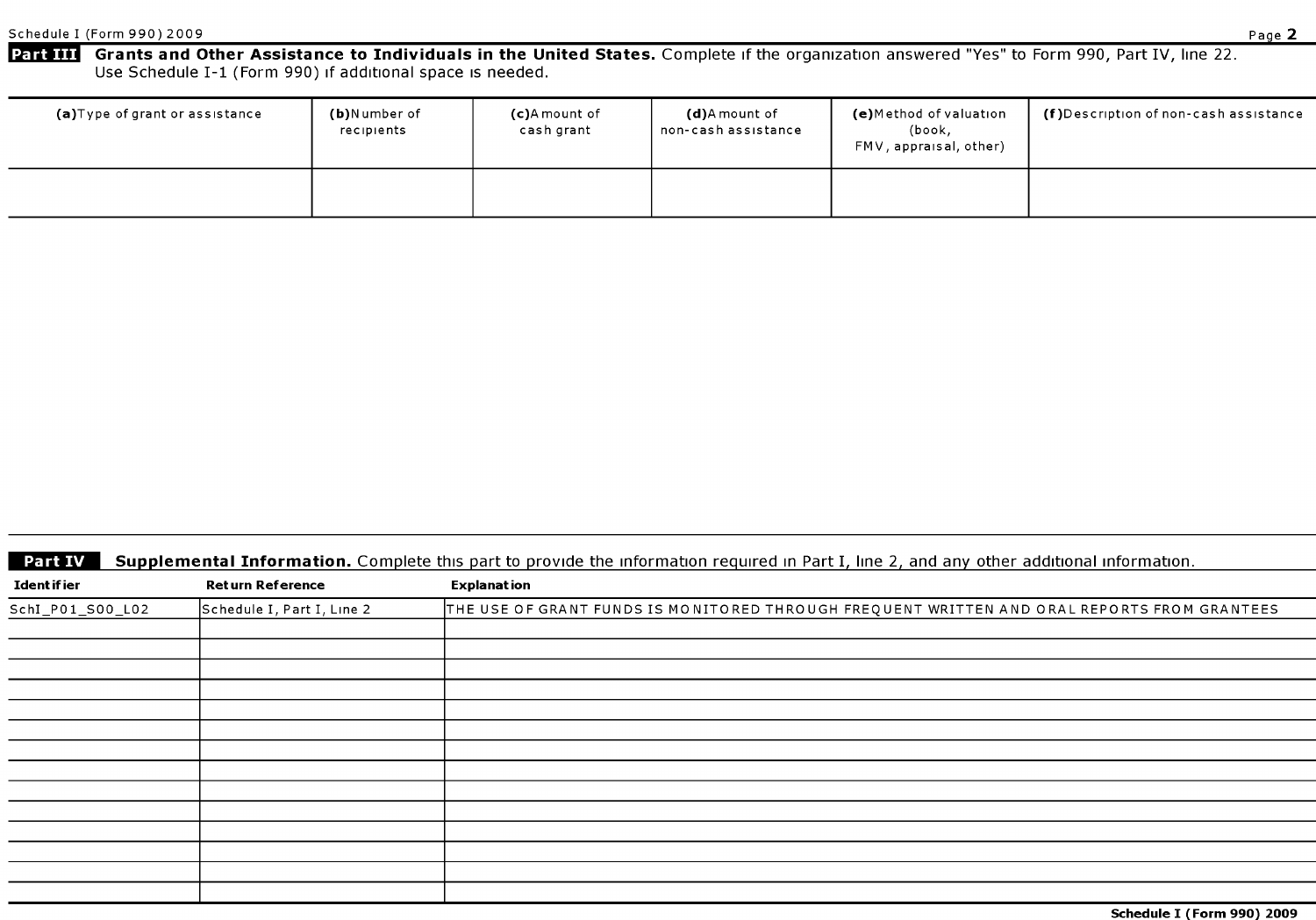|                                          |                                    | efile GRAPHIC print - DO NOT PROCESS   As Filed Data -                                                                                                                                                                                                                |                                                                                                                                                                     |                                                                                                                |                                       | DLN: 93493280013070     |                       |     |  |
|------------------------------------------|------------------------------------|-----------------------------------------------------------------------------------------------------------------------------------------------------------------------------------------------------------------------------------------------------------------------|---------------------------------------------------------------------------------------------------------------------------------------------------------------------|----------------------------------------------------------------------------------------------------------------|---------------------------------------|-------------------------|-----------------------|-----|--|
|                                          | <b>Schedule J</b>                  |                                                                                                                                                                                                                                                                       | <b>Compensation Information</b>                                                                                                                                     |                                                                                                                |                                       | OMB No 1545-0047        |                       |     |  |
| (Form 990)<br>Department of the Treasury |                                    |                                                                                                                                                                                                                                                                       | For certain Officers, Directors, Trustees, Key Employees, and Highest<br><b>Compensated Employees</b><br>► Complete if the organization answered "Yes" to Form 990, |                                                                                                                |                                       |                         | <b>Open to Public</b> |     |  |
|                                          | Internal Revenue Service           |                                                                                                                                                                                                                                                                       | Part IV, question 23.<br>Attach to Form 990. F See separate instructions.                                                                                           |                                                                                                                |                                       | <b>Inspection</b>       |                       |     |  |
|                                          | Name of the organization           |                                                                                                                                                                                                                                                                       |                                                                                                                                                                     |                                                                                                                | <b>Employer identification number</b> |                         |                       |     |  |
| U S                                      |                                    |                                                                                                                                                                                                                                                                       |                                                                                                                                                                     |                                                                                                                |                                       |                         |                       |     |  |
|                                          | Part I                             | Questions Regarding Compensation                                                                                                                                                                                                                                      |                                                                                                                                                                     |                                                                                                                | 38-2418377                            |                         |                       |     |  |
|                                          |                                    |                                                                                                                                                                                                                                                                       |                                                                                                                                                                     |                                                                                                                |                                       |                         | Yes                   | N o |  |
| 1a                                       |                                    | Check the appropiate box(es) if the organization provided any of the following to or for a person listed in Form<br>990, Part VII, Section A, line 1a Complete Part III to provide any relevant information regarding these items                                     |                                                                                                                                                                     |                                                                                                                |                                       |                         |                       |     |  |
|                                          |                                    | First-class or charter travel                                                                                                                                                                                                                                         |                                                                                                                                                                     | Housing allowance or residence for personal use                                                                |                                       |                         |                       |     |  |
|                                          |                                    | Travel for companions                                                                                                                                                                                                                                                 |                                                                                                                                                                     | Payments for business use of personal residence                                                                |                                       |                         |                       |     |  |
|                                          |                                    | Tax idemnification and gross-up payments                                                                                                                                                                                                                              |                                                                                                                                                                     | Health or social club dues or initiation fees                                                                  |                                       |                         |                       |     |  |
|                                          | Е                                  | Discretionary spending account                                                                                                                                                                                                                                        |                                                                                                                                                                     | Personal services (e g , maid, chauffeur, chef)                                                                |                                       |                         |                       |     |  |
|                                          |                                    | <b>b</b> If any of the boxes in line 1a are checked, did the organization follow a written policy regarding payment or<br>reimbursement orprovision of all the expenses described above? If "No," complete Part III to explain                                        |                                                                                                                                                                     |                                                                                                                |                                       | 1b                      |                       |     |  |
| $\overline{2}$                           |                                    | Did the organization require substantiation prior to reimbursing or allowing expenses incurred by all<br>officers, directors, trustees, and the CEO/Executive Director, regarding the items checked in line 1a?                                                       |                                                                                                                                                                     |                                                                                                                |                                       | $\overline{2}$          |                       |     |  |
| з                                        |                                    | Indicate which, if any, of the following the organization uses to establish the compensation of the<br>organization's CEO/Executive Director Check all that apply<br>Compensation committee<br>Independent compensation consultant<br>Form 990 of other organizations | ⊵                                                                                                                                                                   | Written employment contract<br>Compensation survey or study<br>Approval by the board or compensation committee |                                       |                         |                       |     |  |
| 4                                        | or a related organization          | During the year, did any person listed in Form 990, Part VII, Section A, line 1a with respect to the filing organization                                                                                                                                              |                                                                                                                                                                     |                                                                                                                |                                       |                         |                       |     |  |
| a                                        |                                    | Receive a severance payment or change-of-control payment?                                                                                                                                                                                                             |                                                                                                                                                                     |                                                                                                                |                                       | 4a                      |                       | Νo  |  |
| ь                                        |                                    | Participate in, or receive payment from, a supplemental nonqualified retirement plan?                                                                                                                                                                                 |                                                                                                                                                                     |                                                                                                                |                                       | 4b                      |                       | No  |  |
| c                                        |                                    | Participate in, or receive payment from, an equity-based compensation arrangement?                                                                                                                                                                                    |                                                                                                                                                                     |                                                                                                                |                                       | 4с                      |                       | Νo  |  |
|                                          |                                    | If "Yes" to any of lines 4a-c, list the persons and provide the applicable amounts for each item in Part III                                                                                                                                                          |                                                                                                                                                                     |                                                                                                                |                                       |                         |                       |     |  |
| 5                                        |                                    | Only $501(c)(3)$ and $501(c)(4)$ organizations only must complete lines 5-9.<br>For persons listed in form 990, Part VII, Section A, line 1a, did the organization pay or accrue any<br>compensation contingent on the revenues of                                    |                                                                                                                                                                     |                                                                                                                |                                       |                         |                       |     |  |
| a                                        | The organization?                  |                                                                                                                                                                                                                                                                       |                                                                                                                                                                     |                                                                                                                |                                       | 5а                      |                       | Νo  |  |
|                                          | <b>b</b> Any related organization? |                                                                                                                                                                                                                                                                       |                                                                                                                                                                     |                                                                                                                |                                       | 5Ь                      |                       | No  |  |
|                                          |                                    | If "Yes," to line 5a or 5b, describe in Part III                                                                                                                                                                                                                      |                                                                                                                                                                     |                                                                                                                |                                       |                         |                       |     |  |
| 6                                        |                                    | For persons listed in form 990, Part VII, Section A, line 1a, did the organization pay or accrue any<br>compensation contingent on the net earnings of                                                                                                                |                                                                                                                                                                     |                                                                                                                |                                       |                         |                       |     |  |
| a                                        | The organization?                  |                                                                                                                                                                                                                                                                       |                                                                                                                                                                     |                                                                                                                |                                       | 6а                      |                       | No  |  |
|                                          | <b>b</b> Any related organization? |                                                                                                                                                                                                                                                                       |                                                                                                                                                                     |                                                                                                                |                                       | 6b                      |                       | Νo  |  |
|                                          |                                    | If "Yes," to line 6a or 6b, describe in Part III                                                                                                                                                                                                                      |                                                                                                                                                                     |                                                                                                                |                                       |                         |                       |     |  |
| 7                                        |                                    | For persons listed in Form 990, Part VII, Section A, line 1a, did the organization provide any non-fixed<br>payments not described in lines 5 and 6? If "Yes," describe in Part III                                                                                   |                                                                                                                                                                     |                                                                                                                |                                       | $\overline{\mathbf{z}}$ |                       | No  |  |
| 8                                        | in Part III                        | Were any amounts reported in Form 990, Part VII, paid or accured pursuant to a contract that was<br>subject to the initial contract exception described in Regs section 53 4958-4(a)(3)? If "Yes," describe                                                           |                                                                                                                                                                     |                                                                                                                |                                       | 8                       |                       | No  |  |
| 9                                        | section 53 4958-6(c)?              | If "Yes" to line 8, did the organization also follow the rebuttable presumption procedure described in Regulations                                                                                                                                                    |                                                                                                                                                                     |                                                                                                                |                                       | 9                       |                       |     |  |

For Privacy Act and Paperwork Reduction Act Notice, see the Intructions for Form 990 Cat No 50053T Schedule <sup>3</sup> (Form 990) 2009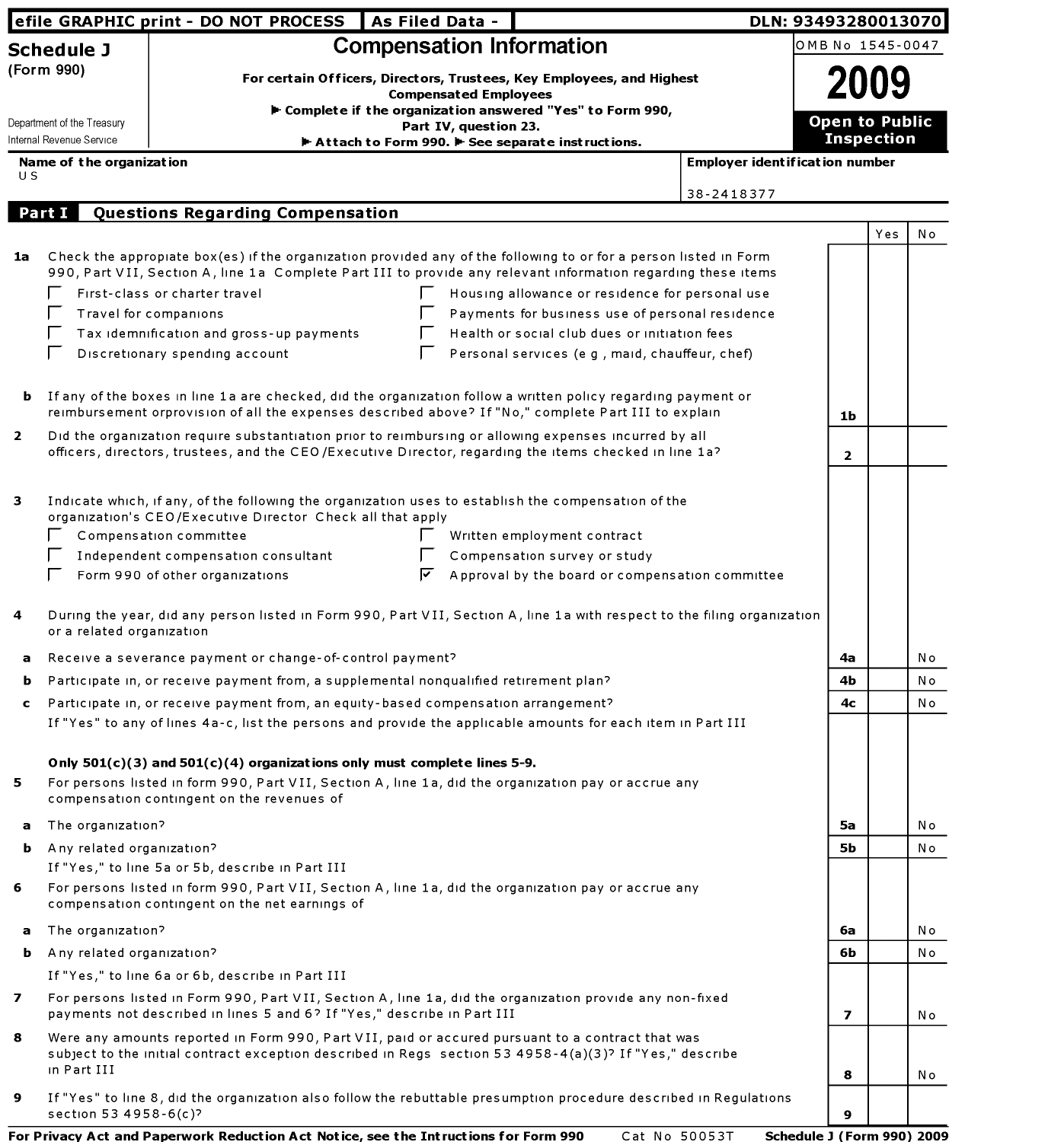# Part II Officers, Directors, Trustees, Key Employees, and Highest Compensated Employees. Use Schedule J-1 if additional space needed.

For each individual whose compensation must be reported in Schedule J, report compensation from the organization on row (i) and from related organizations, described in the instructions on row (ii) Do not list any individuals that are not listed on Form 990, Part VII

Note. The sum of columns (B)(i)-(iii) must equal the applicable column (D) or column (E) amounts on Form 990, Part VII, line 1a

| (A) Name         |                                   | (B) Breakdown of W-2 and/or 1099-MISC compensation |                                           |                                           | (C) Retirement and             | (D) Nontaxable | (E) Total of columns | (F) Compensation                                |  |
|------------------|-----------------------------------|----------------------------------------------------|-------------------------------------------|-------------------------------------------|--------------------------------|----------------|----------------------|-------------------------------------------------|--|
|                  |                                   | (i) Base<br>compensation                           | (ii) Bonus &<br>incentive<br>compensation | (iii) Other<br>reportable<br>compensation | other deferred<br>compensation | benefits       | $(B)(I)$ - $(D)$     | reported in prior<br>Form 990 or<br>Form 990-EZ |  |
| JOHN H TANTON    | $\left( 1\right)$<br>$\vert$ (ii) | 107,013                                            | 0                                         | $\Omega$                                  | 8,026                          | 0              | 115,039<br>∩         | 109,650<br>0                                    |  |
| KENNETH MCALPIN  | (1)<br>$\vert$ (II)               | 182,607                                            | 0                                         |                                           | 13,696                         | n              | 196,303              | 187,851<br>0                                    |  |
| NIKI CALLOWAY    | $\left( 1\right)$<br>$\vert$ (ii) | 52,111                                             | 0<br>$\Omega$                             | 0                                         | 3,908                          | $\circ$        | 56,019<br>∩          | 51,600<br>$\Omega$                              |  |
| JOHN E FOUGHT    | (1)<br>$\vert$ (ii)               | 46,916                                             | 0<br>∩                                    | 0                                         | 0                              |                | 46,916               | 43,418<br>$\circ$                               |  |
| MARY LOU TANTON  | (1)<br>$\vert$ (ii)               | C                                                  | $\Omega$<br>∩                             | $\Omega$                                  | $\Omega$                       |                |                      | 0<br>0                                          |  |
| CHARLES MACINNIS | $\left( 1\right)$<br>$\vert$ (ii) | 0                                                  | O                                         | $\Omega$                                  | 0                              |                |                      |                                                 |  |
| RICHARD CLARK    | (1)<br>$\vert$ (ii)               | $\Omega$                                           | 0<br>n                                    | 0                                         | $\Omega$                       | $\Omega$<br>O. | n                    |                                                 |  |
|                  |                                   |                                                    |                                           |                                           |                                |                |                      |                                                 |  |
|                  |                                   |                                                    |                                           |                                           |                                |                |                      |                                                 |  |
|                  |                                   |                                                    |                                           |                                           |                                |                |                      |                                                 |  |
|                  |                                   |                                                    |                                           |                                           |                                |                |                      |                                                 |  |
|                  |                                   |                                                    |                                           |                                           |                                |                |                      |                                                 |  |
|                  |                                   |                                                    |                                           |                                           |                                |                |                      |                                                 |  |
|                  |                                   |                                                    |                                           |                                           |                                |                |                      |                                                 |  |
|                  |                                   |                                                    |                                           |                                           |                                |                |                      |                                                 |  |
|                  |                                   |                                                    |                                           |                                           |                                |                |                      |                                                 |  |

Schedule <sup>3</sup> (Form 990) 2009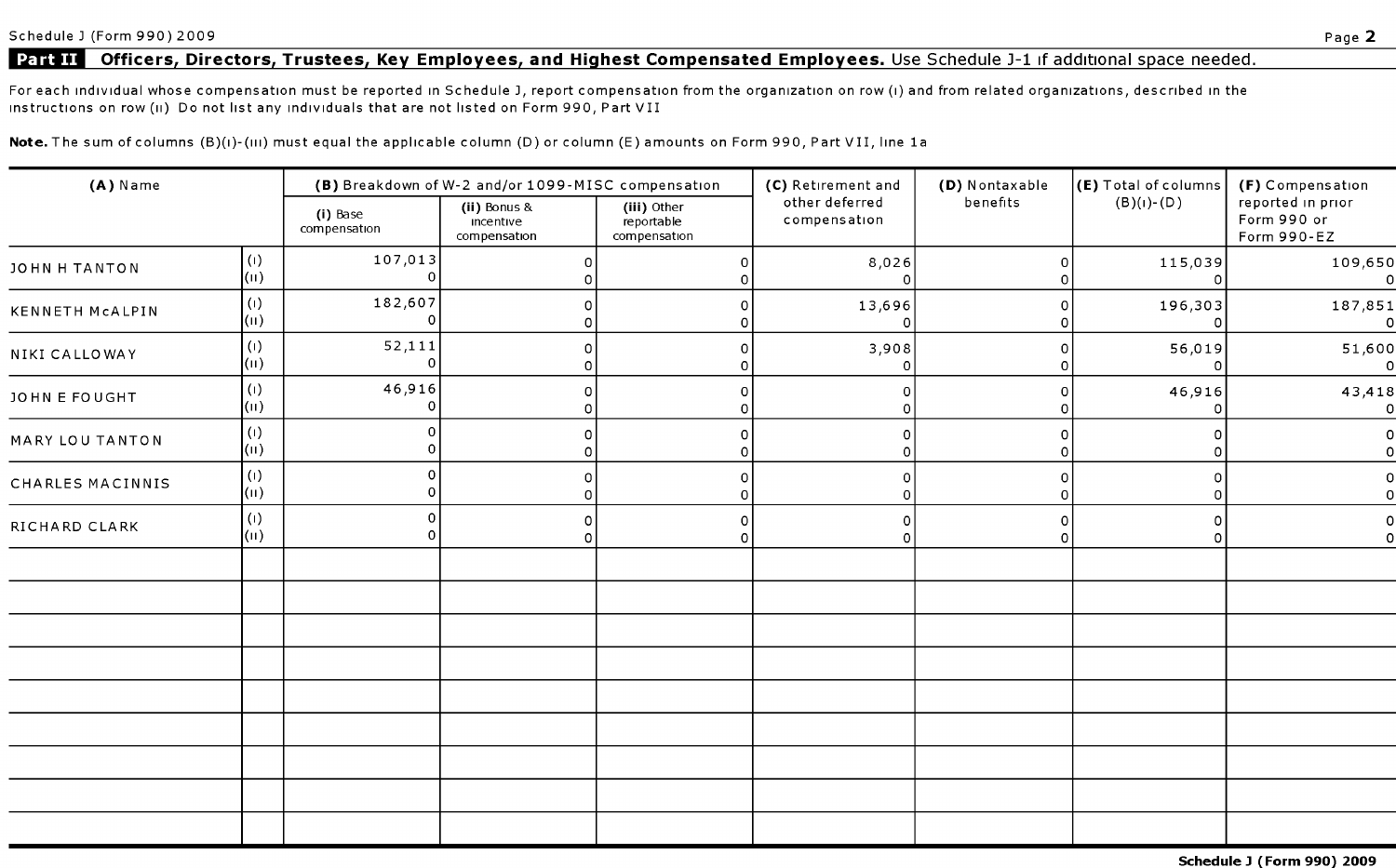# **Part III Supplemental Information**

Complete this part to provide the information, explanation, or descriptions required for Part I, lines la, 1b, 4c, 5a, 5b, 6a, 6b, 7, and 8 Also complete this part for any additional information

| Ident if ier     | Ret urn<br><b>Reference</b> | Explanat ion                                                                                                                                                                                 |
|------------------|-----------------------------|----------------------------------------------------------------------------------------------------------------------------------------------------------------------------------------------|
| SchJ PO1 SOO LO3 | - ISchedule J.              | COMPENSATION FOR THE CHARIMAN, TREASURER AND A KEY EMPLOYEE IS SET BY THE BOARD OF DIRECTORS BASED ON CONPENSATION<br> Part I, Line 3   PAID BY COMPARIABLE ORGANIZATIONS FOR SUCH POSITIONS |

Schedule <sup>3</sup> (Form 990) 2009